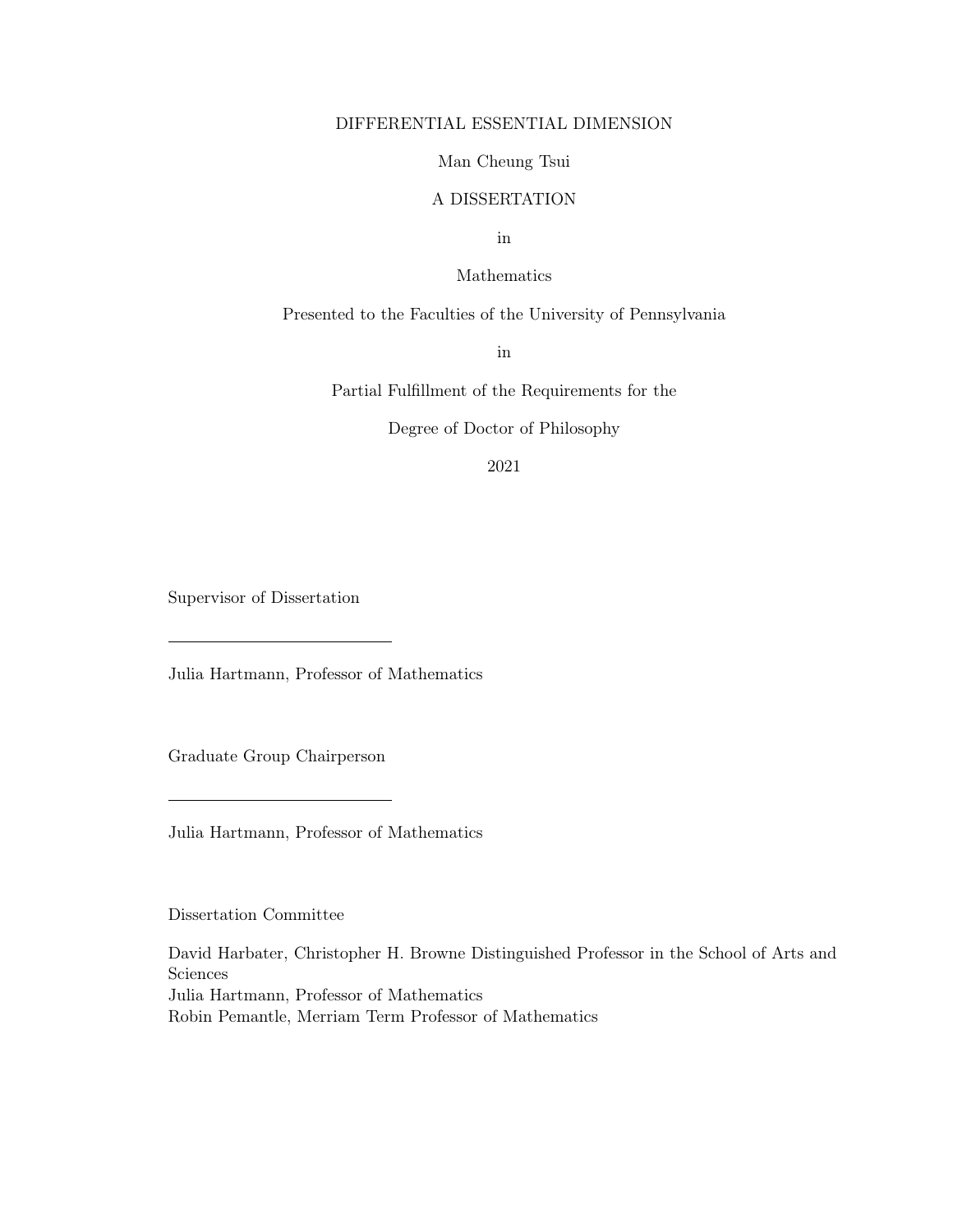# ABSTRACT

# <span id="page-1-0"></span>DIFFERENTIAL ESSENTIAL DIMENSION

Man Cheung Tsui

# Julia Hartmann

We define an analogue of essential dimension in differential Galois theory. As application, we show that the number of coefficients in a general homogeneous linear differential equation over a field cannot be reduced via gauge transformations over the given field. We also give lower bounds on the number of parameters needed to write down certain generic Picard-Vessiot extensions.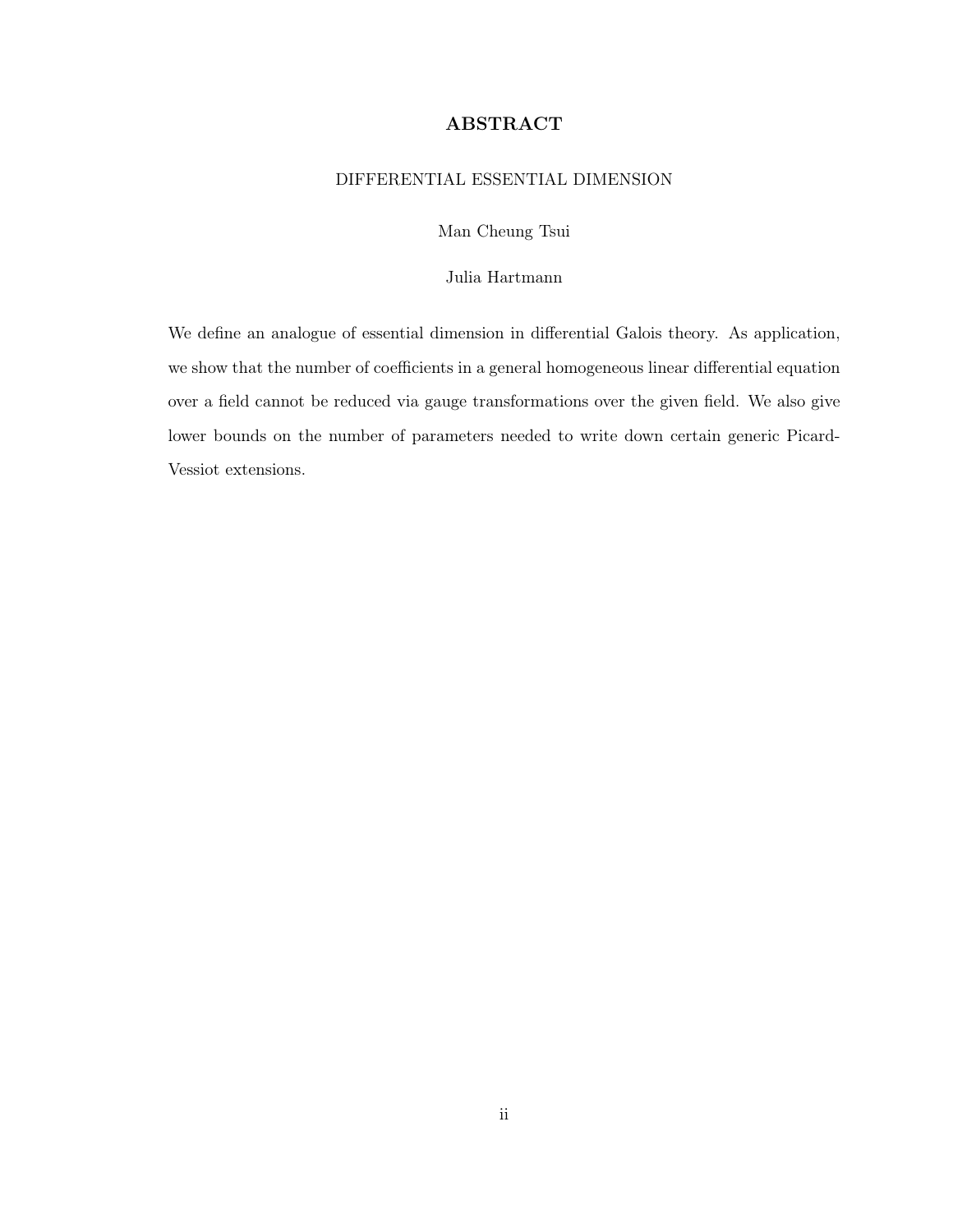# TABLE OF CONTENTS

| <b>CHAPTER 1:</b>                              |                                                                                        |
|------------------------------------------------|----------------------------------------------------------------------------------------|
| 1.1                                            | Simplifying polynomials via Tschirnhaus transformations. $\ldots \ldots \ldots \ldots$ |
| 1.2                                            | $\overline{2}$                                                                         |
| 1.3                                            | 3                                                                                      |
| 1.4                                            |                                                                                        |
| <b>CHAPTER 2:</b>                              |                                                                                        |
| 2.1                                            | -5                                                                                     |
| 2.2                                            | $\overline{5}$                                                                         |
| 2.3                                            |                                                                                        |
| 2.4                                            |                                                                                        |
| 2.5                                            |                                                                                        |
| 2.6                                            |                                                                                        |
| 2.7                                            | 14                                                                                     |
| CHAPTER 3:                                     |                                                                                        |
| 3.1                                            |                                                                                        |
| 3.2                                            |                                                                                        |
| 3.3                                            |                                                                                        |
| CHAPTER.4:<br>TWISTED FORMS AND COHOMOLOGY  22 |                                                                                        |
| 4.1                                            | $\Phi$ -structures and descent along differential Hopf-Galois extensions<br>22         |
| 4.2                                            | Twisted forms.<br>26                                                                   |
| 4.3                                            | 27                                                                                     |
| 4.4                                            | 28                                                                                     |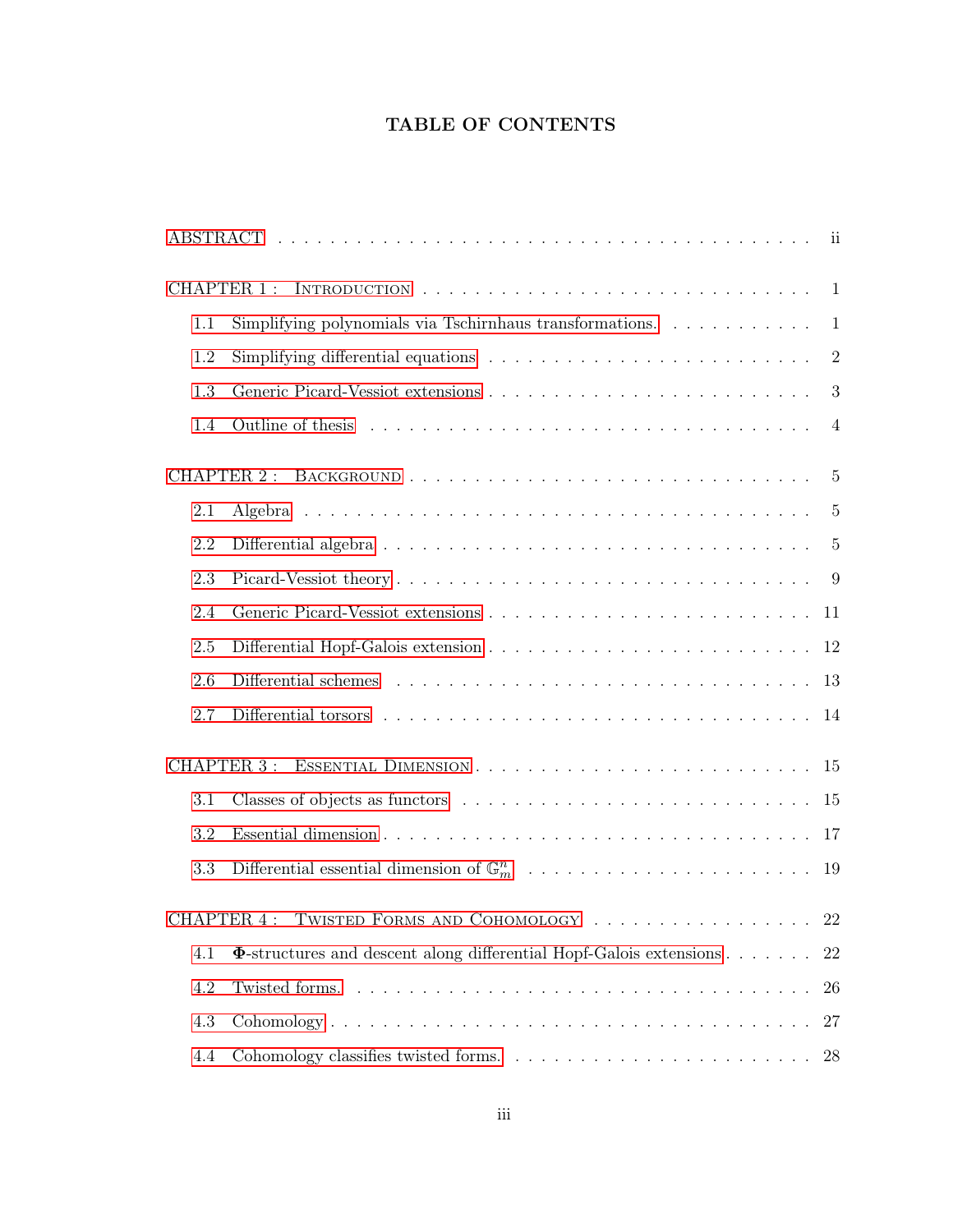| CHAPTER 6: APPLICATIONS 48 |  |
|----------------------------|--|
|                            |  |
|                            |  |
| 63                         |  |
|                            |  |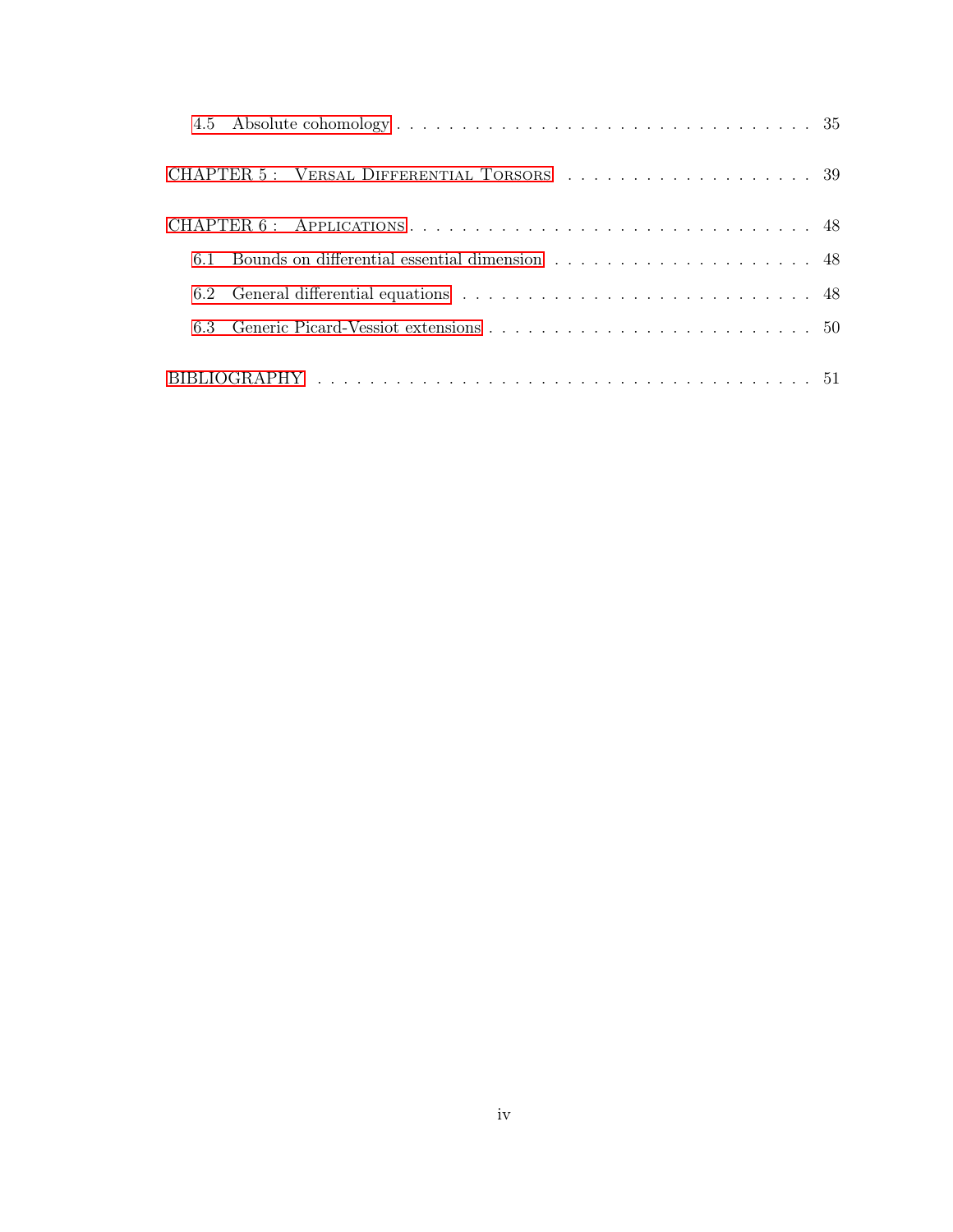## CHAPTER 1

## **INTRODUCTION**

<span id="page-4-0"></span>Roughly speaking, the essential dimension of an algebraic object is the minimum number of parameters needed to specify the object. It was first introduced by J. Buhler and Z. Reichstein in Buhler and Reichstein [1997](#page-55-0) in the context of simplifying polynomials by means of Tschirnhaus transformations, which we now discuss following their presentation. In this section, all fields will be of characteristic zero.

#### <span id="page-4-1"></span>1.1. Simplifying polynomials via Tschirnhaus transformations.

Consider a quadratic polynomial  $p(x) = x^2 + ax + b$  in two parameters a and b. The change of variables  $y = x - a/2$  simplifies  $p(x)$  to a polynomial of the form  $q(y) = y^2 + c$  in one parameter c. Similarly, a cubic polynomial may be simplified by a linear transformation to a polynomial  $y^3 + cy + c$  in one parameter.

More generally, we allow simplifying polynomials by means of nondegenerate Tschirnhaus transformations. A monic polynomial  $q(y)$  is a nondegenerate Tschirnhaus transformation of a monic polynomial  $p(x)$  over a field K if there exists an isomorphism of K-algebras  $K[x]/(p(x)) \cong K[y]/(q(y)).$ 

Let F be a field and let  $p(x) = x^n + a_{n-1}x^{n-1} + \cdots + a_0$  be a *general polynomial* of degree *n* over F, that is,  $a_0, ..., a_{n-1}$  are algebraic indeterminates over F. Then  $p(x)$  has coefficients in the field  $K = F(a_0, ..., a_{n-1})$ . We are interested in the minimal number  $d(n)$  of algebraically independent coefficients of  $q(y)$ , as  $q(y)$  ranges over the nondegenerate Tschirnhaus transformations of  $p(x)$  over K. Above, we saw that  $d(2) = d(3) = 1$ . Classical results by Klein and Hermite imply that  $d(5) = 2$ . The determination of  $d(n)$  is therefore a classical problem, and the exact values of  $d(n)$  remain unknown for  $n \geq 8$ .

We can reformulate  $d(n)$  in the following way which will be more amenable to further study. Let  $F \subset K_0 \subset K$  be an inclusion of fields, and M a K-algebra. We say that  $K_0$  is a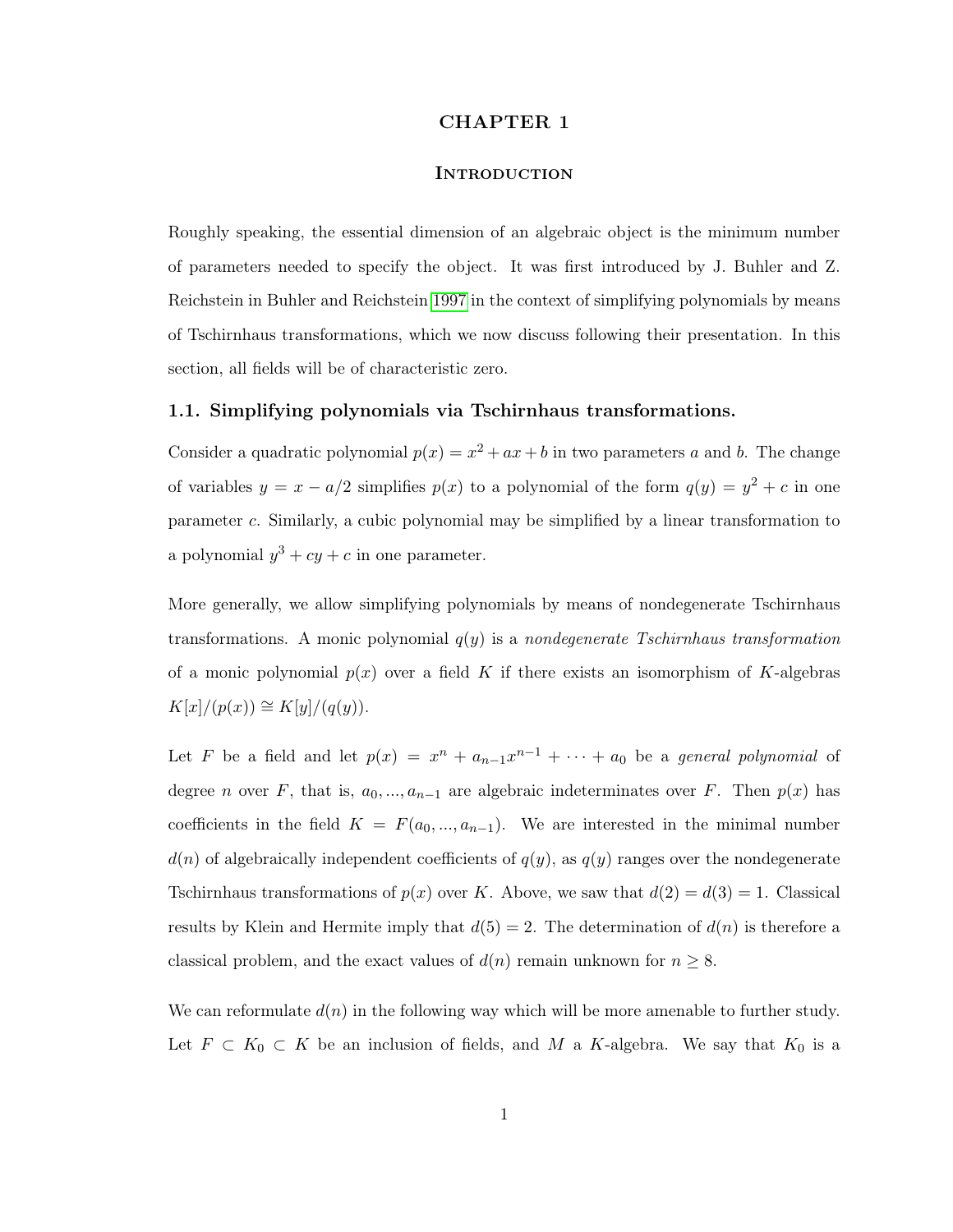field of definition of M if there exist a  $K_0$ -algebra  $M_0$  and an isomorphism of K-algebras  $M_0 \otimes_{K_0} K \cong M$ . We define the *essential dimension* of M to be the minimal transcendence degree taken over the fields of definition of M. In this language,  $d(n)$  is the essential dimension of the algebra  $K[x]/(p(x))$  where  $p(x) = x^{n} + a_{n-1}x^{n-1} + \cdots + a_0$  is the general polynomial of degree *n* and  $K = F(a_0, ..., a_{n-1}).$ 

To understand the new language, consider a polynomial  $p(x) = x^2 + ax + b$  over a field K containing a base field F. The change of variables  $y = x - a/2$  simplifies  $p(x) = x^2 + ax + b$ to a polynomial  $q(y) = y^2 + c$  over K and gives an isomorphism of K-algebras  $K[x]/(p(x)) \cong$  $K[y]/(q(y))$ . Initially, the algebra  $K[x]/(p(x))$  only appears to be defined over the subfield  $F(a, b)$  of K. Rewriting it as  $K[y]/(q(y))$  makes clear that it is also defined over the subfield  $F(c)$  of  $F(a, b)$ . The essential dimension of  $K[x]/(p(x))$  is equal to trdeg<sub>F</sub>  $F(c) \leq 1$ . If a and b are algebraic indeterminates over F, the essential dimension of  $K[x]/(p(x))$  is equal to trdeg<sub>F</sub>  $F(c) = 1$ .

In this thesis, we define an analogue of essential dimension in differential Galois theory, motivated by a similar problem.

#### <span id="page-5-0"></span>1.2. Simplifying differential equations

Let F be a differential field. Consider the general differential equation  $p(y) = y^{(n)} +$  $a_{n-1}y^{(n-1)} + \cdots + a_0y$  of order n over F, that is,  $a_0, ..., a_{n-1}$  are indeterminates over F. Then  $p(y)$  has coefficients in  $K = F\langle a_0, ..., a_{n-1} \rangle$ , the field generated by the indeterminates  $a_0, ..., a_{n-1}$  and their formal derivatives. We are interested in the minimal number  $e(n)$  of differentially algebraically independent coefficients in  $q(z)$ , as  $q(z)$  ranges over the gauge transformations of  $p(y)$  over K.

As before, we can formalize this as follows. Let  $F \subset K_0 \subset K$  be an inclusion of differential fields, and M a differential K-module. We say that  $K_0$  is a *differential field of definition* of M if there exist a differential  $K_0$ -module  $M_0$  and an isomorphism of differential Kmodules  $M_0 \otimes_{K_0} K \cong M$ . We define the *differential essential dimension* of M to be the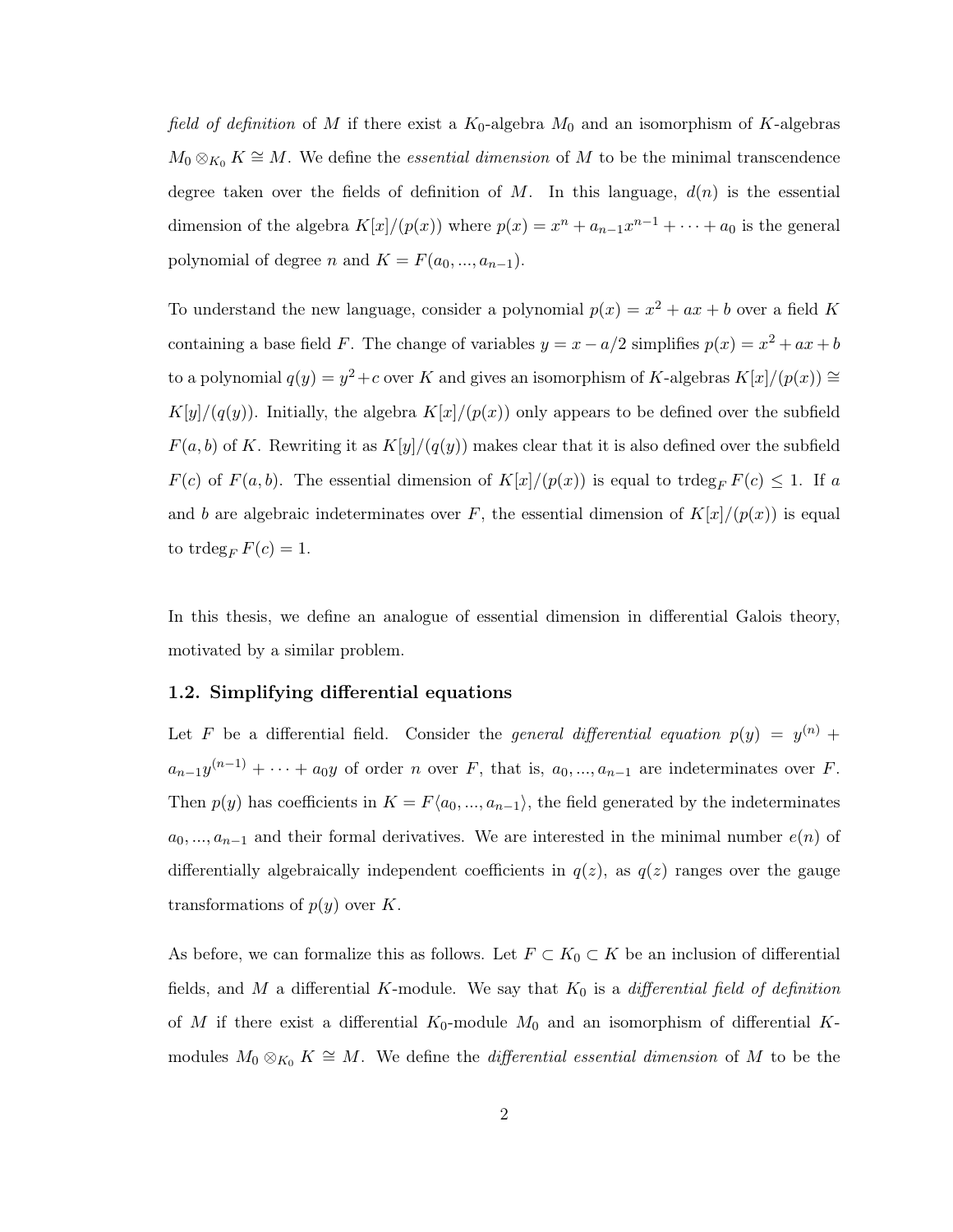minimal differential transcendence degree across the differential fields of definition of  $M$ . In the setting of the previous paragraph, the number  $e(n)$  is simply the differential essential dimension of  $M = K[\partial]/K[\partial] \cdot p$ . In Chapter [6,](#page-51-0) we will show that  $e(n) = n$  for all  $n \ge 1$ .

The differential essential dimension also arises in the study of generic Picard-Vessiot extensions. We review the Picard-Vessiot theory in Chapter [2.](#page-8-0)

#### <span id="page-6-0"></span>1.3. Generic Picard-Vessiot extensions

In Galois theory, given a finite group  $G$ , one would like to parametrize the family of all Galois extensions over a field F with Galois group G. For example, quadratic extensions  $K/F$  are of the form  $K = F(\sqrt{a})$  for some  $a \in K$ . Therefore one may view the "generic" quadratic field extension as  $F(\sqrt{a})/F(a)$  in one parameter a, since any other quadratic extension is obtained by specifying a value of a. The constructions of these "generic" Galois extensions is an active topic of interest.

In differential Galois theory, starting from a homogeneous linear differential equation  $p(y)$ over a field of differentiable functions  $F$ , one can construct a minimal field extension  $K/F$ containing a full set of solutions to  $p(y) = 0$ . We call  $K/F$  a Picard-Vessiot extension of  $p(y)$ . From  $K/F$  we can construct the differential Galois group of  $p(y)$ . One expects Picard-Vessiot extensions with the same differential Galois group to have similar properties. Therefore in this setting, one would like to again parametrize the various Picard-Vessiot extension with the same differential Galois group. We call such a parametrizing extension a "generic" Picard-Vessiot extensions for G.

The generic Picard-Vessiot extensions defined here include the generic Picard-Vessiot exten-sions in the sense of Juan and Ledet [2016,](#page-55-1) Section 6 when  $F$  is a constant field. The papers of L. Juan, A. Ledet, and A. Magid give explicit constructions of generic G-Picard-Vessiot extensions for certain groups G. Others including L. Goldman and A. Pillay have studied generic Picard-Vessiot extensions (see Goldman [1957\)](#page-55-2).

Since we would like to be as efficient as possible when constructing such generic Picard-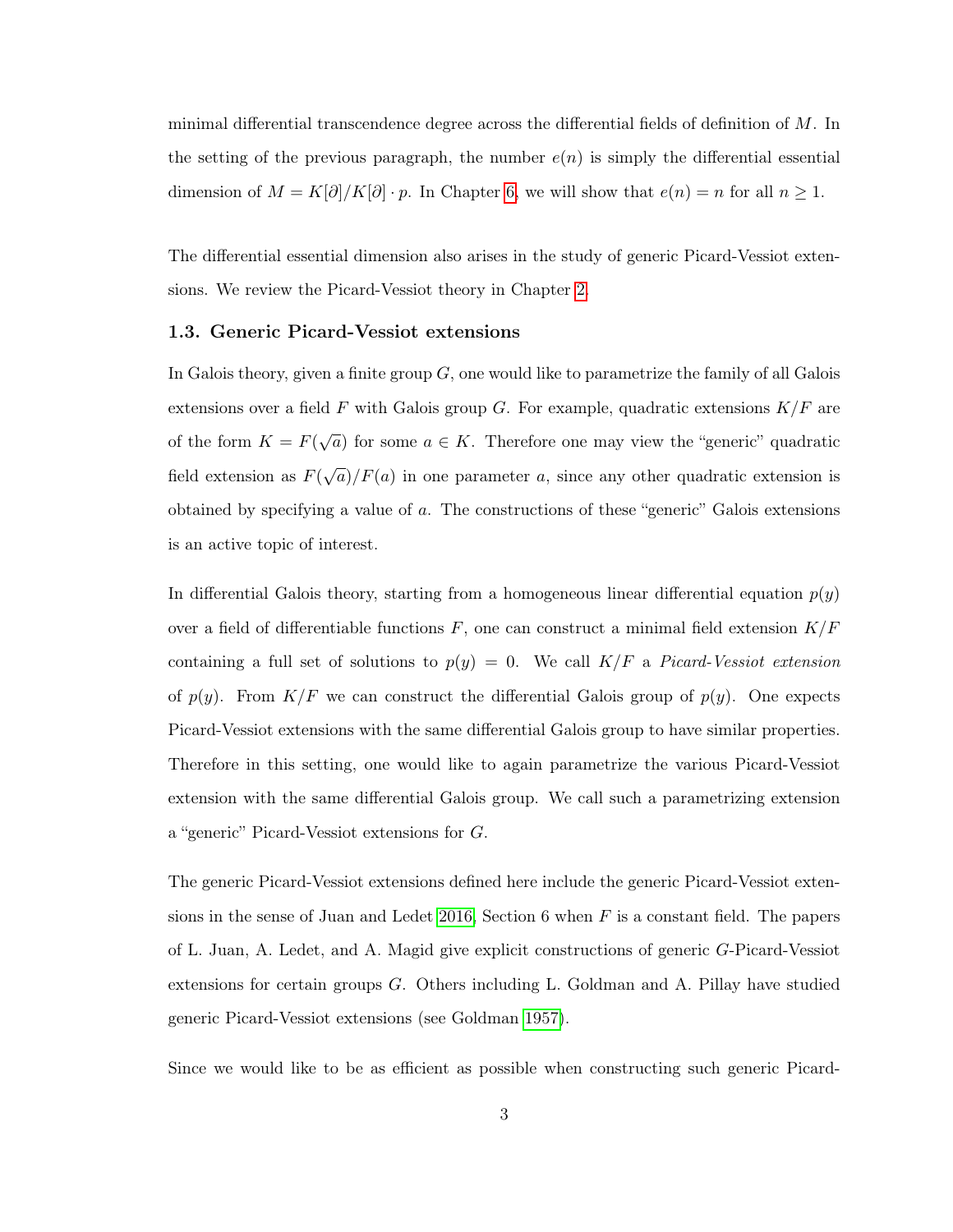Vessiot extensions, we would like the number of parameters to be small. In Chapter [6,](#page-51-0) we will show that in certain cases, the number of parameters needed to write down a generic Picard-Vessiot extension is bounded below by a number.

#### <span id="page-7-0"></span>1.4. Outline of thesis

This thesis proceeds as follows. In Chapter 2, we review differential algebra. In Chapter 3, we introduce the general notion of essential dimension, as well as the notion of a versal pair following Berhuy and Favi [2003.](#page-55-3) In Chapter 4, we introduce twisted forms and cohomology in the differential algebraic setting. In Chapter 5, we construct classifying differential torsors and generic differential torsors. Chapter 6 gives the main results of this thesis.

The general strategy we follow is that of Berhuy and Favi [2003.](#page-55-3) The applications we give are the differential analogues of those in Buhler and Reichstein [1997.](#page-55-0)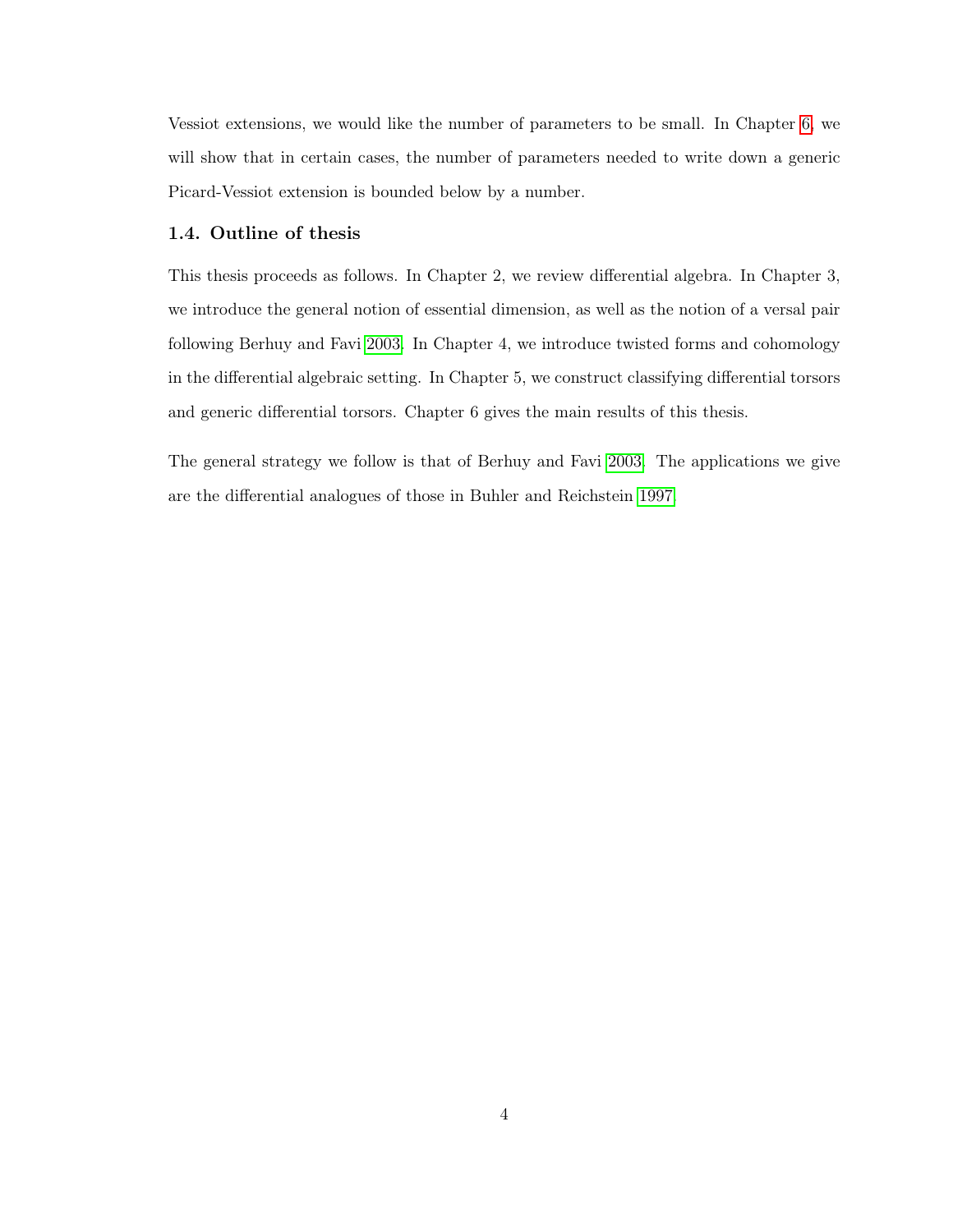## CHAPTER 2

# **BACKGROUND**

<span id="page-8-0"></span>In this chapter, we review background material and set the notations and conventions used in the thesis. For content on differential algebra, excellent sources include the article Van der Put and Singer [2012](#page-56-0) and the textbook Van der Put and Singer [2012.](#page-56-0)

## <span id="page-8-1"></span>2.1. Algebra

We let  $\mathbb N$  denote the set  $\{0, 1, 2, ...\}$  of natural numbers.

By an *algebraic group*, we mean an affine group scheme defined over a field that is reduced and of finite type over the field. By Milne [2017,](#page-56-1) Chapter  $4(d)$ , any algebraic group is a closed subgroup of  $GL_n$  for some value of n.

A *linear algebraic group* is a smooth algebraic group. By Cartier's theorem Chapter  $3(g)$ , an (affine) algebraic group is a linear algebraic group in characteristic zero. Note that Milne [2017](#page-56-1) defines a linear algebraic group to not require smoothness; see Remark 4.11.

Let G be an algebraic group over a field C, and let  $F/C$  be a field extension. We let  $G_F$ denote its base change  $G \times_{Spec(C)} Spec(F)$  and let  $F[G]$  denote the coordinate ring of  $G_F$ (in place of the more correct notation  $F[G_F]$ ).

#### <span id="page-8-2"></span>2.2. Differential algebra

A derivation on a ring R is an additive map  $\partial: R \to R$  that satisfies the Leibniz rule  $\partial(rs) = \partial(r)s + r\partial(s)$  for all  $r, s \in R$ . A differential ring is a ring equipped with a derivation. For example, the field  $\mathbb{C}(x)$  of complex rational functions and the field  $\mathbb{C}((x))$  of Laurent series in x are both differential rings with the derivation  $d/dx$ . When the context is clear, derivations are often denoted by the symbol  $\partial$ . We often refer to a differential ring  $(R, \partial)$ as R. We write  $r^{(n)} = (\partial \circ \cdots \circ \partial)(r)$  for the n-fold application of the derivation  $\partial$  on an element  $r \in R$ . We will not use the notation r' to mean  $\partial(r)$ .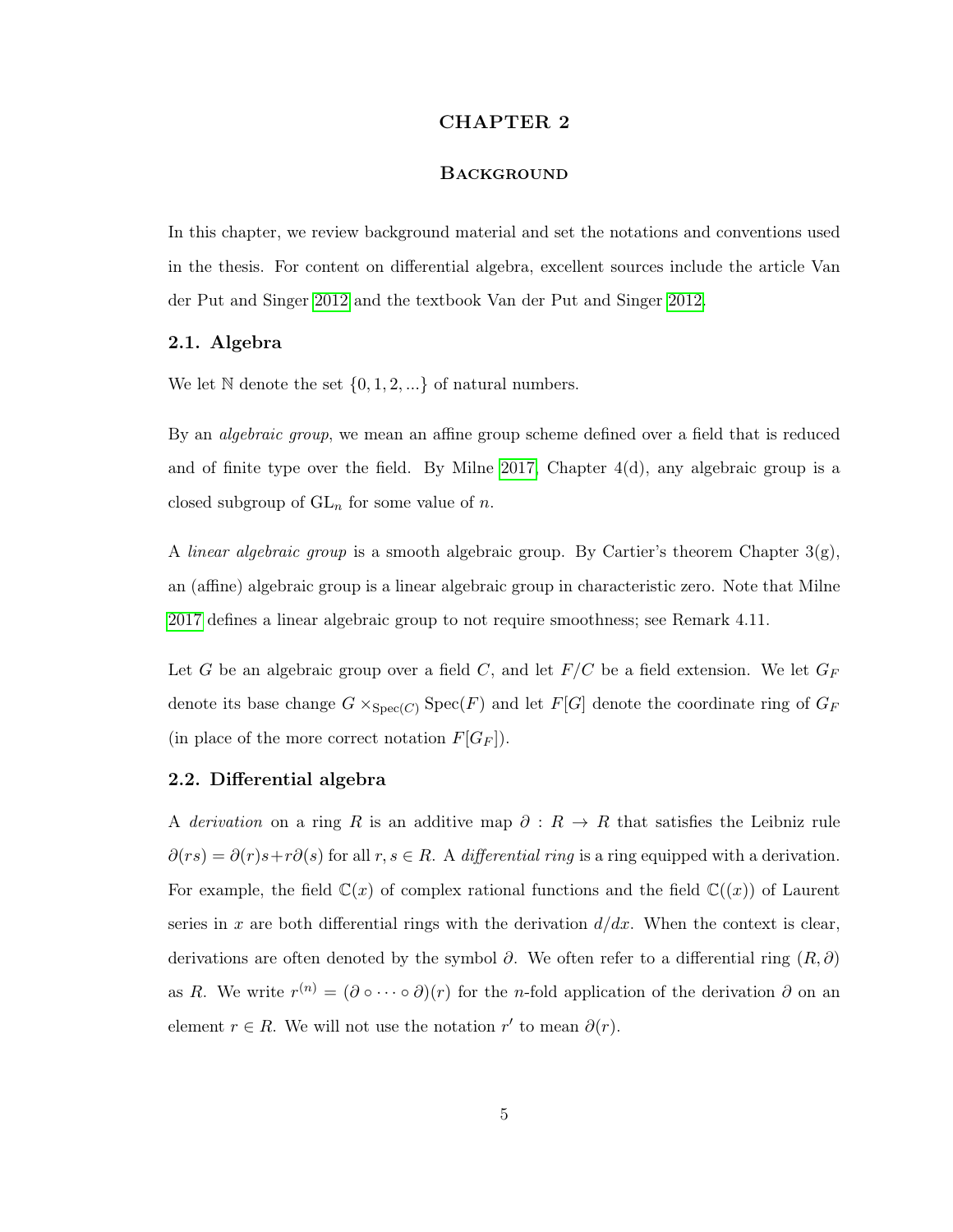Let  $(R, \partial_R)$  and  $(S, \partial_S)$  be differential rings. A *homomorphism* of differential rings from R to S is a ring homomorphism  $\varphi : R \to S$  satisfying  $\partial_S \circ \varphi = \varphi \circ \partial_R$ .

Example 1. Let  $(F, \partial) = (\mathbb{C}(x), d/dx)$  and let  $S = F[y, 1/y]$  be a differential ring extension of F with derivation determined by  $\partial(y) = y$ . Since the element  $e^x = 1 + x + x^2/2! + x^3/3! +$  $\cdots$  in C((x)) also satisfies  $\partial(e^x) = e^x$ , we can define an injective differential F-algebra homomorphism  $S \to \mathbb{C}((x))$  which takes y to  $e^x$ . By identifying S with its image in  $\mathbb{C}((x))$ , we may think of y as  $e^x$ .

Let R be a differential ring. An ideal I of R is a differential ideal if  $\partial(I) \subset I$ . A differential field is a differential ring that is a field. The *constant ring* of  $R$  is the subring

$$
C_R = \{ r \in R \mid \partial(r) = 0 \}
$$

of R. We call  $C_R$  the *constant field* of R if  $C_R$  is a field. Given a multiplicative subset S of R, the derivation on  $S^{-1}R$  defined by

$$
\partial(r/s) = (\partial(r)s - r\partial(s))/s^2
$$

for all  $r \in R$  and  $s \in S$  is well-defined and makes the localization map

$$
R \to S^{-1}R : r \mapsto r/1
$$

a differential ring homomorphism. In particular, if  $R$  is an integral domain, the derivation  $\partial_R$  extends to a derivation on the field of fractions Frac $(R)$ .

One similarly defines notions like differential algebras, differential coalgebras, and differential Hopf algebras to be algebras, coalgebras, and Hopf algebras with compatible derivations. We leave the definitions to the reader.

Let F be a differential field. A differential module over F is a vector space M over  $F$ equipped with an additive map  $\partial : M \to M$  such that  $\partial(rm) = \partial(r)m + r \cdot \partial(m)$  holds for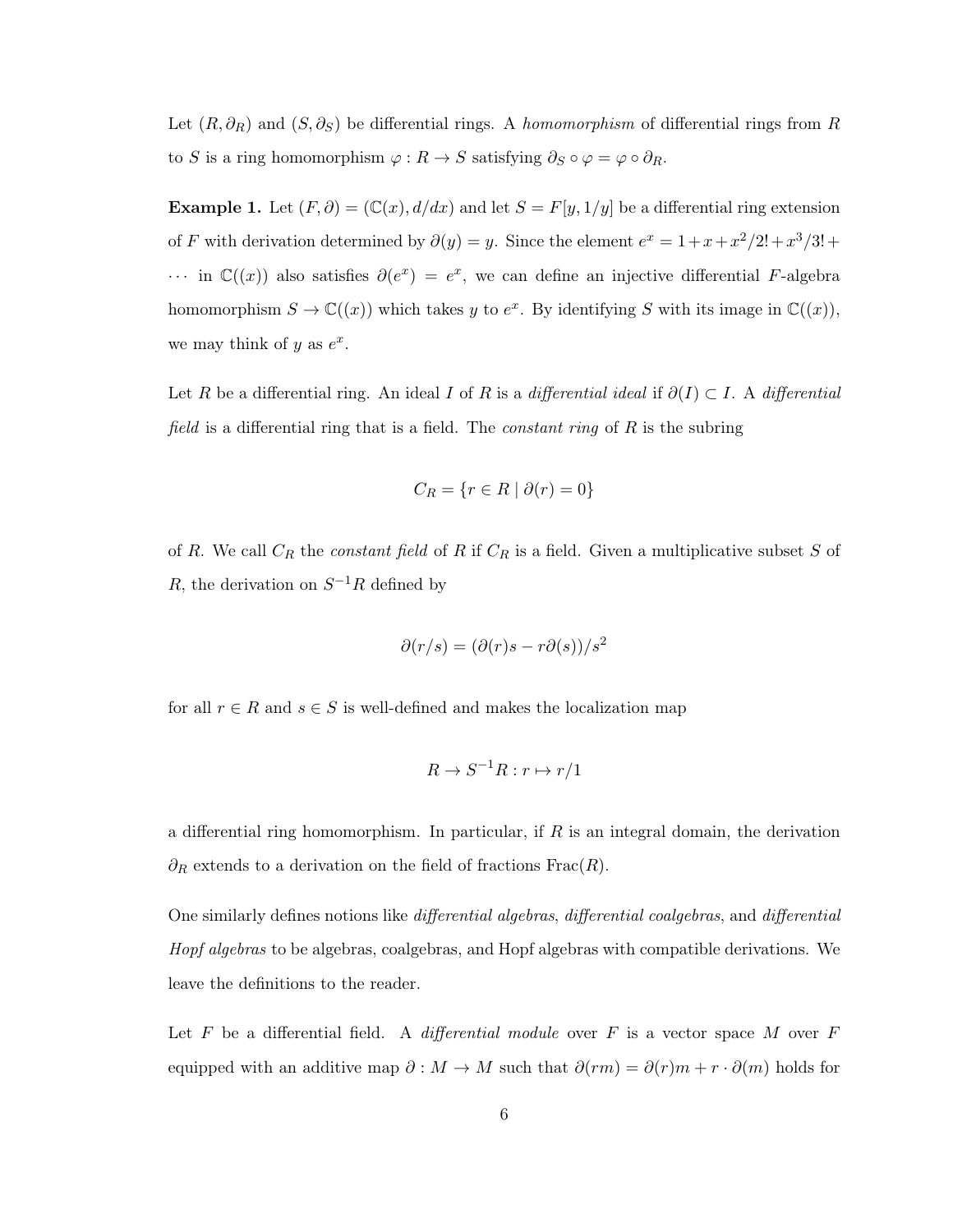all  $r \in F$  and  $m \in M$ . An element m of M is a generator of M if the set  $\{m, \partial(m), \partial^2(m), ...\}$ is a spanning set of the vector space M over F. The minimal differential equation of m is the least degree differential equation with leading coefficient one, that is satisfied by  $m$ .

**Example 2.** Let F be a differential field. We define  $F[\partial]$  be the (non-commutative) differential ring over F as follows. As a F-vector space, it has the basis  $\{\partial^n\}_{n\in\mathbb{N}}$  where we write  $\partial^0 = 1$ . Multiplication is defined on generators by  $\partial^n \circ \partial^m = \partial^{n+m}$  and  $\partial \circ a = a^{(1)} + a \circ \partial$ .

Let  $p(y) = y^{(n)} + a_{n-1}y^{(n-1)} + \cdots + a_0y$  be a homogeneous linear differential equation over F and let  $p = \partial^n + a_{n-1}\partial^{n-1} + \cdots + a_0\partial$ . Then  $F[\partial] \circ p$  is a left ideal of the (non-commutative) differential ring and the quotient  $M = F[\partial]/(F[\partial] \circ p)$  is a differential module over F.

Let M and N be differential modules over a differential ring  $R$ . A homomorphism of differential modules is a homomorphism of modules  $M$  to  $N$  that commutes with the derivations. Sometimes one calls a map a *differential homomorphism* of differential modules to distinguish it from a homomorphism of the underlying modules.

**Example 3.** Let  $p(y)$  be a homogeneous linear differential equation over a differential field F and let  $R/F$  be a differential algebra containing a solution  $y_0$  for  $p(y) = 0$ . Then we have a homomorphism of differential F-modules

$$
F[\partial]\to R
$$

taking q to  $q(y_0)$ , whose image is the differential module  $F[\partial] \cdot y_0$  and whose kernel is  $F[\partial] \circ p$ .

**Remark 1.** Let  $n \geq 1$ . There is a correspondence between the equivalence classes of homogeneous linear differential equations of degree n over a differential field  $F$  up to gauge transformation and (differential) isomorphism classes of differential modules of dimension  $n$ over  $F$ . This proceeds as follows. Let  $p$  and  $q$  be gauge equivalent

We define a derivation on the tensor product  $M \otimes_R N$  by  $\partial(m \otimes n) = \partial(m) \otimes n + m \otimes \partial(n)$ for all  $m \in M$  and  $n \in N$ , and extend linearly. One similarly defines the tensor product of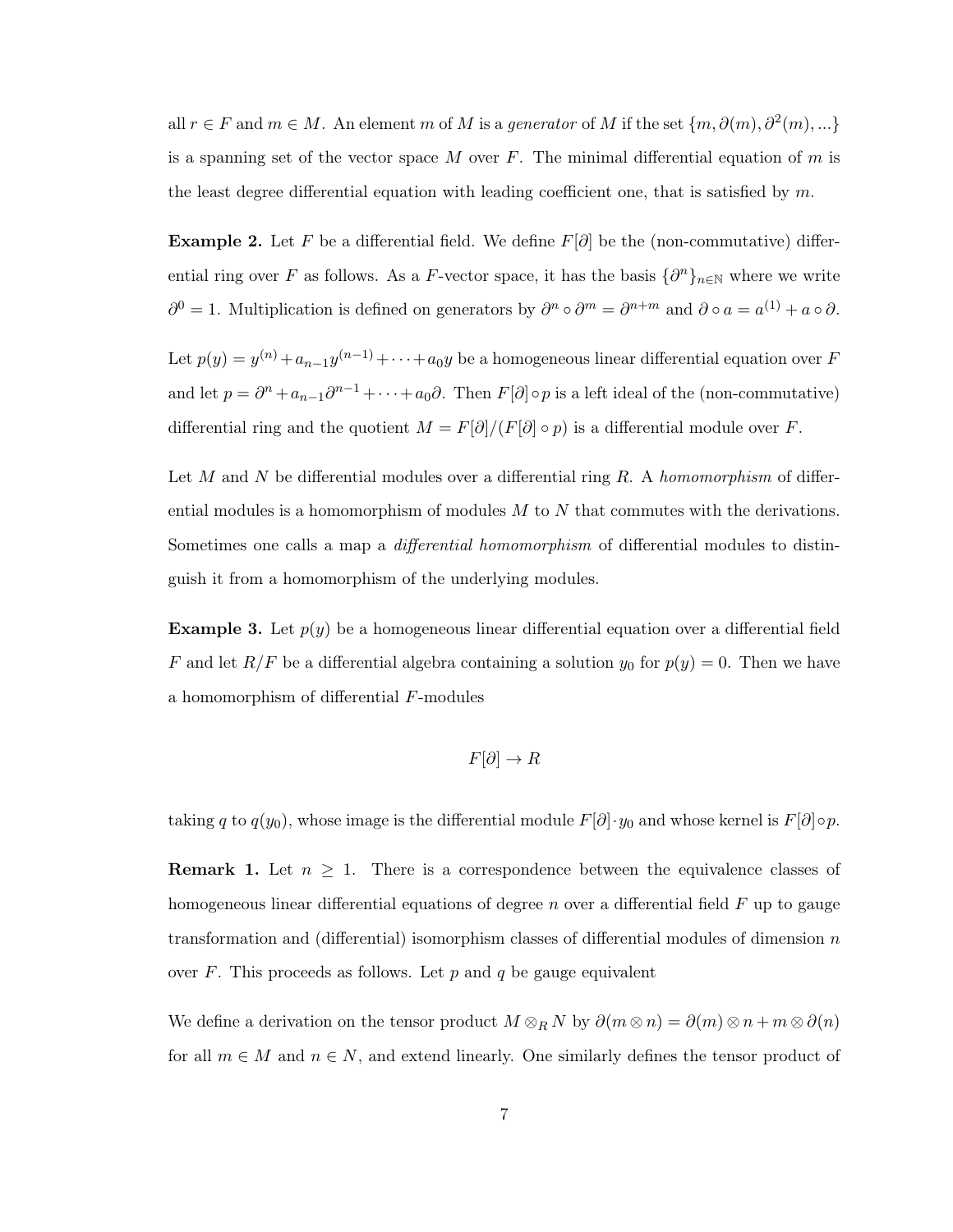two differential algebras.

**Example 4.** Let F be a differential field with constant field C. Let D be a C-algebra. We regard D as a differential ring with the trivial derivation  $\partial = 0$ . We view  $D \otimes_C F$  as a differential ring. We will take this viewpoint for algebraic groups  $G$  defined over  $C$ , viewing  $C[G]$  as a C-algebra with trivial derivation.

Let S be a differential coalgebra over R with comultiplication  $\Delta$  and counit  $\epsilon$ . A differential S-comodule over R is a differential module M over R together with a differential R-linear map  $\rho : M \to M \otimes S$  such that  $(1 \otimes \Delta) \circ \rho = (\rho \otimes 1) \circ \rho$  and  $(1 \otimes \epsilon) \circ \rho = 1$ .

Let *I* be a set and let  $x_i^{(j)}$  $i_j^{(j)}$  be indeterminates where  $i \in I$  and  $j \in \mathbb{N}$ . A *differential* polynomial ring over R in the indeterminates  $x_i$  for  $i \in I$  is the polynomial ring  $R\{x_i\}_{i\in I} :=$  $R[x_i^{(j)}]$  $[i]$ <sub>i</sub> $[i]$ <sub>i∈I,j∈N</sub> equipped with a derivation  $\partial$  that extends the derivation on R by letting  $\partial x_i^{(j)} = x_i^{(j+1)}$  $(i+1)$  for all  $i \in I$  and  $j \in \mathbb{N}$ . Given a differential R-algebra S and a subset  $\{s_i\}_{i \in I}$ of S, the image of the differential ring homomorphism  $\varphi: R\{x_i\}_{i\in I} \to S: x_i \mapsto s_i$  is denoted by  $R\{s_i\}_{i\in I}$ . If  $\varphi$  is injective, we say that  $\{s_i\}_{i\in I}$  is differentially algebraically independent over R. Otherwise  $\{s_i\}_{i\in I}$  is said to be *differentially algebraically dependent* over R. Finally, if F is a differential field, we let  $F\langle s_i \rangle_{i \in I}$  denote the field of fractions of  $F\{s_i\}_{i \in I}$ .

Let  $K/F$  be a differential field extension. A *differential transcendence basis* for K over F is a differentially algebraically independent subset of  $K$  over  $F$  that is maximal with respect to inclusion. By Ellis Robert Kolchin [1973,](#page-56-2) Chapter 2, any two differential transcendence bases of  $K$  over  $F$  have the same cardinality. Thus we define the *differential transcendence* degree of  $K/F$ , denoted by trdeg ${}_{F}^{\partial} K$ , to be the cardinality of any differential transcendence basis for  $K/F$ .

Finally we give a standard lemma on the differential transcendence degrees of the residue fields.

<span id="page-11-0"></span>**Proposition 1.** Let  $\mathcal O$  be an integral differential F-algebra and let  $\mathfrak p$  be a differential prime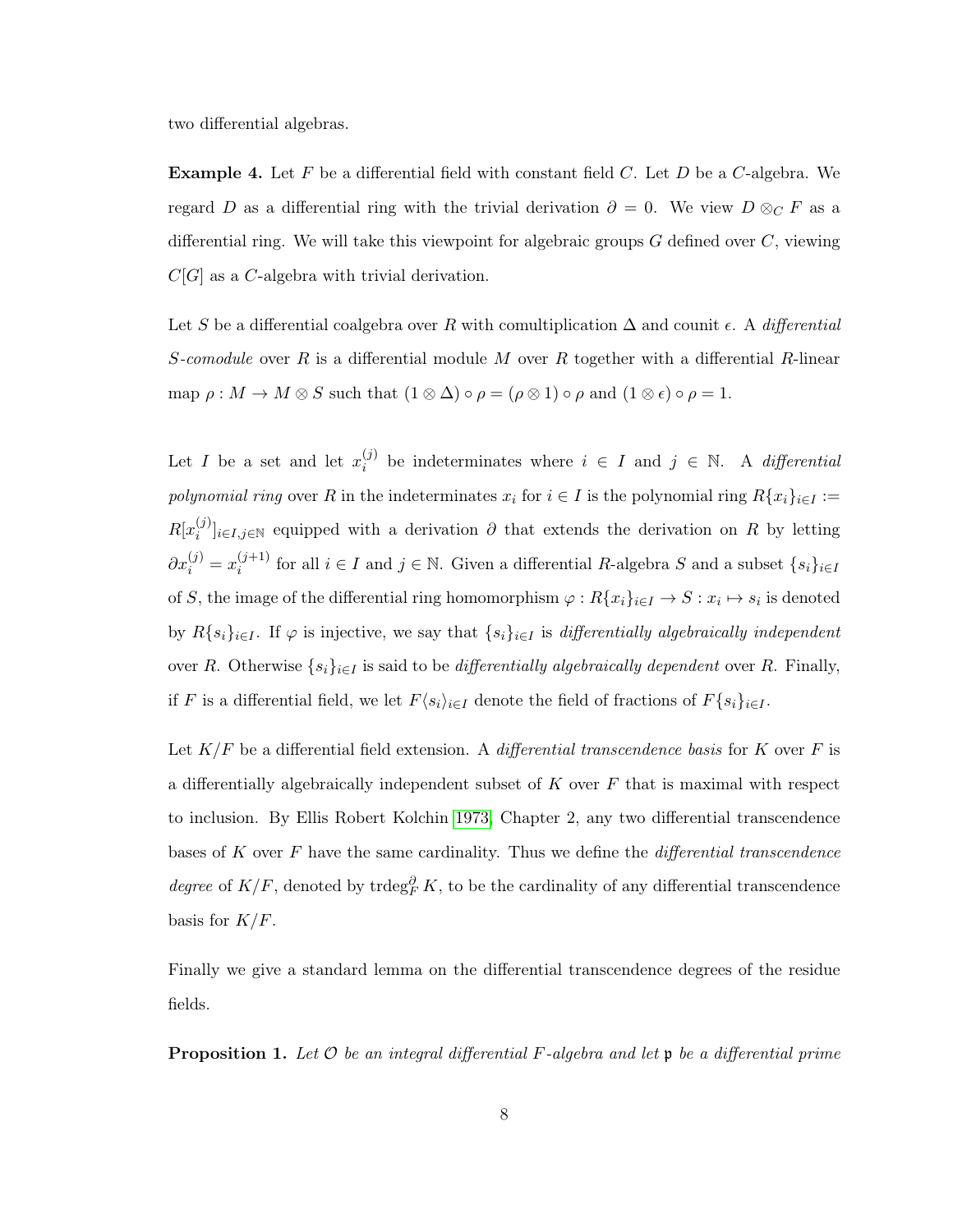*ideal of O.* Then  $\text{trdeg}_F^{\partial} \kappa(\mathcal{O}) \leq \text{trdeg}_F^{\partial} \text{Frac}\mathcal{O}.$ 

*Proof.* It suffices to prove the inequality  $\text{trdeg}_F^{\partial} \kappa(\mathfrak{p}) \leq \text{trdeg}_F^{\partial} K$ . Let  $\{\overline{x_i}\}_{i \in I}$  be a differential transcendence basis of the field  $\kappa(\mathfrak{p})$  over F, so  $\{\overline{x_i}^{(j)}\}_{i\in I,j\geq 0}$  is algebraically independent over  $F$ .

Let  $x_i$  be lifts of  $\overline{x_i}$  to  $\mathcal{O}$ . We claim that  $\{x_i^{(j)}\}$  $\{S_i^{(j)}\}_{i\in I, j\geq 0}$  is algebraically independent over F. Suppose that  $f \in F[Y_1, ..., Y_n]$  is a nonzero polynomial satisfying  $f(y_1, ..., y_n) = 0$  for some nonempty subset  $\{y_1, ..., y_n\}$  of  $\{\overline{x_i}^{(j)}\}_{i \in I, j \geq 0}$ . Now the local ring  $\mathcal{O}_{\mathfrak{p}}$  is dominated by some valuation ring  $\mathcal{O}'$ . We may multiply f by a scalar in  $\mathcal{O}'$  to assume that f lies in  $\mathcal{O}'[Y_1, ..., Y_n]$  and that f has at least one coefficient in  $(\mathcal{O}')^{\times}$ . Therefore  $\bar{f} \neq 0$  over  $\kappa(\mathcal{O}')$  and  $\bar{f}(\overline{y_1},...,\overline{y_n})=0$ , a contradiction. We conclude that  $\{x_i^{(j)}\}$  $\{u^{(j)}\}_{i\in I,j\geq 0}$  is algebraically independent over F. That is,  $\{x_i\}_{i\in I}$  is differentially algebraically independent over F. Thus  $\operatorname{trdeg}_F^{\partial} \kappa(\mathfrak{p}) \leq \operatorname{trdeg}_F^{\partial} K.$  $\Box$ 

# <span id="page-12-0"></span>2.3. Picard-Vessiot theory

In Galois theory, we start with a polynomial over a field and construct a splitting field and Galois group for the polynomial. Similarly in the Picard-Vessiot theory, we start with a homogeneous linear differential equation over a differential field and construct its Picard-Vessiot ring extension and differential Galois group. We summarize this theory following the presentation in Dyckerhoff [2008](#page-55-4) and Van der Put and Singer [2012.](#page-56-0)

Recall that if R is a differential ring and  $y_1, ..., y_n \in R$  are elements, the Wronskian determinant of  $y_1, ..., y_n$  is the element

$$
\mathrm{wr}(y_1, ..., y_n) = \det \begin{pmatrix} y_1 & y_2 & \cdots & y_n \\ y_1^{(1)} & y_2^{(1)} & \cdots & y_n^{(1)} \\ \vdots & \vdots & \ddots & \vdots \\ y_1^{(n-1)} & y_2^{(n-1)} & \cdots & y_n^{(n-1)} \end{pmatrix}
$$

in R.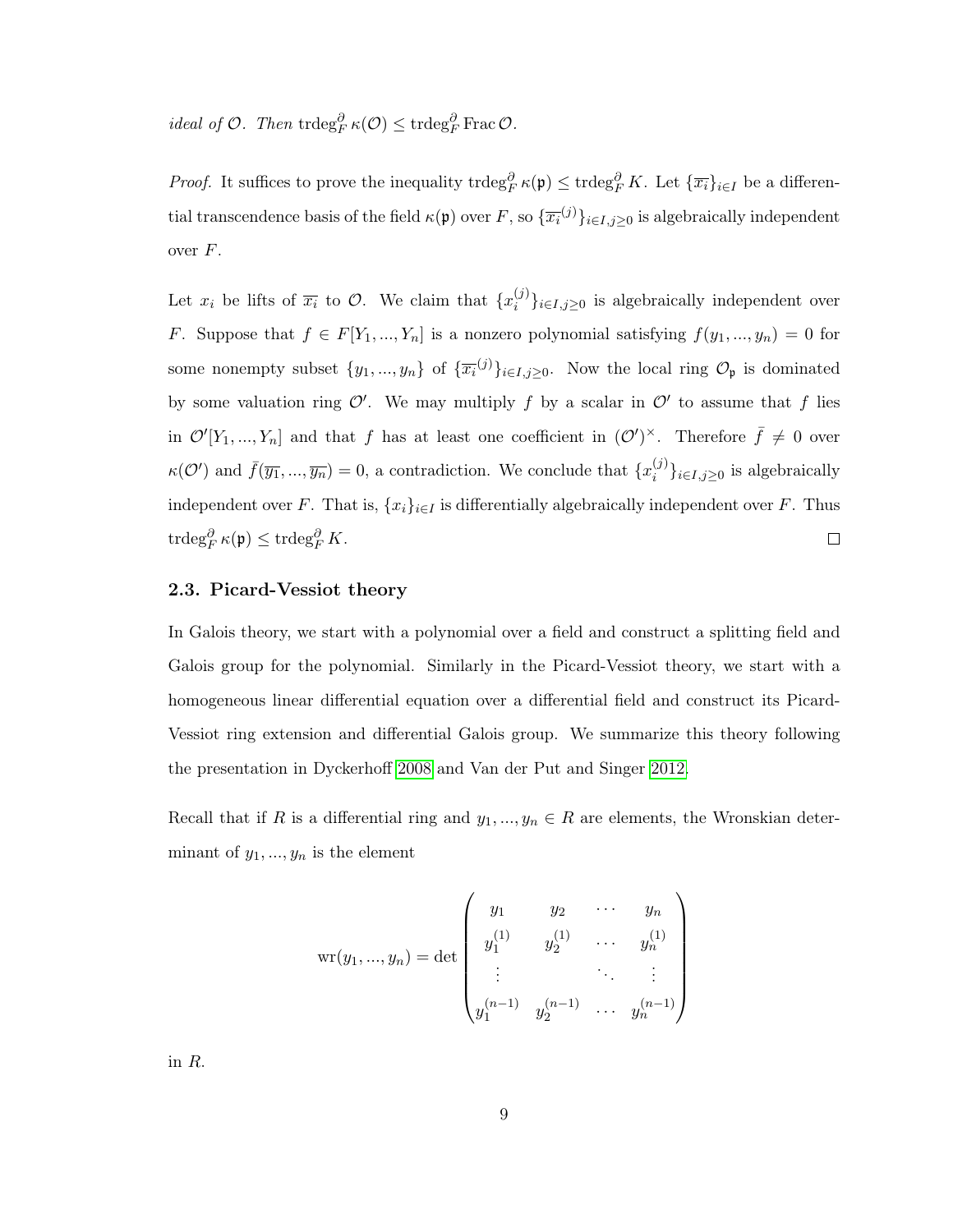Definition 1. Let

<span id="page-13-0"></span>
$$
p(y) = y^{(n)} + a_{n-1}y^{(n-1)} + \dots + a_0y \tag{2.1}
$$

be a homogeneous linear differential equation over a differential field  $F$ . A differential algebra  $R/F$  is a *Picard-Vessiot extension* associated to [\(2.1\)](#page-13-0) if there exist elements  $y_1, ..., y_n \in R$ satisfying  $p(y_1) = \cdots = p(y_n) = 0$  such that the following conditions hold.

1. The element  $wr(y_1, ..., y_n)$  is nonzero in R and the ring R is generated by  $y_1, ..., y_n$  and the multiplicative inverse of the Wronskian determinant  $wr(y_1, ..., y_n)$  over  $F$ , i.e.,

$$
R = F[y_1, ..., y_n, \text{wr}(y_1, ..., y_n)^{-1}].
$$

- 2. The ring of constants of R is C, i.e.,  $C_R = C$ .
- 3. The ring R has no nontrivial proper differential ideal.

We call  $\text{Frac}(R)$  a *Picard-Vessiot field extension* associated to  $(2.1)$ .

Remark 2. If C is an algebraically closed field, it is a standard fact that a Picard-Vessiot extension exists for [\(2.1\)](#page-13-0) and is unique up to differential isomorphism. See Van der Put and Singer [2012,](#page-56-0) Proposition 1.20.

Consider a differential algebra R over  $F$ . Following Dyckerhoff [2008,](#page-55-4) page 9, we define the differential Galois group of  $R/F$  to be the group-valued functor

$$
\frac{\text{Gal}^{\partial}(R/F) : \text{Algs}_C \to \text{Grps}}{D \mapsto \text{Aut}_{F_D}^{\partial}(R_D, R_D)}.
$$

We let  $Gal^{\partial}(R/F) = Gal^{\partial}(R/F)(C)$  and also call this the differential Galois group of  $R/F$ . By Corollary 2.12, this functor  $Gal^{\partial}(R/F)$  is representable by the linear algebraic group  $G = \text{Spec}(C_{R\otimes R}).$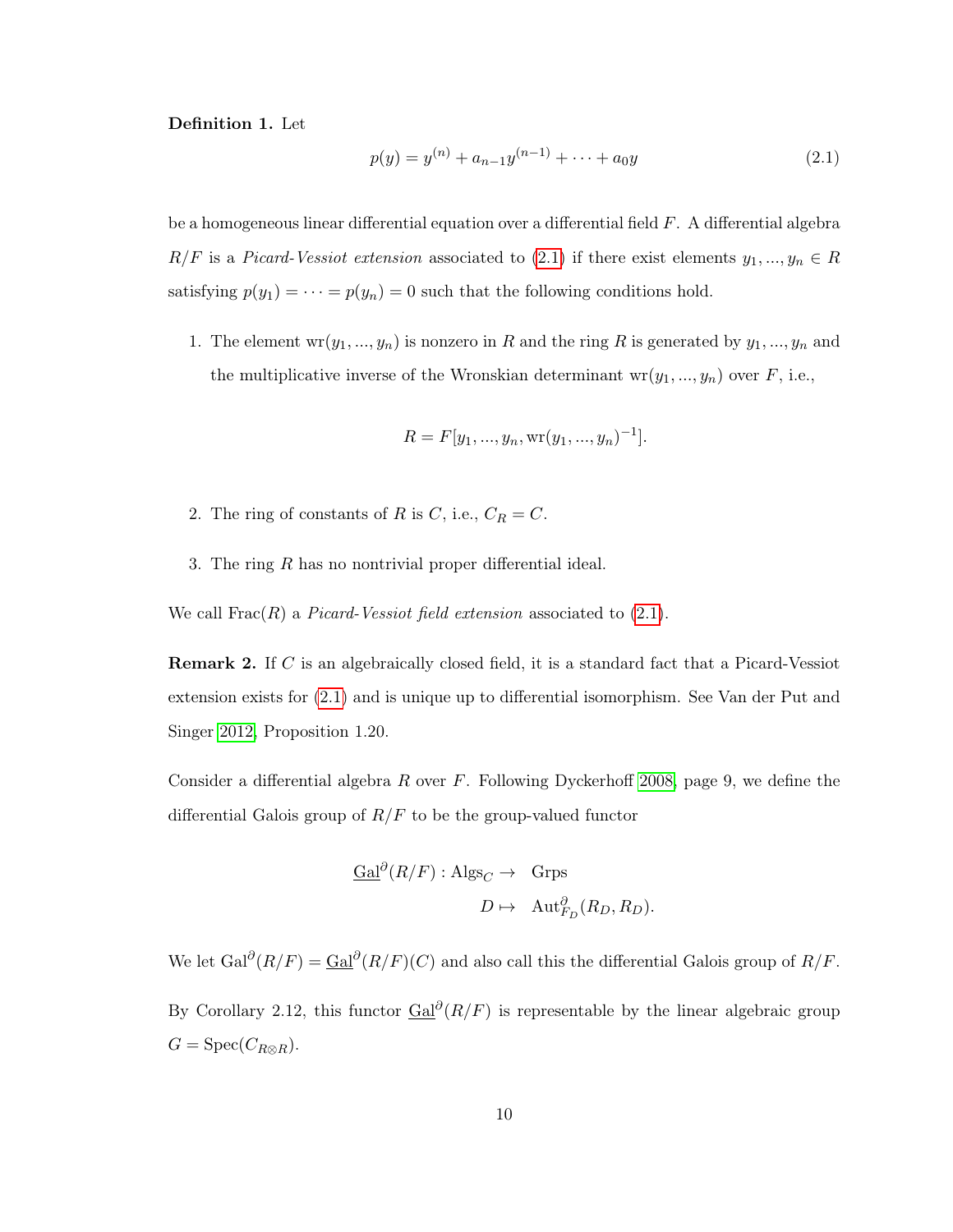There is a Galois correspondence for Picard-Vessiot field extensions.

**Proposition 2.** Let  $F$  be a differential field with a constant field  $C$  that is algebraically closed field and of characteristic zero. Let  $K/F$  be a Picard-Vessiot field extension with differential Galois group G. Consider the set S of closed subgroups of G and the set  $\mathcal L$  of differential subfields E of K containing F. Then there is a bijection  $S \to \mathcal{L}$  given by sending H in S to the fixed differential subfield  $K^{H(C)}$ . The inverse map is given by sending E in  $\mathcal L$ to the closed subgroup of G whose (algebraic) C-points are  $\text{Gal}^{\partial}(K/E)$ .

Proof. See Van der Put and Singer [2012,](#page-56-0) Proposition 1.34.  $\Box$ 

Finally we need an analogue of the separable closure of fields for the Picard-Vessiot theory.

**Definition 2.** Let F be a differential field. We define  $F^{PV}$  to be the direct limit of Picard-Vessiot field extensions  $K$  over  $F$ , filtered by inclusion.

Note that  $F^{PV}$  exists and is unique up to (differential) isomorphism; see Magid [2011,](#page-56-3) Introduction.

#### <span id="page-14-0"></span>2.4. Generic Picard-Vessiot extensions

Let F be a differential field and let  $K = F\langle y_1, ..., y_n \rangle$  where  $y_1, ..., y_n$  are indeterminates over F. Let  $p_{y_1,...,y_n}(y)$  be a homogeneous linear differential equation over K. Suppose that  $p_{y_1,\dots,y_n}(y)$  determines a Picard-Vessiot extension  $L/K$  with differential Galois group G. Then  $L/K$  is said to be a *generic G-Picard-Vessiot extension* if for every G-Picard-Vessiot extension  $L'/K'$ , there exist elements  $a_1, ..., a_n \in K'$  such that  $L'/K'$  is the Picard-Vessiot extension for the differential equation  $p_{a_1,...,a_n}(y)$ .

<span id="page-14-1"></span>One of our goals will be to prove that generic Picard-Vessiot extension for the groups  $GL_n$ and  $\mathbb{G}_m^n$  requires at least *n* parameters.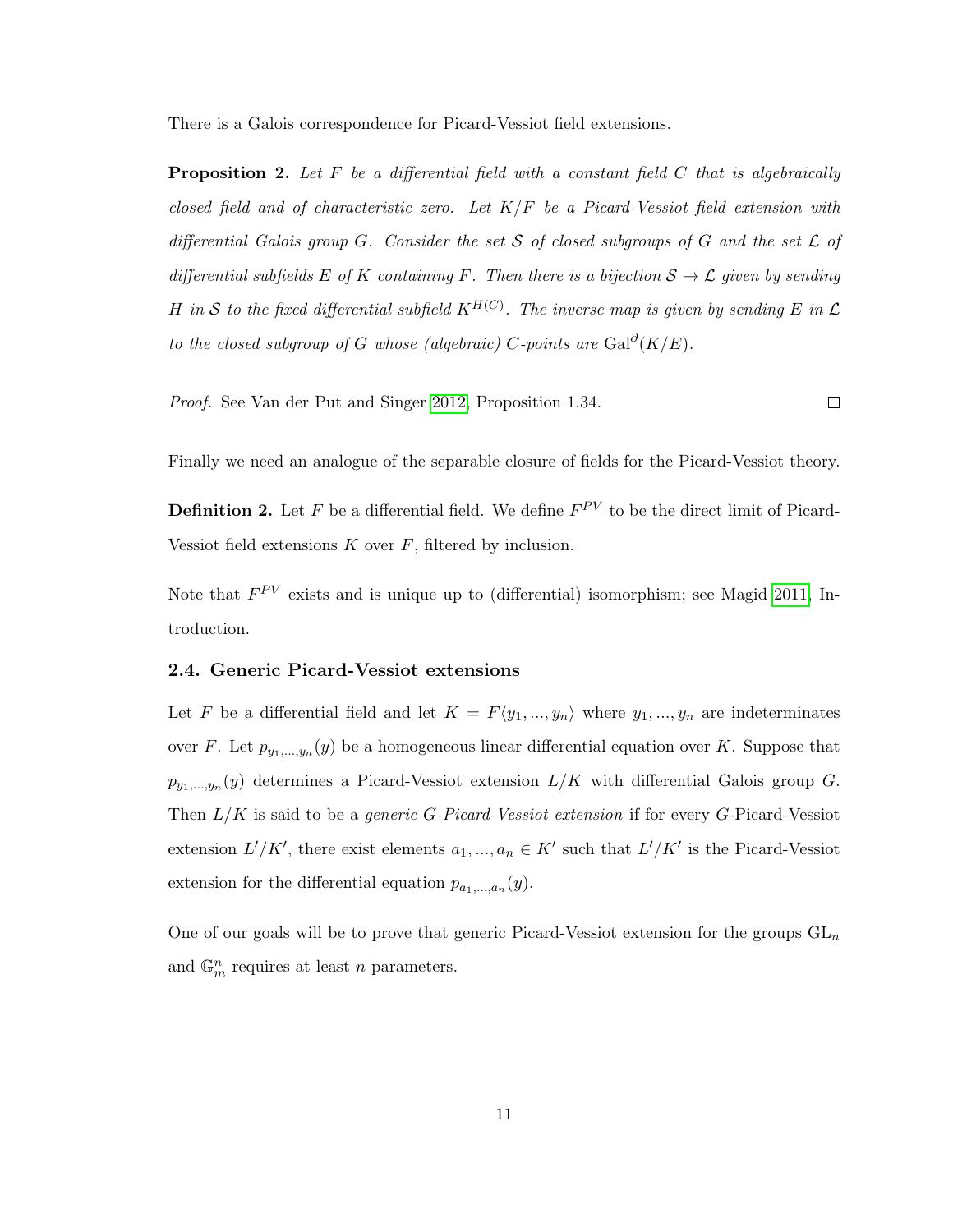#### 2.5. Differential Hopf-Galois extension

We give definitions analogous to those in Nuss and Wambst [2007,](#page-56-4)  $\S$ 0. Let H be a differential Hopf algebra over R with comultiplication  $\Delta_H$ , counit  $\epsilon_H$ , and antipode  $\sigma_H$ . Suppose that S is a differential algebra over R equipped with a map  $\Delta_S : S \to S \otimes_R H$  such that S is a differential H-comodule via the coaction map  $\Delta_S$ . If M is a differential S-module and a differential H-comodule with a differential R-linear map  $\Delta_M : M \to M \otimes_R H$  satisfying  $\Delta_M(ms) = \Delta_M(m)\Delta_S(s)$  for all  $m \in M$  and all  $s \in S$ , we say that M is an differential  $(H, S)$ -Hopf module over R. The H-coinvariants of M is the differential R-submodule

$$
M^{\mathrm{co}\,H} := \{ m \in M \mid \Delta_M(m) = m \otimes 1 \}
$$

of M. If  $S = R$  and  $\Delta_S(s) = s \otimes 1$  for all  $s \in R$ , then we simply say that M is a differential H-Hopf module over R.

A differential H-Hopf-Galois extension is a faithfully flat, differential ring extension  $S/R$ such that S is a differential H-Hopf module over  $R$ , and such that the map

$$
\begin{aligned}\n\text{can}_{S}: S \otimes_{R} S &\to & S \otimes_{R} H \\
x \otimes y &\mapsto & (x \otimes 1) \Delta_{S}(y)\n\end{aligned}
$$

is a differential isomorphism.

**Example 5.** Let  $R/F$  be a Picard-Vessiot ring extension with differential Galois group G. Then  $R/F$  is a differential  $F[G]$ -Hopf-Galois extension.

Let  $S/R$  be a differential H-Hopf-Galois extension. By Knus [2012,](#page-55-5) Chapter III, Proposition 1.1.1, the faithful flatness of  $S/R$ , gives an exact sequence:

$$
0 \longrightarrow R \longrightarrow S \xrightarrow{\iota_1} S \otimes_R S.
$$

<span id="page-15-0"></span>Combined with the differential isomorphism cans, we get that  $R = S^{\text{co }H}$ .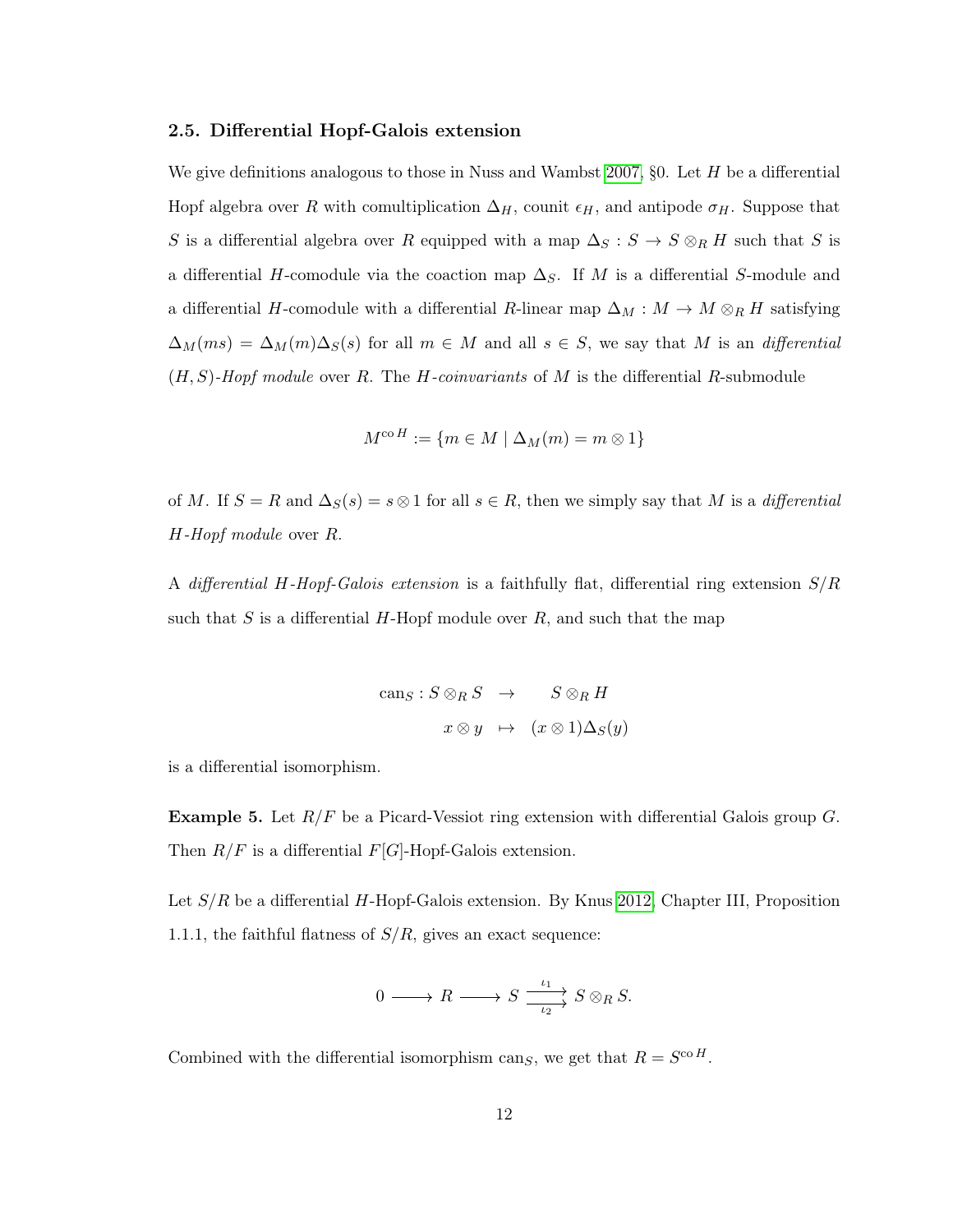#### 2.6. Differential schemes

We now define affine differential schemes. We define the *spectrum* of R to be the set  $X =$  $Spec_D(R)$  consisting of differential prime ideals of R. For a subset S of X, we let  $Z(S)$  =  ${\{\mathfrak{p}\in X\mid S\subset\mathfrak{p}}\}$ . The  $Z(S)$  define the closed sets of a topology on X, called the Kolchin topology on X. For  $f \in R$ , let  $D(f) = {\mathfrak{p} \in X \mid f \notin \mathfrak{p}}$ . The collection  ${D(f)}_{f \in R}$  defines a basis of open sets for the Kolchin topology on X. We can further define a sheaf  $\mathcal{O}_X$  of differential rings on X: for each  $f \in R$ , we let  $\mathcal{O}_X(D(f)) = R_f$ . Then  $(X, \mathcal{O}_X)$  becomes a (differentially) ringed space. We call such an  $X$  an *affine differential scheme*. Since we will only consider affine differential schemes, we leave the definition of a differential scheme to the reader.

A morphism of affine differential schemes  $(X, \mathcal{O}_X)$  and  $(Y, \mathcal{O}_Y)$  is a continuous map  $f: X \to Y$ Y. As in algebraic geometry, there is a bijection between morphisms  $X \to Y$  and differential ring homomorphisms  $\mathcal{O}_Y(Y) \to \mathcal{O}_X(X)$ : a morphism  $\varphi: X \to Y$  induces a differential ring homomorphism  $\varphi^{\#}: \mathcal{O}_Y(Y) \to \mathcal{O}_X(X)$ , and a differential ring homomorphism  $\mathcal{O}_Y(Y) \to$  $\mathcal{O}_X(X)$  gives a morphism  $X \to Y$  by taking  $Spec_D$ .

Let  $F$  be a differential field. An *affine differential variety* over  $F$  is an affine differential scheme over  $F$  whose coordinate ring is reduced and is a differentially finitely generated ring over  $F$ .

Let X and Y be affine differential schemes. A differential Y-point of X is a morphism  $Y \to X$ . The set of differential Y-points of X is denoted by  $X(Y)$ . When  $Y = \operatorname{Spec}_D R$  is affine we also call differential Y-point a differential R-point and let  $X(R) = X(Y)$ .

**Example 6.** We call  $\mathbb{A}_R^n := \operatorname{Spec}_D R\{x_1, ..., x_n\}$  the *differential affine n-space* over R. Each R-point of  $\mathbb{A}_R^n$  can be identified with a tuple  $(x_1, ..., x_n) \in R^n$ .

A morphism of affine differential schemes is dominant if it has dense image. As in the case of algebraic geometry, if  $A$  and  $B$  are differential rings which are integral domains, then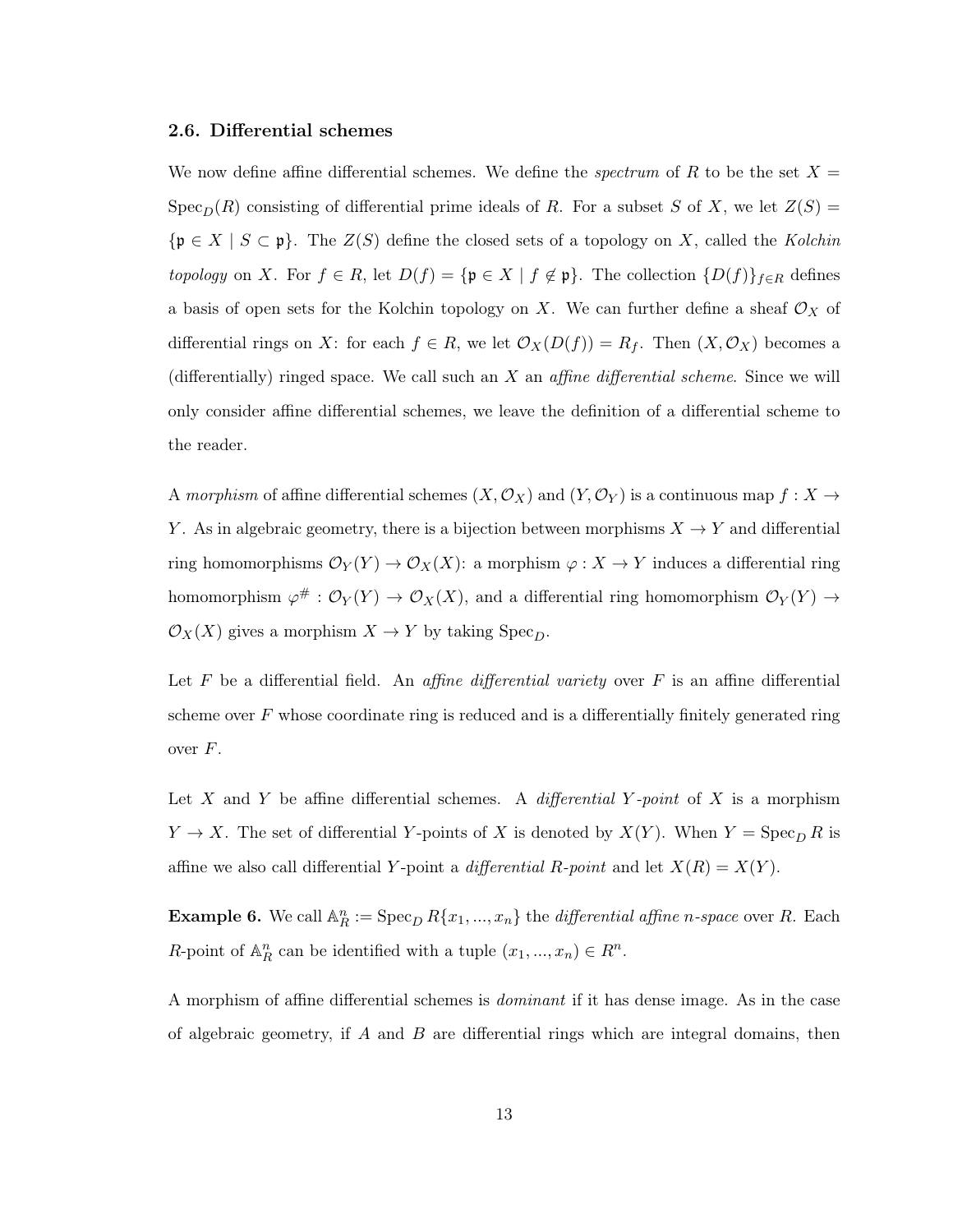$\operatorname{Spec}_D B \to \operatorname{Spec}_D A$  is a dominant morphism if and only if the differential ring homomorphism  $A \rightarrow B$  is injective.

Let X and Y be affine differential varieties. A *rational morphism*  $f: X \to Y$  is an equivalence class of pairs  $(f_U, U)$  where  $f_U$  is a morphism from an affine open differential subscheme of X to Y, and two pairs  $(f_U, U)$  and  $(f_V, V)$  are considered equivalent if  $f_U$  and  $f_V$  coincide on the intersection  $U \cap V$ .

# <span id="page-17-0"></span>2.7. Differential torsors

One can discuss Galois theory in the language of torsors. Similarly, one can discuss the Picard-Vessiot theory in the language of differential torsors.

Let  $F$  be a differential field with constant field  $C$ . Let  $G$  be an algebraic group over  $C$ . Let  $X \to Y$  be a morphsim of affine differential schemes and let  $X \times_Y G_Y \to X$  define a  $G_Y$ action on X in the category of affine differential schemes over Y. Then we say that  $X \to Y$ is a differential G-torsor if the map  $X\times_Y \to X\times_Y X$  :  $(x,g) \mapsto (x, xg)$  is an isomorphism in the category.

In this language, if  $R/F$  is a G-Picard Vessiot ring extension, then  $\text{Spec}_D R \to \text{Spec}_D F$  is a differential  $G_F$ -torsor.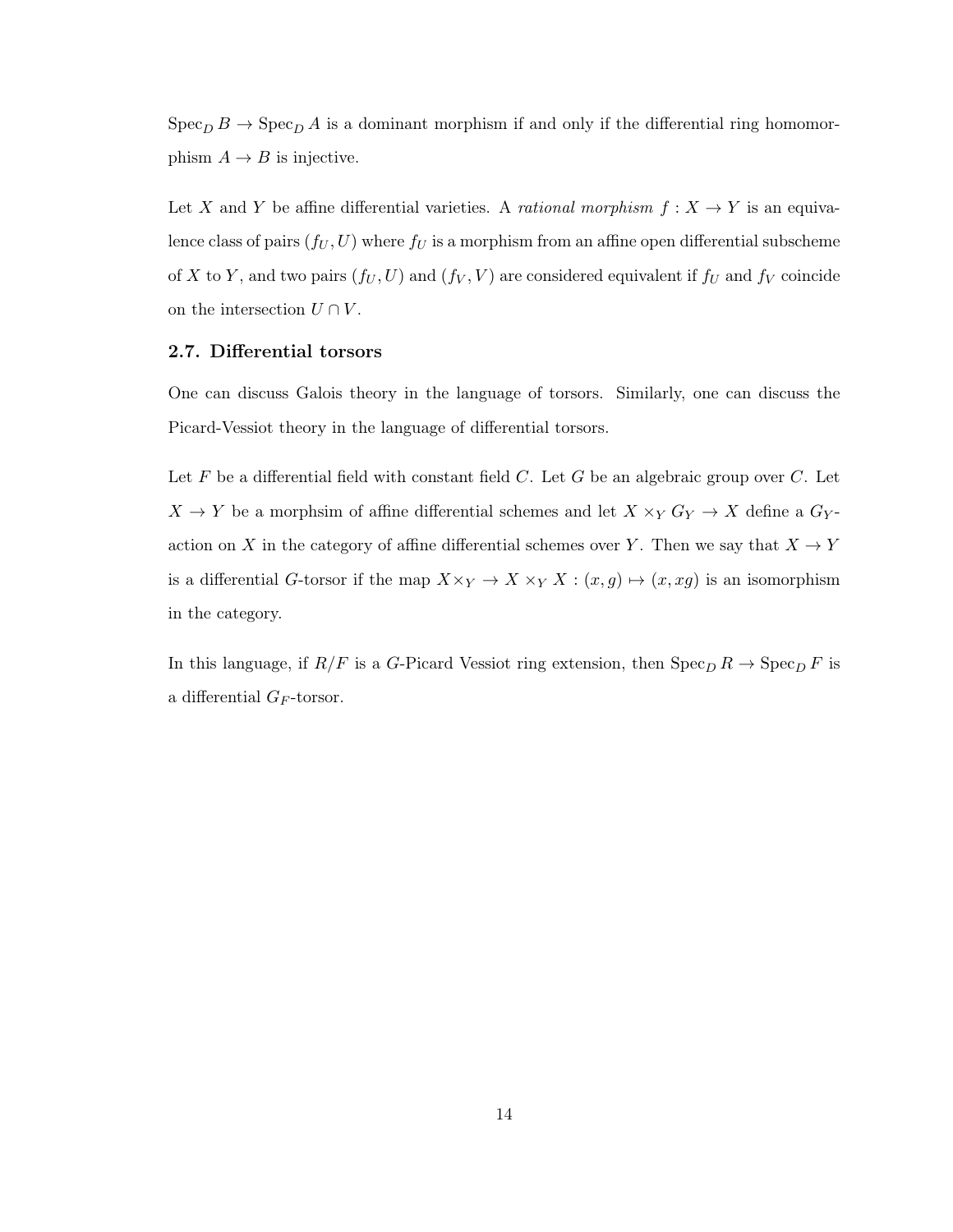## CHAPTER 3

## Essential Dimension

<span id="page-18-0"></span>In this section we formalize the notions of the classes of objects we will consider and their essential dimensions.

#### <span id="page-18-1"></span>3.1. Classes of objects as functors

The classes of objects encountered so far are defined over either fields or differential fields, which in turn can be collected into the following definition.

**Definition 3.** Consider a category C together with a function  $d: Ob(\mathcal{C}) \to \mathbb{N} \cup \{\infty\}$ . We call the pair  $(C, d)$  a field-like category if for every morphism  $K \to L$  in C, we have  $d(K) \leq d(L)$ .

For a field F and a differential field K with constant field  $C = C_K$ , the pairs (Fields<sub>F</sub>, trdeg<sub>F</sub>),  $(\text{Fields}_{K}^{\partial}, \text{trdeg}_{K}^{\partial}),$  and  $(\text{Fields}_{K,C}^{\partial}, \text{trdeg}_{K}^{\partial})$  are field-like categories.

Next we organize the classes of objects we encountered in the introduction by the field each object is defined over. Formally this means writing down a functor from the appropriate field-like category to Sets, as the following examples illustrate.

# <span id="page-18-2"></span>Example 7.

- 1. Let F be a field and  $n \geq 1$ . Given a field  $K/F$ , we define  $\text{Poly}_n(K)$  to be the set of equivalence classes of separable, monic degree  $n$  polynomials over  $K$  up to Tschirnhaus transformations over K. For a morphism of fields  $i : K \hookrightarrow L$ , we define  $\text{Poly}_n(i) : \text{Poly}_n(K) \to \text{Poly}_n(L)$  to be the map taking a polynomial  $p(x)$  over K to  $i(p(x))$  where i is applied to the coefficients of p. This defines a functor  $\text{Poly}_n$ :  $\text{Fields}_F \to \text{Sets}.$
- 2. Let F be a field and  $n \geq 1$ . Recall that an algebra is *étale* over a field K if it is a finite product of finite separable field extensions over K. Given a field K, we define  $\mathbf{Et}_n(K)$ to be the set of the isomorphism classes of *n*-dimensional étale algebras over  $K$ . For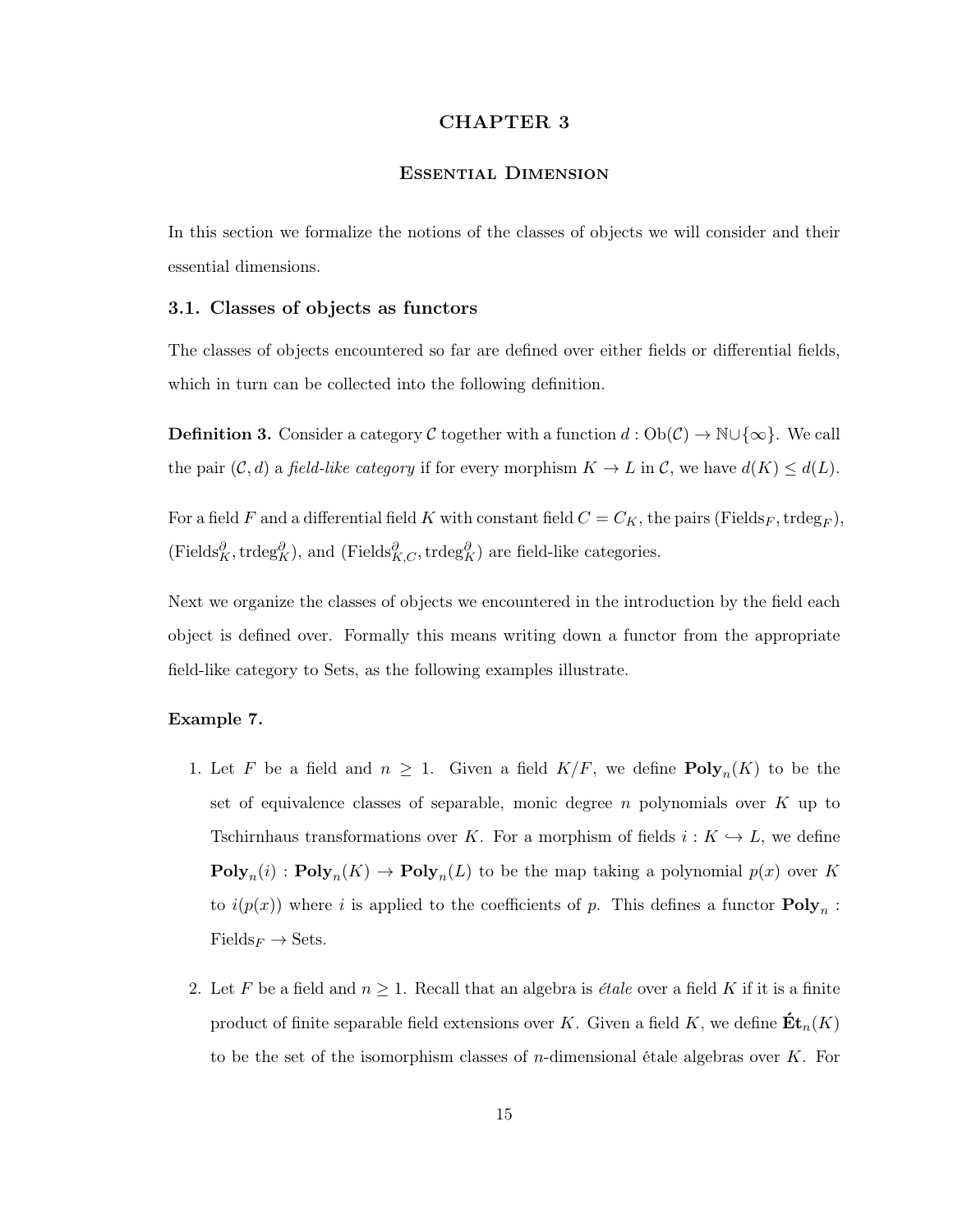any morphism of fields  $i : K \hookrightarrow L$ , we define  $\mathbf{Et}_n(i) : \mathbf{Et}_n(K) \to \mathbf{Et}_n(L)$  to take an étale algebra E over K to the étale algebra  $E \otimes_K L$  over L (extension of scalars). This defines a functor  $\mathbf{Et}_n : \text{Fields}_F \to \text{Sets}.$ 

3. Let F be a field and G an algebraic group over F. Given a field K, we define  $G\text{-tors}(K)$ to be the set of isomorphism classes of  $G$ -torsors over  $K$ . For a morphism of fields  $i: K \to L$ , we define  $G\text{-tors}(i): G\text{-tors}(K) \to G\text{-tors}(L)$  to be the extension of scalars map. This defines a functor  $G$ -tors : Fields $_F \rightarrow$  Sets.

The association of a polynomial  $p(x)$  over a field K to an algebra  $K[X]/(p(x))$  in Chapter [1](#page-4-0) defines a natural isomorphism  ${\bf Poly}_n\cong {\bf \acute{E}t}_n$  whose pseudo-inverse is given by taking an étale algebra  $E/K$  to the minimal polynomial of an element  $x \in E$  over K, where x is a generator for the algebra E over K. To study  $\mathbf{Ét}_n$ , one further uses an isomorphism  $\mathbf{Ét}_n \cong S_n$ -tors (see Berhuy and Favi [2003\)](#page-55-3).

#### Example 8.

- 1. Let F be a differential field and  $n \geq 1$ . Given a differential field K, we define  $\text{DiffEq}_n(K)$  to be the set of equivalence classes of homogeneous linear differential equations over  $K$  up to gauge transformations over  $K$ . For a morphism of differential fields  $i: K \to L$ , we define  $\mathbf{DiffEq}_n(i) : \mathbf{DiffEq}_n(K) \to \mathbf{DiffEq}_n(L)$  by  $p \mapsto i(p)$ . This defines a functor  $\mathbf{DiffEq}_n : \text{Fields}_{F,C}^{\partial} \to \text{Sets}.$
- 2. Let F be a differential field and let  $n \geq 1$ . Given a differential field K, we define  $\text{Diff}_n(K)$  to be the set of differential isomorphism classes of differential modules of dimension *n* over K. For a morphism of differential fields  $i: K \rightarrow L$ , we define **DiffEq**<sub>n</sub>(i) by extension of scalars. This defines a functor  $\text{Diff}_{n}$ : Fields ${}_{F,C}^{\partial} \rightarrow$  Sets.
- 3. Let  $F$  be a differential field and  $G$  an algebraic group over the constant field  $C$  of F. Given a differential field K, we define  $G$ -tors $\partial(K)$  to be the set of differential isomorphism classes of differential  $G_K$ -torsors over K. For an inclusion of differential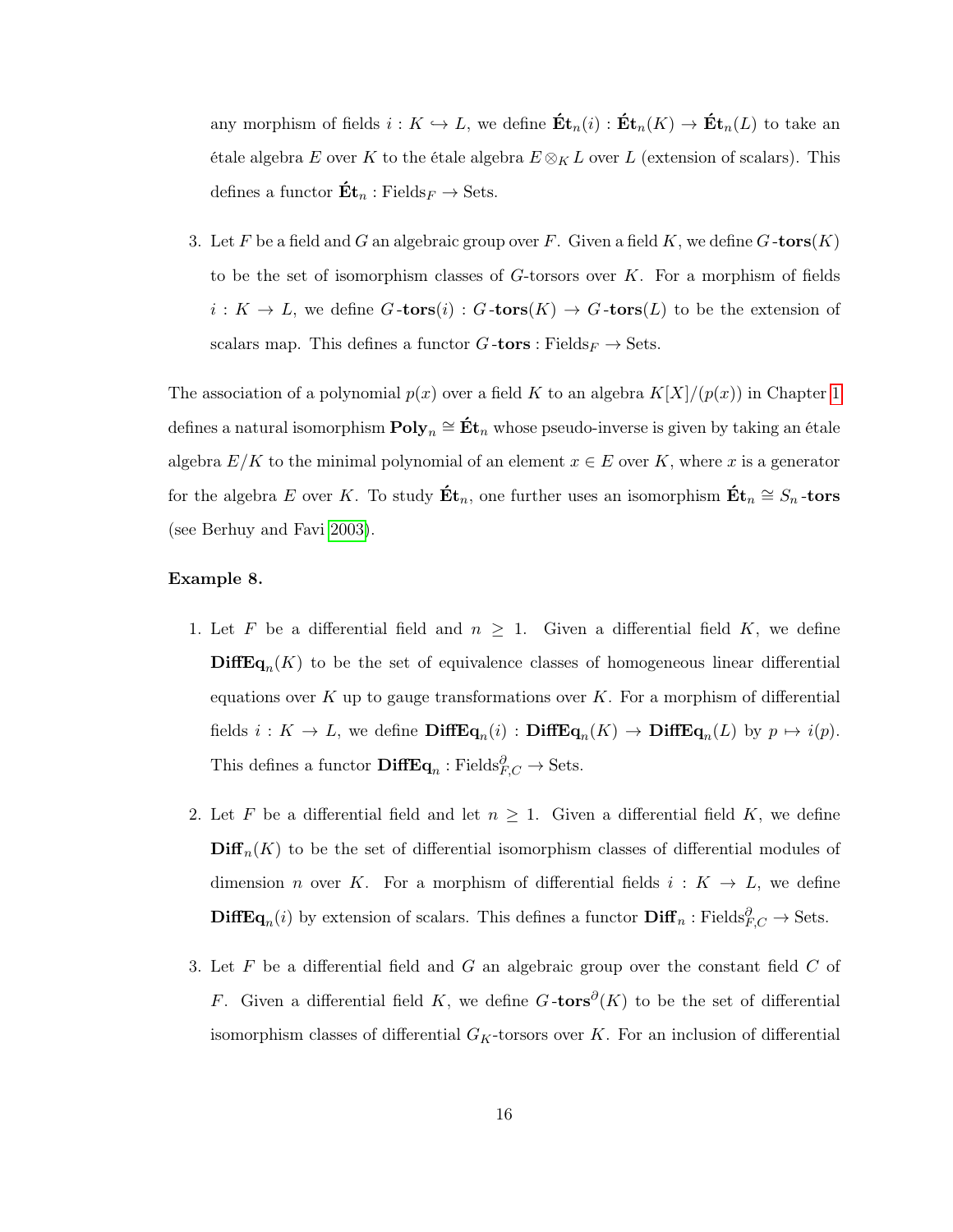fields  $i : K \to L$ , we define G-tors(i) by extension of scalars. This defines a functor  $G\text{-tors}^\partial : \text{Fields}_F^\partial \to \text{Sets}.$ 

4. Let F be a differential field and A a differential algebra over F. Then  $X = \text{Spec}_D(A)$ can be viewed as a functor

$$
X: \mathrm{Fields}_F^{\partial} \to \mathrm{Sets}
$$

taking a differential field  $K$  to  $X(K)$ .

Like in Example [7,](#page-18-2) we have an isomorphism  $\mathbf{DiffEq}_n \cong \mathbf{Diff}_n$ . In Chapter [4,](#page-25-0) we will show  $\mathbf{Diff}_n \cong \mathrm{GL}_n\text{-tors}^\partial.$ 

#### <span id="page-20-0"></span>3.2. Essential dimension

We now formalize the notion of counting parameters for our classes of objects.

**Definition 4.** Let  $(C, d)$  be a field-like category and  $\mathcal{F} : C \to \mathsf{Sets}$  a functor. Let L be an object of C and  $a \in \mathcal{F}(L)$ . The *essential dimension* of an element a is defined to be the number

$$
\mathrm{ed}^{\mathcal{C}}(a) = \min d(K)
$$

where the minimum ranges over all morphisms  $i : K \to L$  in C such that a lies in the image of  $\mathcal{F}(i) : \mathcal{F}(K) \to \mathcal{F}(L)$ . The essential dimension of the functor  $\mathcal{F}$  is defined to be the number

$$
\mathrm{ed}^{\mathcal{C}}(\mathcal{F})=\mathrm{sup}\,\mathrm{ed}^{\mathcal{C}}(a)
$$

where the supremum ranges over all objects L of C and  $a \in \mathcal{F}(L)$ .

If  $(C, d)$  is the field-like category (Fields<sub>F</sub>, trdeg), ed<sup>c</sup> is the usual *essential dimension* ed<sub>F</sub> given in Berhuy and Favi [2003.](#page-55-3) In the introduction, we saw that  $ed_F(Poly_2) = ed_F(\mathbf{Ét}_2)$ 1.

**Definition 5.** Let F be a differential field with constant field  $C$ ,  $(C, d) = (\text{Fields}_{F, C}^{\partial}, \text{trdeg}^{\partial}),$ and  $\mathcal{F}: \mathcal{C} \to \mathcal{S}$ ets a functor. Let L be an object of C and let  $a \in \mathcal{F}(L)$ . We define the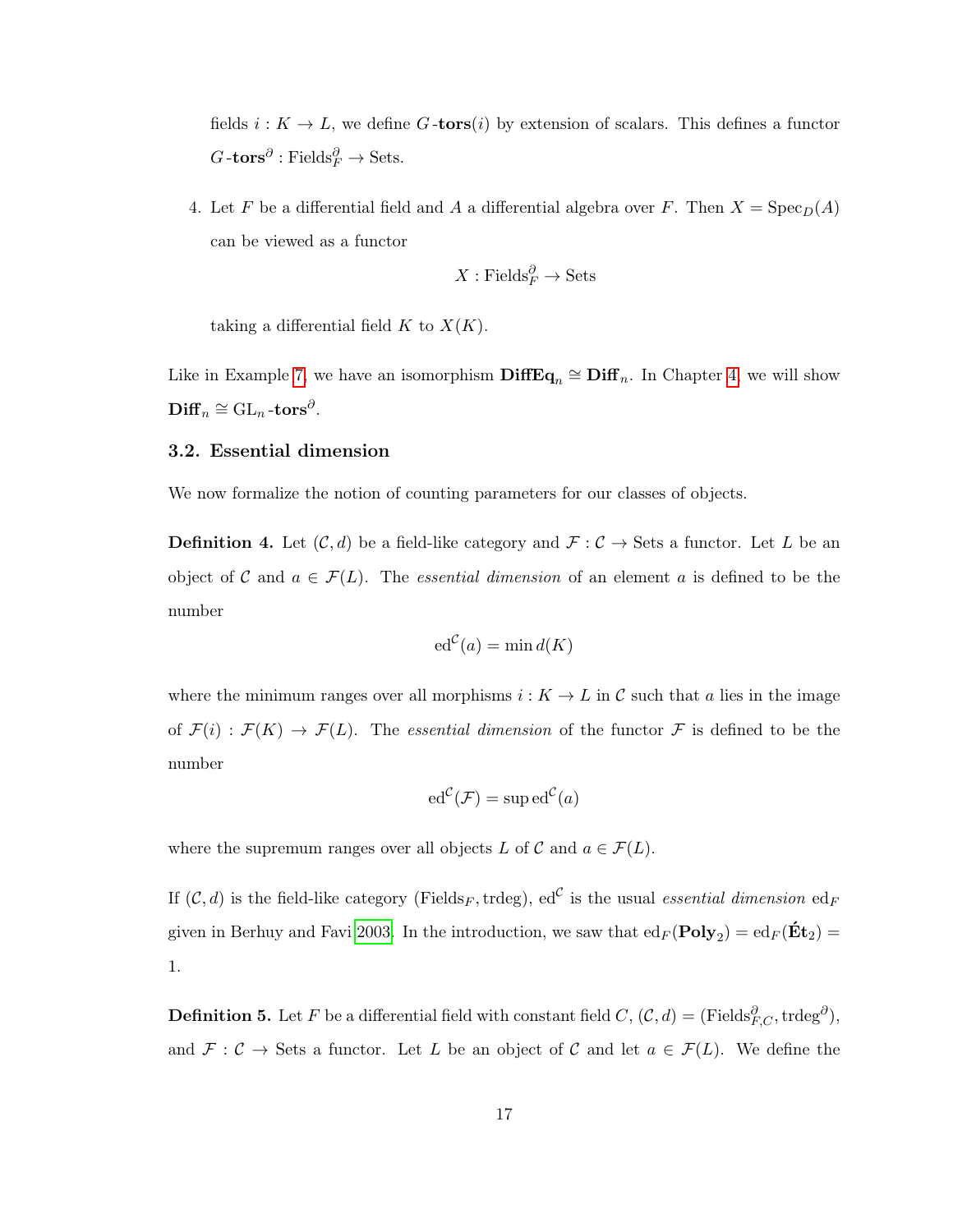differential essential dimension of an element a to be the number  $ed_F^{\partial}(a) := ed^{\mathcal{C}}(a)$  and the differential essential dimension of the functor F to be the number  $ed_F^{\partial}(\mathcal{F}) := ed^{\mathcal{C}}(\mathcal{F})$ .

The essential dimension of a functor measures the size of the class of objects corresponding to the functor. If the functor is represented by a differential scheme, then the size should be the "dimension" of the differential scheme (see Berhuy and Favi [2003,](#page-55-3) Proposition 1.17):

**Proposition 3.** Let  $X = \text{Spec}_D A$  be an affine differential scheme over a differential field F. Viewing X as a functor Fields $_P^{\partial} \rightarrow$  Sets, we have

$$
\operatorname{ed}_F^{\partial}(X)=\sup \operatorname{trdeg}_F^{\partial} \kappa(\mathfrak{p})
$$

where the supremum is taken over all differential prime ideals  $\mathfrak p$  of A. In particular, if A is an integral domain, then  $\mathrm{ed}_F^{\partial}(X) = \mathrm{trdeg}_F^{\partial} F(X)$ .

*Proof.* Let K be in Fields $^{\partial}_F$  and let  $x \in X(K)$ . Then x corresponds to a differential homomorphism  $x : A \to K$  which factors through  $\kappa(\mathfrak{p})$  where  $\mathfrak{p} = \text{ker}(x)$  so  $x \in X(K)$  is defined over  $\kappa(\mathfrak{p})$ . However x is not defined over a subfield of  $\kappa(p)$ . Therefore  $ed_F^{\partial}(x) = \text{trdeg}_F^{\partial} \kappa(\mathfrak{p})$ and we have  $\mathrm{ed}_F^{\partial}(X) = \mathrm{sup} \mathrm{trdeg}_F^{\partial} \kappa(\mathfrak{p}).$ 

If A is an integral domain, by Proposition [1,](#page-11-0) we have  $\kappa((0)) = F(X)$  has trdeg $^{\partial}_{F} F(X) \geq$ trdeg $_{F}^{\partial}$   $\kappa(\mathfrak{p})$  for all  $\mathfrak{p} \in X$ .  $\Box$ 

The basic properties concerning the usual essential dimension (see Section 1) adapt easily to our general definition, with the exception of Proposition 1.13 which requires the existence of composita in the field-like category. Of these basic properties, we only need the following (see Lemma 1.9).

<span id="page-21-0"></span>**Proposition 4.** Let  $(C, d)$  be a field-like category and  $\eta : \mathcal{F} \Rightarrow \mathcal{G}$  a natural transformation of functors  $\mathcal{F}: \mathcal{C} \to \mathcal{S}$  and  $\mathcal{G}: \mathcal{C} \to \mathcal{S}$  ets. If  $\eta$  is surjective (on objects), then  $ed^{\mathcal{C}}(\mathcal{F}) \ge$  $\mathrm{ed}^{\mathcal{C}}(\mathcal{G}).$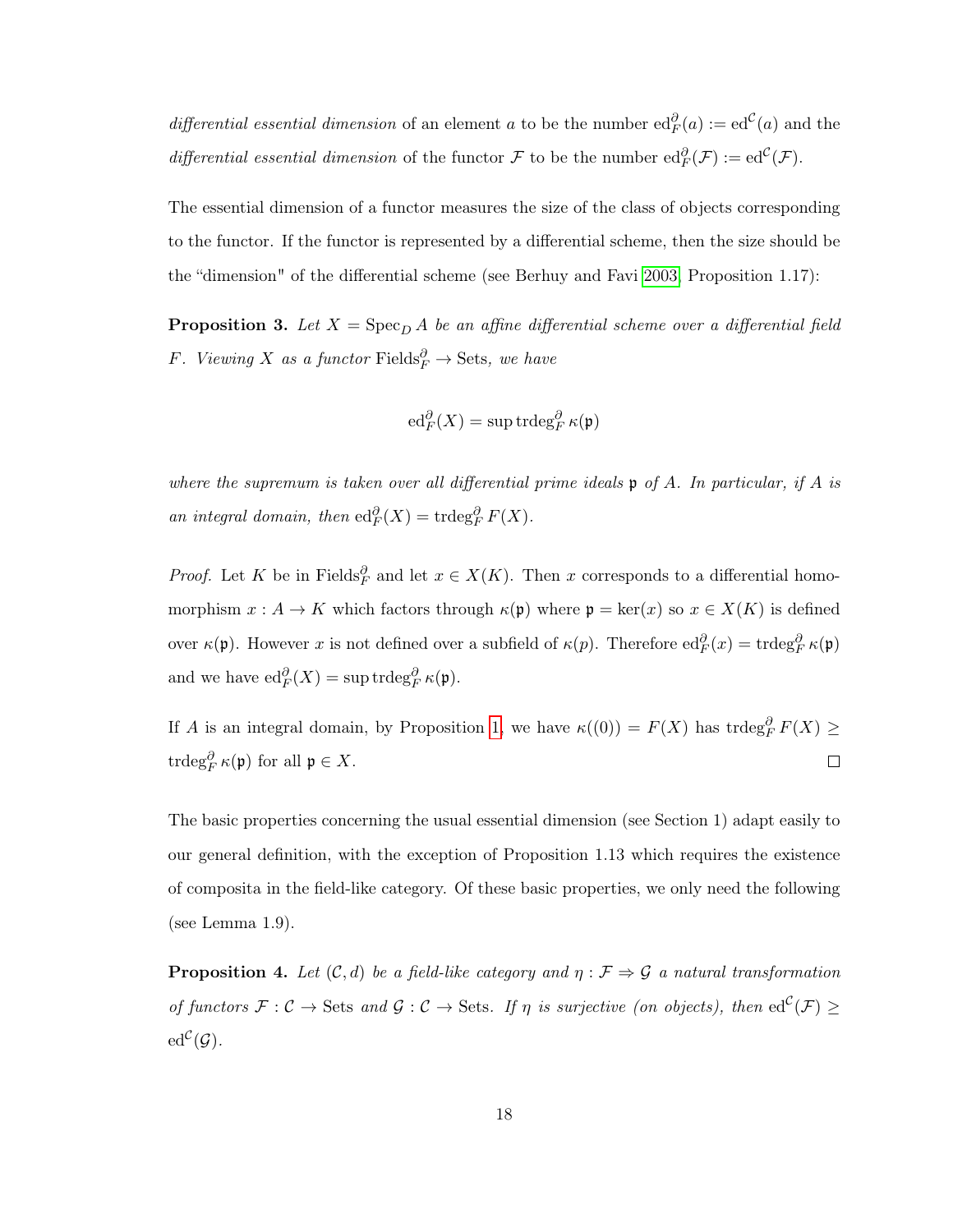*Proof.* Let  $ed^{\mathcal{C}}(\mathcal{F}) = n$ , possibly infinite. Let K in C and  $b \in \mathcal{G}(K)$  be arbitrary. By surjectivity of  $\eta$ , there exists  $a \in \mathcal{F}(K)$  such that  $\eta_K(a) = b$ . Since  $ed^{\mathcal{C}}(\mathcal{F}) = n$ , there exist E in C with  $d(E) \le n$  and a morphism  $i : E \to K$  that induces a morphism  $\mathcal{F}(i) : \mathcal{F}(E) \to$  $\mathcal{F}(K)$  taking some object  $a' \in \mathcal{F}(E)$  to a. By the commutativity of the diagram

$$
\mathcal{F}(K) \xrightarrow{\eta_K} \mathcal{G}(K)
$$

$$
\mathcal{F}(i) \uparrow \qquad \qquad \uparrow \mathcal{G}(i)
$$

$$
\mathcal{F}(E) \xrightarrow{\eta_E} \mathcal{G}(E),
$$

 $\mathcal{G}(i)$  takes  $b' := \eta_E(a')$  to b and thus  $ed^{\mathcal{C}}(b) \leq d(b') \leq n$ . Since  $b \in \mathcal{G}(K)$  and K in C are arbitrary, we have  $ed^{\mathcal{C}}(\mathcal{G}) \leq n$ , as desired.  $\Box$ 

# <span id="page-22-0"></span>3.3. Differential essential dimension of  $\mathbb{G}_m^n$

Let  $F$  be a differential field with constant field  $C$ , with  $C$  algebraically closed and of characteristic zero.

**Remark 3.** Suppose that a G-Picard-Vessiot extension  $L/K$  descends to a G-Picard-Vessiot extension  $L_0/K_0$  over a differential subfield  $K_0$  of K. This means that there exists a Gequivariant differential isomorphism  $L_0 \otimes_{K_0} K \cong L$  of differential K-algebras. Here, the G-action on  $L_0 \otimes_{K_0} K$  is given by  $\sigma(x \otimes y) := \sigma(x) \otimes y$  for all  $\sigma \in G$ ,  $x \in L_0$ , and  $y \in K$ . Let  $N$  be a normal subgroup of  $G$ . Taking  $N$ -invariants of both sides of the isomorphism gives  $L_0^N \otimes_{K_0} K \cong L^N$ . Therefore the  $G/N$ -Picard-Vessiot extension  $L^N/K$  descends to  $L_0^N/K_0$ .

<span id="page-22-1"></span>Proposition 5. For  $n \geq 0$ , we have  $\mathrm{ed}_F^{\partial}(\mathbb{G}_m^n\text{-tors}^{\partial}) \geq n$ .

*Proof.* Let  $n \geq 0, y_1, ..., y_n$  be differential indeterminates over  $F, L = F(y_1, ..., y_n)$ , and  $K = F \langle \partial y_1/y_1, ..., \partial y_n/y_n \rangle$ . To prove the assertion, it suffices to show that the  $\mathbb{G}_m^n$ -Picard-Vessiot extension  $L/K$  satisfies  $ed_F^{\partial}(L/K) = n$ .

For the sake of contradiction, suppose the proposition is false. Let  $n$  be the smallest number for which it fails. Since the case of  $n = 0$  trivially holds, we have  $n \geq 1$ . The extension  $L/K$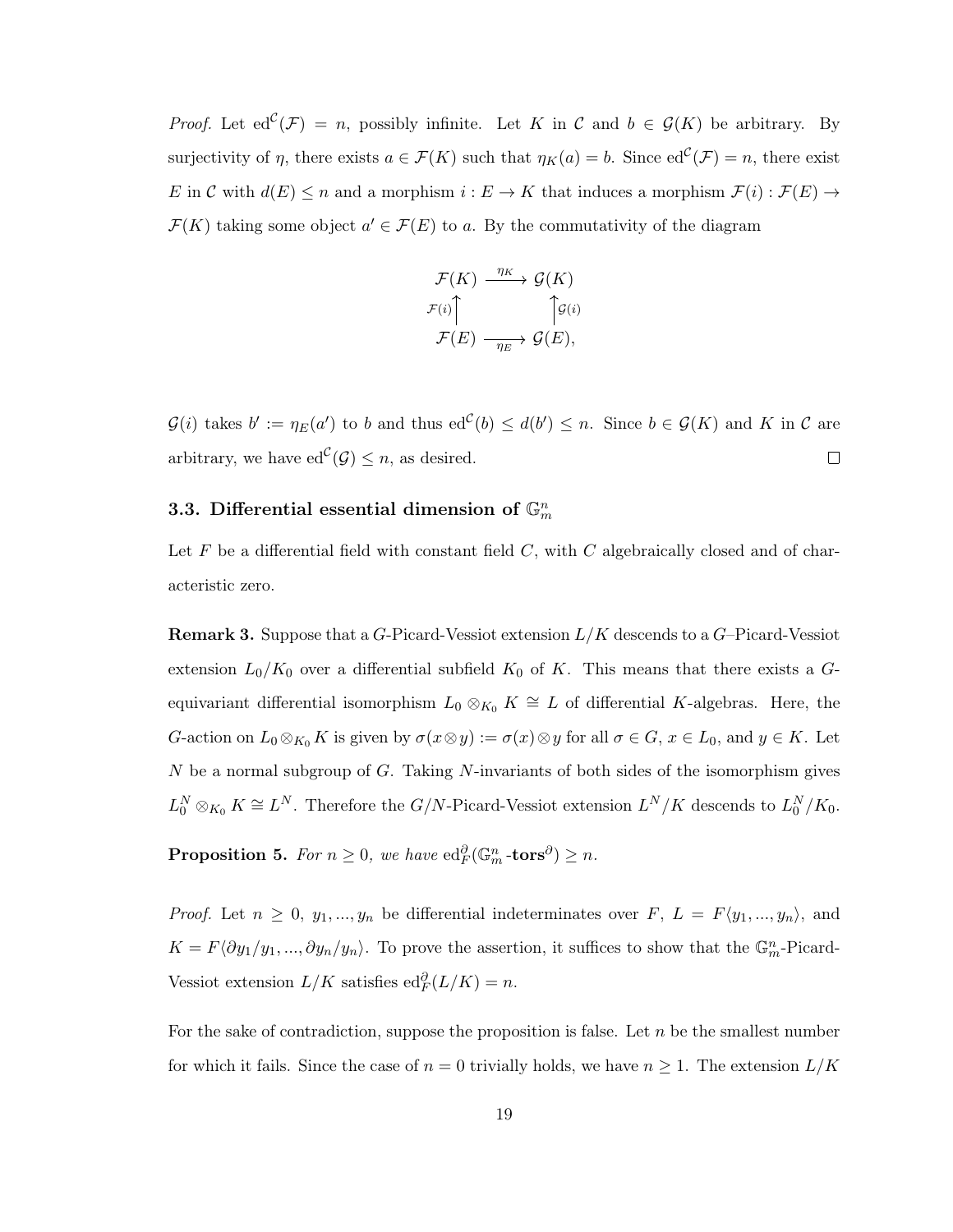is then induced by some extension  $L_0/K_0$  for some differential subfield  $K_0$  of K satisfying trdeg $_{F}^{\partial} K_0 < n$ .

For  $i = 1, ..., n$ , the  $\mathbb{G}_m$ -subextension  $K\langle y_i \rangle/K$  of  $L/K$  is induced by some  $\mathbb{G}_m$ -subextension of  $L_0/K_0$ , which is necessarily of the form  $K_0\langle z_i\rangle/K_0$  for some  $z_i \in L_0$  satisfying  $\partial z_i/z_i \in K_0$ by Van der Put and Singer [2012,](#page-56-0) Exercise 1.41, page 32. Thus we can write  $L_0$  as  $F\langle z_1, ..., z_n \rangle$ and  $K_0$  as  $F\langle \partial z_1/z_1, ..., \partial z_n/z_n \rangle$ .

$$
F\langle y_1, ..., y_n \rangle = L
$$
  
\n
$$
F\langle \partial y_1/y_1, ..., \partial y_n/y_n \rangle = K
$$
  
\n
$$
L_0 = F\langle z_1, ..., z_n \rangle
$$
  
\n
$$
K_0 = F\langle \partial z_1/z_1, ..., \partial z_n/z_n \rangle
$$

Let  $L' = F \langle y_1, ..., y_{n-1} \rangle$ ,  $K' = F \langle \partial y_1/y_1, ..., \partial y_{n-1}/y_{n-1} \rangle$ ,  $L'_0 = F \langle z_1, ..., z_{n-1} \rangle$ ,  $K'_0 =$  $F\langle \partial z_1/z_1, ..., \partial z_{n-1}/z_{n-1} \rangle$ , and  $L'' = L'\langle z_n \rangle$ . Note that the extension  $L'_0/K'_0$  induces the  $\mathbb{G}_m^{n-1}$ -extension  $L'/K'$ .



Since *n* is the minimal value for which the proposition fails, we have trdeg $_P^{\partial} L'_0 = \text{trdeg}_F^{\partial} K'_0 =$  $n-1$ . Noting that  $L_0 = L'_0 \langle z_n \rangle$ , the inequalities

$$
n-1 \geq \operatorname{trdeg}_{F}^{\partial} K_0 = \operatorname{trdeg}_{F}^{\partial} L_0 \geq \operatorname{trdeg}_{F}^{\partial} L'_0 = n-1
$$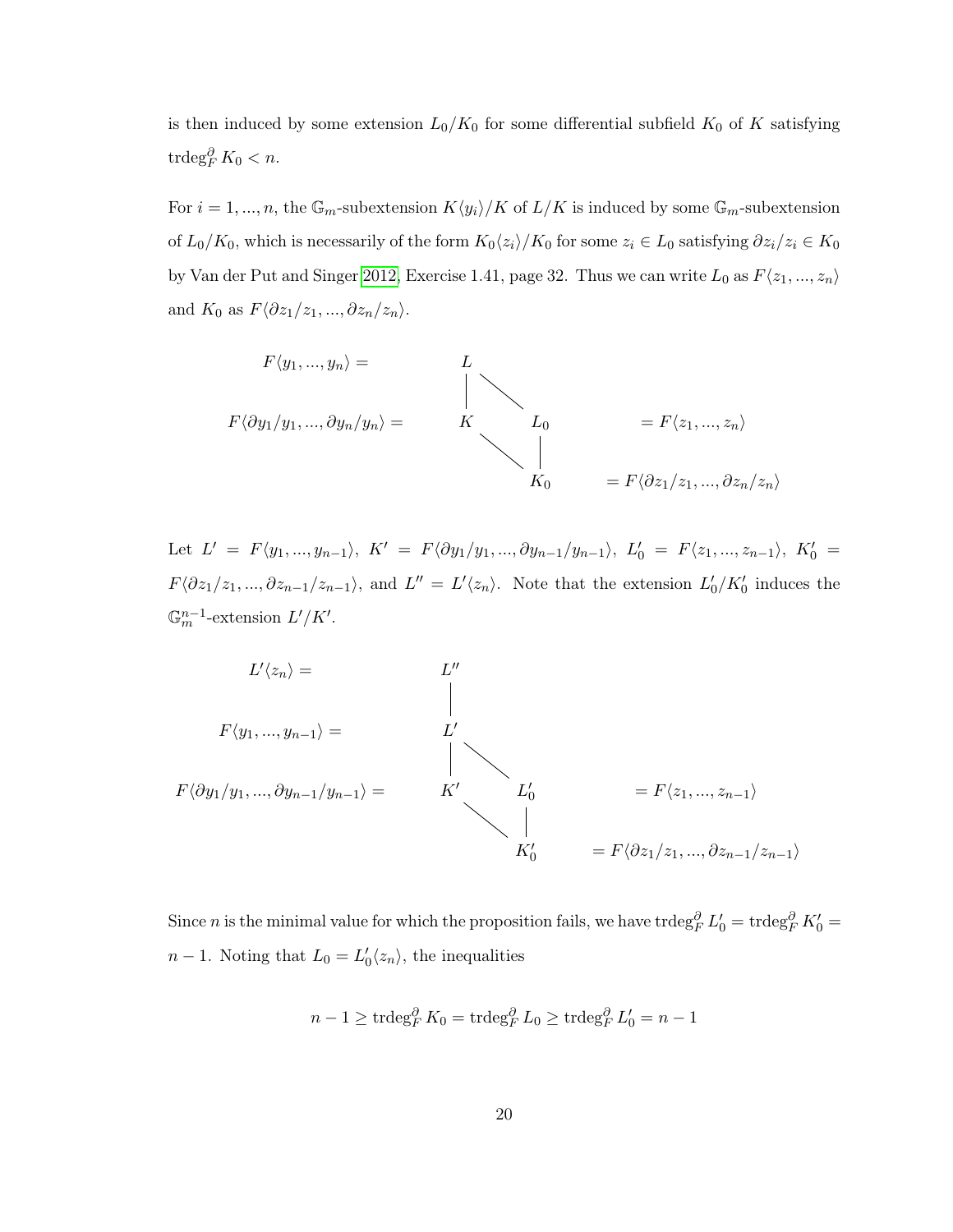now force  $z_n$  to be differentially algebraic over  $L'_0$  and hence over  $L'$ . Therefore trdeg ${}_{F}^{\partial} L'' =$  $\operatorname{trdeg}_F^{\partial} L' = n - 1.$ 

To finish proving the proposition, it suffices to show that  $y_n$  is differentially algebraic over L'', since we would then get  $n = \text{trdeg}_F^{\partial} L = \text{trdeg}_F^{\partial} L'' = n - 1$ , resulting in the desired contradiction. Recall that the extension  $K\langle y_n \rangle/K$  is induced by the extension  $K_0\langle z_n\rangle/K_0$ . By the Kolchin-Ostrowski theorem Ellis R Kolchin [1968,](#page-55-6) pages 1155-1156, there exist nonzero integers r, s and a nonzero element  $d \in K$  such that  $y_n^r z_n^s = d$  holds. Since  $K = F \langle \partial y_1/y_1, ..., \partial y_n/y_n \rangle = K' \langle \partial y_n/y_n \rangle$ , we may view d as  $f(\partial y_n/y_n)$  where f is a differential rational function in one variable T over K'. Therefore  $y_n^r z_n^s = f(\partial y_n/y_n)$ . Since d is nonzero,  $f(T)$  is nonzero. Furthermore, the differential rational function  $g(T)$ :  $f(\partial T/T) - T^r z_n^s$  over L'' is nonzero as it is not fixed by  $T \mapsto 2T$ . Therefore  $y_n$  satisfies the nonzero differential rational function  $g(T)$  over  $L''$  and so is differentially algebraic over  $L''$ .  $\Box$ 

A similar argument to the above proves  $ed_F^{\partial}(\mathbb{G}_a^n \text{-tors}^{\partial}) = ed_F^{\partial}(C_r^n \text{-tors}^{\partial}) = n$  where  $C_r$ denotes the cyclic group of order  $r$ . We omit these cases as we will not use them.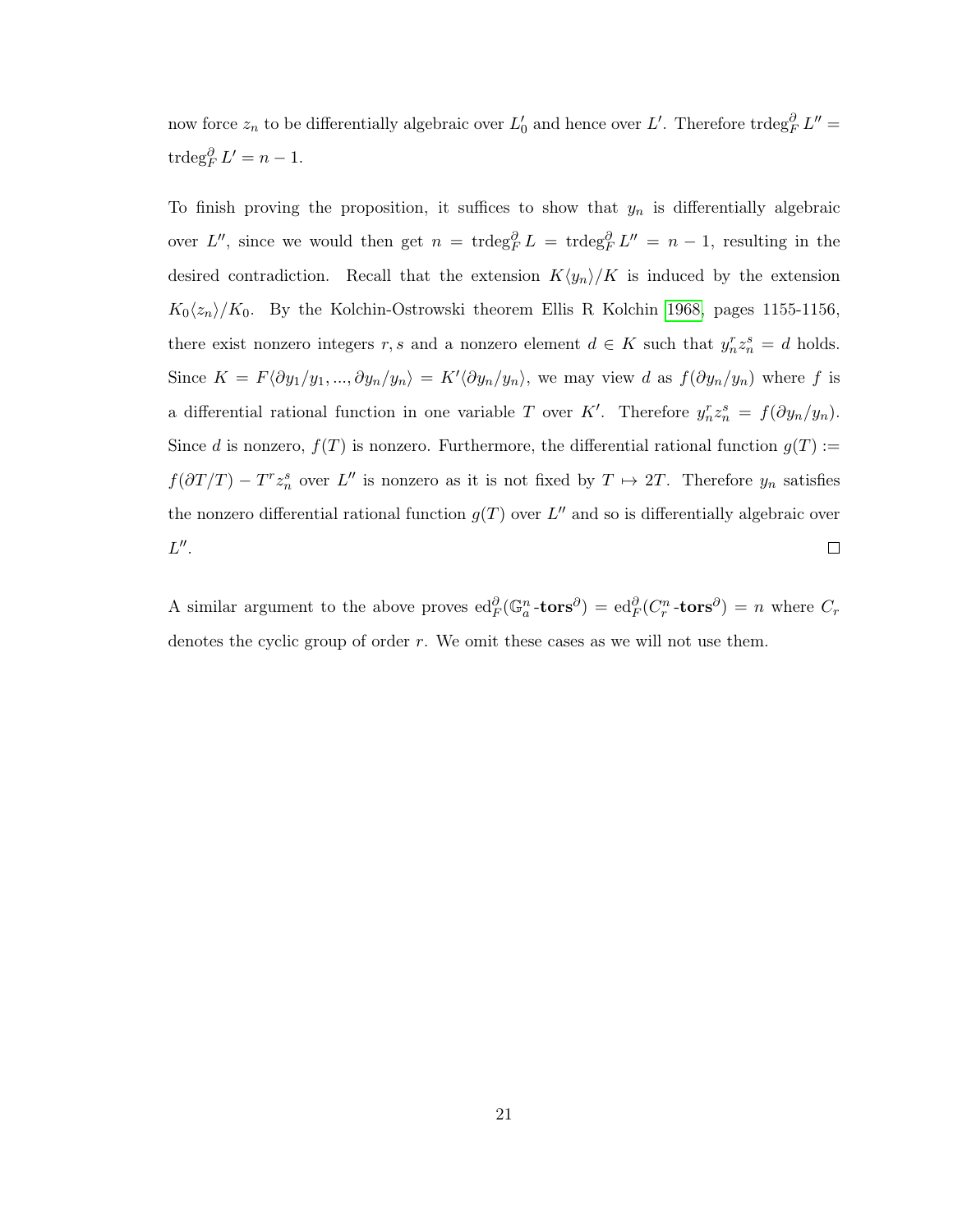### CHAPTER 4

## Twisted Forms and Cohomology

<span id="page-25-0"></span>Certain classes of objects in differential algebra can be interpreted as twisted forms of a particular object. In this section, we will define the notions of such twisted forms as well as a cohomology set relevant to differential algebra. Finally we will show that the cohomology set is in bijection with the set of such twisted forms. This is analogous to the situation in algebra.

In this chapter, we fix a base differential field  $F$  and assume that its constant field  $C$  is algebraically closed and of characteristic zero. Moreover  $R$  will denote a differential  $F$ algebra, and all unadorned tensor products in this section are taken over R, i.e.,  $\otimes = \otimes_R$ .

#### <span id="page-25-1"></span>4.1. Φ-structures and descent along differential Hopf-Galois extensions

We loosely follow the formalism in Nardin [2012,](#page-56-5) Section 1.3. Let  $I$  be a set. We define a tensor-type to be a subset of  $\mathbb{N}^4$  indexed by I. Let  $\mathbf{\Phi} = \{(r_{1i}, r_{2i}, r_{3i}, r_{4i})\}_{i \in I}$  be a tensor-type, M a differential module over  $R$ , and  $H$  a differential Hopf algebra over  $R$ . We say that a tuple  $(M, {\{\Phi_i\}_{i\in I}})$  is a  $\Phi$ -structure over R if the  $\Phi_i$  are differential R-module homomorphisms of the form

$$
\Phi_i: M^{\otimes r_{1i}} \otimes H^{\otimes r_{2i}} \to M^{\otimes r_{3i}} \otimes H^{\otimes r_{4i}}.
$$

## Example 9.

- 1. A differential module M over R is a  $\Phi$ -structure by taking  $\Phi$  to be the empty set.
- 2. A differential algebra A over R with multiplication map  $m: A^{\otimes 2} \to A$  is a  $\Phi$ -structure with  $\mathbf{\Phi} = \{(2, 0, 1, 0)\}.$
- 3. A differential H-Hopf-Galois extension  $S/R$  consists of a multiplication map m:  $S^{\otimes 2} \to S$  and a coaction map  $\Delta_S : S \to S \otimes H$ . Therefore  $S/R$  defines a  $\Phi$ -structure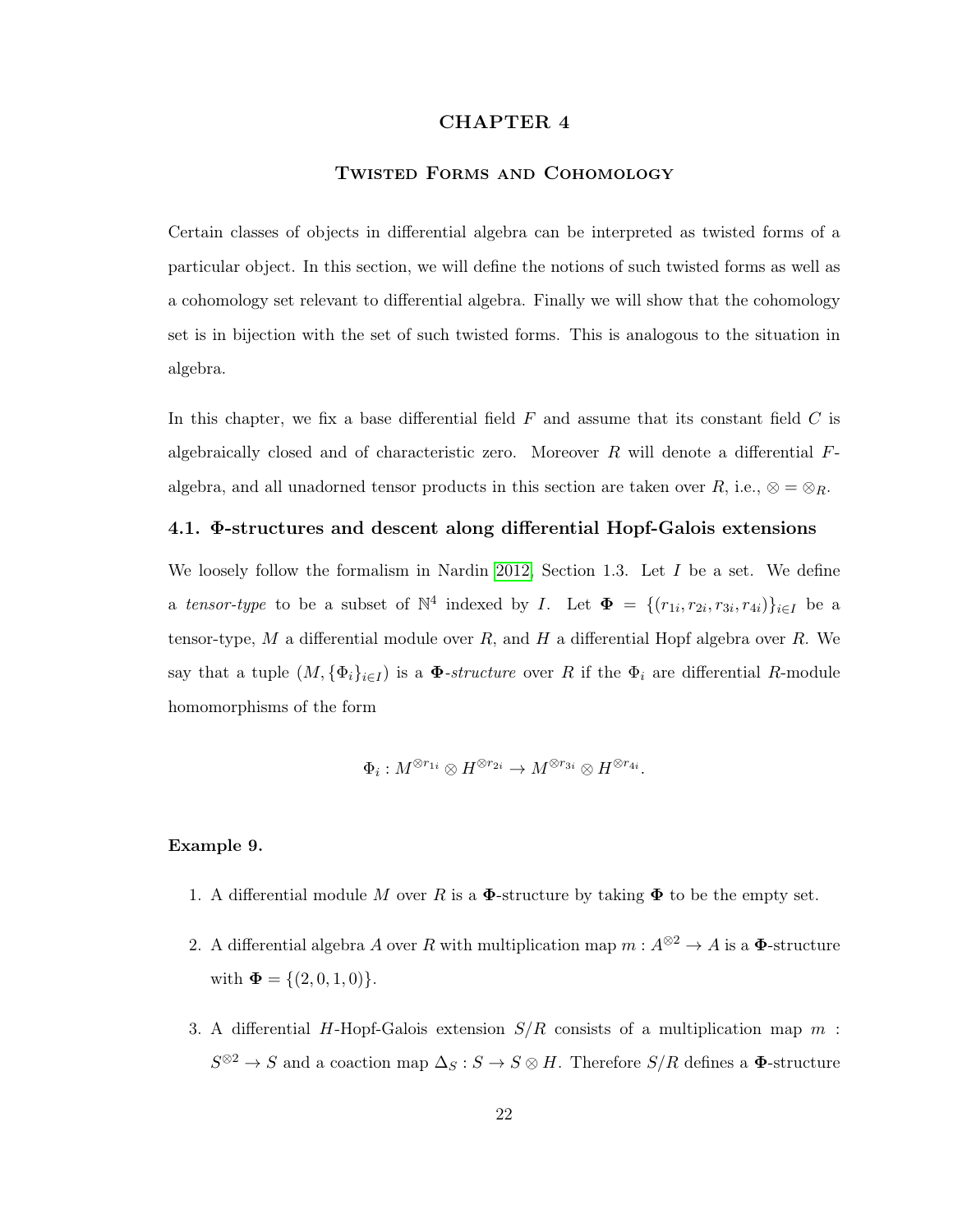with 
$$
\mathbf{\Phi} = \{(2,0,1,0),(1,0,1,1)\}.
$$

We will view the above classes of objects (differential modules, differential algebras, differential Hopf-Galois extensions) as  $\Phi$ -structures with the  $\Phi$  given in the examples.

Remark 4. Note that the definition of a Φ-structure relies upon an implicit choice of differential Hopf algebra and indexing set, henceforth denoted by  $H$  and  $I$ , respectively.

Let  $(M, {\{\Phi_i\}_{i\in I}})$  and  $(N, {\{\Psi_i\}_{i\in I}})$  be  $\Phi$ -structures over R. A morphism of  $\Phi$ -structures over R is a differential R-module homomorphism  $\varphi : M \to N$  such that  $\varphi \circ \Phi_i = \Psi_i$  holds for all  $i \in I$ . Together the  $\Phi$ -structures over R and the morphisms of  $\Phi$ -structures over R form a category which we denote by  $\Phi$ -Struc<sub>R</sub>.

Let  $\varphi: R \to S$  be a differential ring homomorphism. Then a  $\Phi$ -structure  $(M, {\{\Phi_i\}}_{i\in I})$  over R induces the  $\Phi$ -structure  $(M \otimes S, {\{\Phi_i \otimes 1_S\}_{i \in I}})$  over S by extension of scalars. This map gives a functor

<span id="page-26-0"></span>
$$
\mathbf{\Phi}\text{-Struc}_R \to \mathbf{\Phi}\text{-Struc}_S. \tag{4.1}
$$

We may also write down an equivariant version of such structures. Let  $H'$  be a differential Hopf algebra over R. An H'-equivariant  $\Phi$ -structure is a  $\Phi$ -structure  $(M, {\{\Phi_i\}}_{i\in I})$  over R such that M is a differential H'-comodule with coaction map  $\Delta_M : M \to M \otimes H'$ , and such that  $\Delta_M$  commutes with the  $\Phi_i$ , i.e., the following diagram commutes for all  $i \in I$ :

$$
M^{\otimes r_{1i}} \otimes H^{\otimes r_{2i}} \xrightarrow{\Phi_i} M^{\otimes r_{3i}} \otimes H^{\otimes r_{4i}}
$$
  

$$
\Delta_M^{\otimes r_{1i}} \otimes 1 \downarrow \qquad \qquad \downarrow \Delta_M^{\otimes r_{3i}} \otimes 1
$$
  

$$
M^{\otimes r_{1i}} \otimes H^{\otimes r_{2i}} \otimes H' \xrightarrow{\Phi_i \otimes 1_{H'}} M^{\otimes r_{3i}} \otimes H^{\otimes r_{4i}} \otimes H'.
$$

A morphism of H'-equivariant  $\Phi$ -structures  $(M, {\{\Phi_i\}}_{i\in I})$  and  $(N, {\{\Psi_i\}}_{i\in I})$  is a morphism  $\varphi: M \to N$  of  $\Phi$ -structures that commutes with the H'-coactions on M and N, i.e. the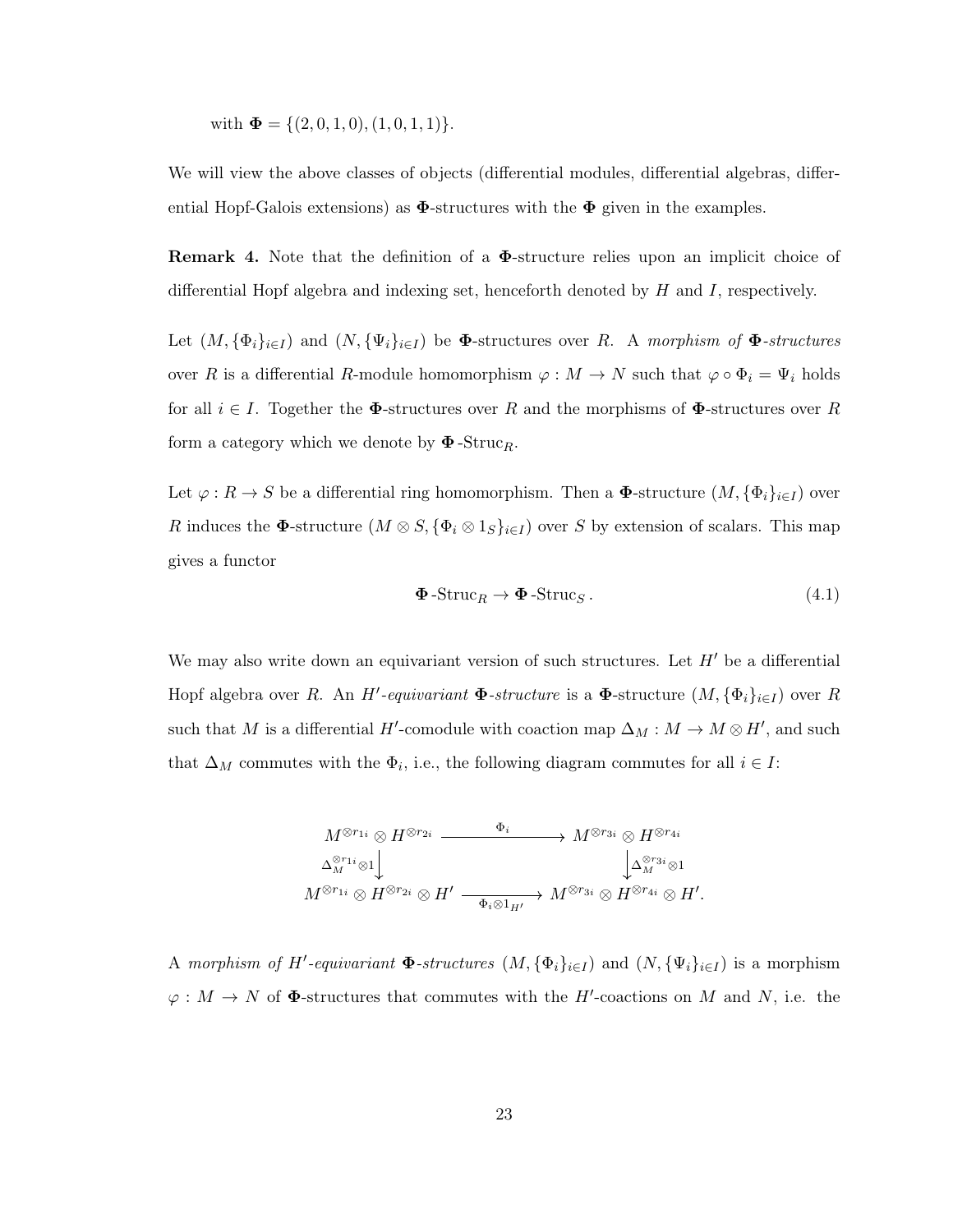following diagram commutes:

$$
M \xrightarrow{\varphi} N
$$
  
\n
$$
\Delta_M \downarrow \qquad \qquad \downarrow \Delta_N
$$
  
\n
$$
M \otimes H' \xrightarrow[\varphi \otimes 1_{H'}]{} N \otimes H'.
$$

Together the  $H'$ -equivariant  $\Phi$ -structures and their morphisms form a category which we denote by  $\pmb{\Phi}$ -Struc $_R^{H'}$ .

Let  $S/R$  be a differential H'-Hopf-Galois extension. By extension of scalars, a  $\Phi$ -structure  $(M, {\{\Phi_i\}_{i\in I}})$  over R extends to  $(M \otimes S, {\{\Phi_i \otimes 1_S\}_{i\in I}})$  over S. Since all the  $\Phi_i \otimes 1_S$  commute with  $\Delta_S$ , the new structure is H'-equivariant over S. Therefore [\(4.1\)](#page-26-0) restricts to a functor

$$
\mathbf{\Phi} - \text{Struc}_R \to \mathbf{\Phi} - \text{Struc}_S^{H'}.
$$
\n(4.2)

Conversely, given a H'-equivariant  $\Phi$ -structure  $(N, {\Phi_i})$  over S, we may consider its coinvariant module  $N^{co H'} = \{n \in N \mid \Delta_N(n) = n \otimes 1\}$ . Since each  $\Phi_i$  commutes with  $\Delta_N$ , the  $\Phi$ -structure on N restricts to one on  $N^{\text{co }H'}$ . This gives a functor

$$
\pmb{\Phi}\operatorname{-Struc}^{H'}_S\to \pmb{\Phi}\operatorname{-Struc}_R.
$$

We now show that the two functors just considered define an equivalence of categories. We follow the proof of Schneider [1990,](#page-56-6) Theorem 7.3.1 (1)  $\Rightarrow$  (2).

<span id="page-27-0"></span>**Theorem 6** (Descent along differential Hopf-Galois extensions). Let  $H'$  be a differential Hopf algebra over R,  $S/R$  a differential H'-Hopf-Galois extension, and  $\Phi$  a tensor-type. Suppose that  $S/R$  is faithfully flat. Then extension of scalars defines an equivalence of categories

$$
\mathbf{\Phi}\text{-Struc}_R \to \mathbf{\Phi}\text{-Struc}_S^{H'}.
$$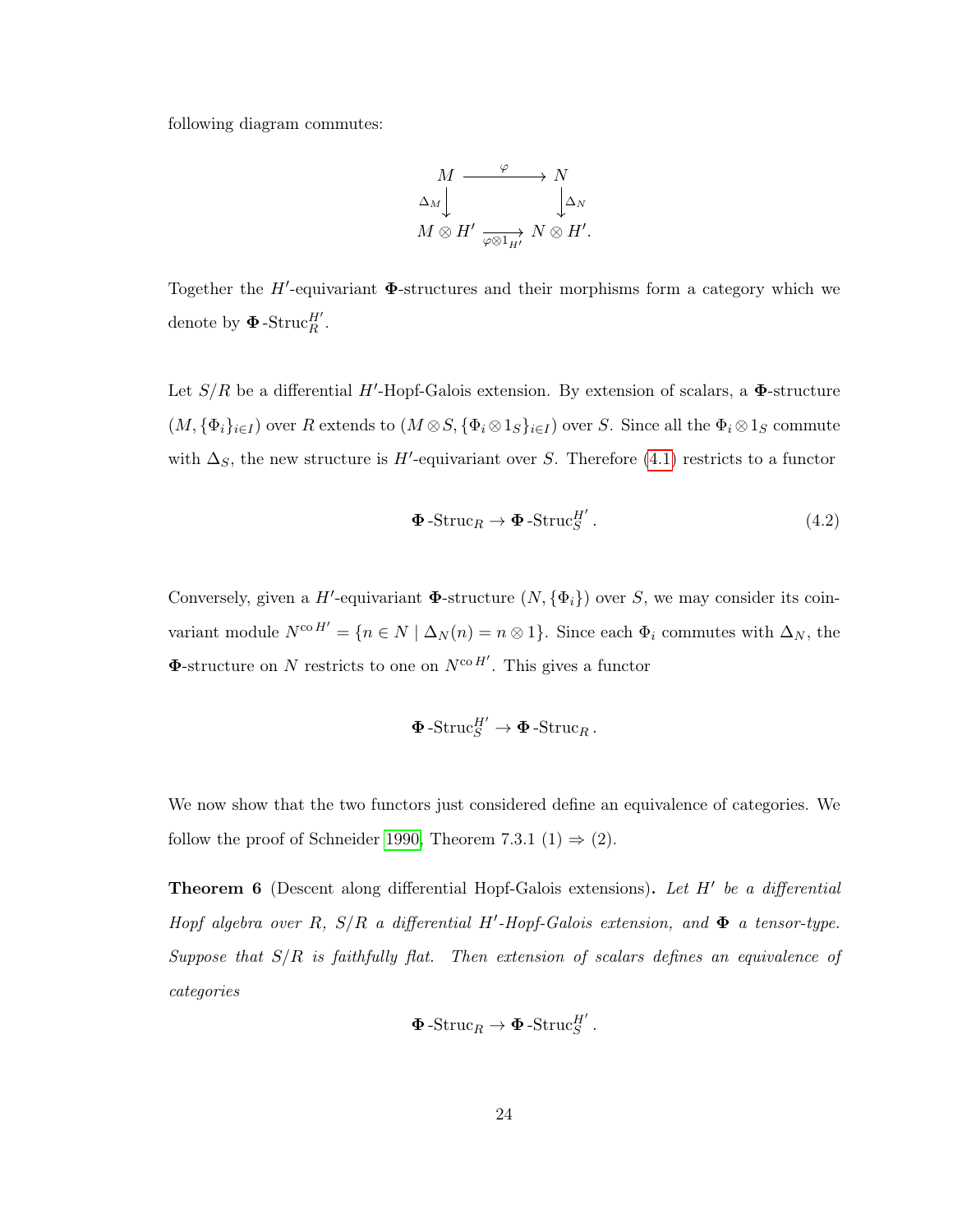The pseudo-inverse is given by taking an object N to the coinvariant module  $N^{\text{co }H'}$ .

*Proof.* Naturality is clear. It suffices now to check that for all  $M$  in  $\Phi$ -Struc<sub>R</sub> and N in  $\Phi$ -Struc $_S^{H'}$ , the two maps

$$
\mu_N: N^{{\rm co}\,H'}\otimes_R S\to N:n\otimes s\mapsto ns
$$

and

$$
\iota_M: M \to (M \otimes_R S)^{\mathrm{co}\,H'} : m \mapsto m \otimes 1
$$

are bijections.

Since  $S/R$  is a differential H'-Hopf-Galois extension, we have the differential isomorphism

$$
\begin{array}{rcl}\n\text{can}_{S}: S \otimes_{R} S & \to & S \otimes_{R} H' \\
x \otimes y & \mapsto & (x \otimes 1) \Delta_{S}(y)\n\end{array}
$$

Therefore for any P in  $\text{Mod}_{S}^{\partial}$ , the map can<sub>P</sub> given by

$$
\begin{array}{rcl}\n\text{can}_P: P \otimes_R S & \to & P \otimes_R H' \\
& & p \otimes s \quad \mapsto & (p \otimes 1) \Delta_S(s)\n\end{array}
$$

is also a differential isomorphism.

Consider the following two commutative diagrams.

<span id="page-28-0"></span>
$$
N^{\text{co }H'} \otimes_{R} S \longrightarrow N \otimes_{R} S \longrightarrow (N \otimes_{S} H') \otimes_{R} S
$$
  
\n
$$
\downarrow \qquad \qquad \downarrow \qquad \qquad \downarrow \qquad \qquad \downarrow \qquad \qquad \downarrow \qquad \qquad \downarrow \qquad \qquad \downarrow \qquad \qquad \downarrow
$$
  
\n
$$
N \longrightarrow N \otimes_{S} H' \xrightarrow{\Delta_{N \otimes H'}} N \otimes_{S} H' \otimes_{S} H' \qquad (4.3)
$$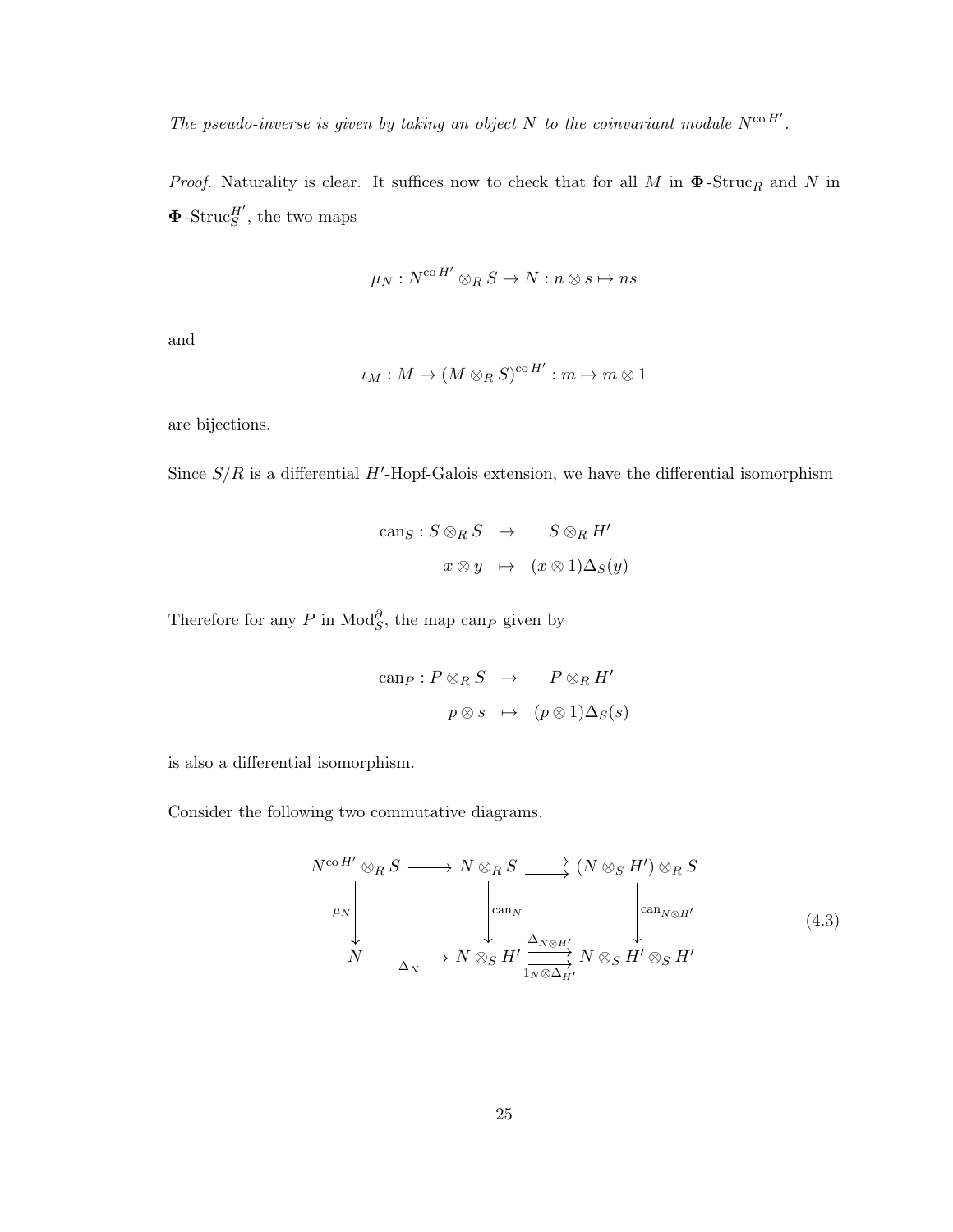<span id="page-29-1"></span>
$$
(M \otimes_R S)^{\text{co }H'} \xrightarrow{\iota} M \otimes_R S \xrightarrow{\longrightarrow} M \otimes_R S \otimes_R H'
$$
  
\n
$$
\downarrow M
$$
\n
$$
\downarrow M \xrightarrow{\iota} M \otimes_R S \xrightarrow{\iota_1} M \otimes_R S \otimes_R S
$$
\n
$$
(4.4)
$$

The top row of  $(4.4)$  is exact by the definition of co H'. The top row of  $(4.3)$  is exact by the definition of co  $H'$  and the flatness of  $S/R$ . The bottom row of [\(4.3\)](#page-28-0) is exact by coassociativity of  $\Delta_N$ . Since  $S/R$  is faithfully flat, by Knus [2012,](#page-55-5) Chapter III, Proposition 1.1.1, the bottom row of [\(4.4\)](#page-29-1) is exact. The vertical arrows can<sub>N</sub>, can<sub>N⊗H'</sub>, and can<sub>M⊗S</sub> are differential isomorphisms by our above discussion. Thus  $\mu_N$  and  $\iota_M$  are differential  $\Box$ isomorphisms.

#### <span id="page-29-0"></span>4.2. Twisted forms.

Let  $\Phi$  be a tensor-type. Let M and N be  $\Phi$ -structures over R, and let  $S/R$  be a differential ring extension. We say that M is a  $(S/R)$ -twisted form of N if there exists a differential isomorphism  $\varphi : M \otimes_R S \cong N \otimes_R S$  of  $\Phi$ -structures over S. We let TF(S/R, M) denote the set of differential isomorphism classes of  $(S/R)$ -twisted forms of M.

#### <span id="page-29-2"></span>Example 10.

- 1. Any differential module over F is a  $(F^{PV}/F)$ -twisted form of the trivial differential module M of the same rank, giving a bijection between  $\text{Diff}_n(F)$  and  $\text{TF}(F^{PV}/F, M)$ .
- 2. Let H be a differential Hopf algebra over R. Let  $S/R$  be a differential H-Hopf-Galois extension. Then S is a  $(S/R)$ -twisted form of H via the differential isomorphism cang.

Differential torsors are another important example of twisted forms. Given a differential ring extension  $S/R$ , and an algebraic group G over C, we say that a differential  $G_R$ -torsor X is a  $(S/R)$ -twisted form of a differential  $G_R$ -torsor Y if  $X_S$  is differentially isomorphic to  $Y_S$ as differential G<sub>S</sub>-torsors; equivalently,  $R[X]$  is a  $(S/R)$ -twisted form of  $R[Y]$  as differential  $R[G]$ -Hopf-Galois extensions. For a given differential  $G_R$ -torsor X, we let  $TF(S/R, X)$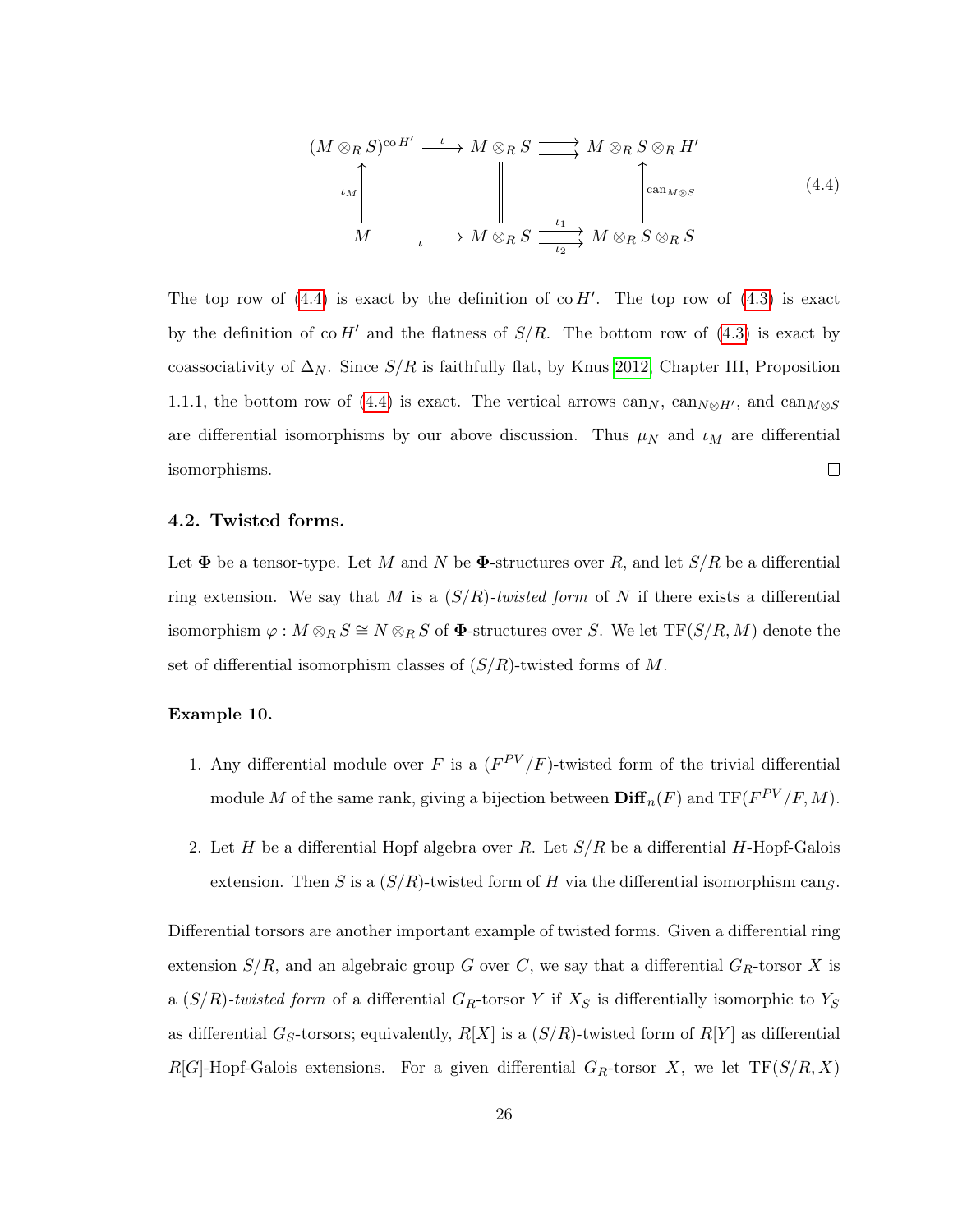denote the set of differential isomorphism classes of  $(S/R)$ -twisted forms of X.

<span id="page-30-1"></span>**Proposition 7.** Let G be a linear algebraic group over C. Then any differential  $G_F$ -torsor is a  $(F^{PV}/F)$ -twisted form of the trivial differential  $G_F$ -torsor  $G_F$ . In particular, we have a bijection  $G$ -tors $^{\partial}(F) \cong \mathrm{TF}(F^{PV}/F, G_F)$ .

*Proof.* Let  $H = F[G]$  and let X be a differential  $G_F$ -torsor over F. By Bachmayr et al. [2018,](#page-55-7) Proposition 1.15, there exists a closed subgroup  $G'$  of G and a simple differential  $G_F'$ -torsor Y with  $C_{\text{Frac}(F[Y])} = C$  such that  $X \cong \text{Ind}_{G_F'}^{G_F}(Y)$  as differential torsors. By Proposition 1.12(b),  $F[Y]/F$  is a  $G'_F$ -Picard-Vessiot extension. Therefore  $F[Y]/F$  is a  $(F^{PV}/F)$ -twisted form of H as a differential  $F[G']$ -Hopf-Galois extension. By Remark 1.11,  $F[X] \cong (F[Y] \otimes_C Y)$  $C[G]]^{G'}$  and so

$$
F[X] \otimes_F F^{PV} \cong (F[Y] \otimes_F F^{PV} \otimes_C C[G])^{G'}
$$

$$
\cong (F[G'] \otimes_F F^{PV} \otimes_C C[G])^{G'}
$$

$$
\cong F^{PV} \otimes_C C[G]
$$

$$
\cong F[G] \otimes_F F^{PV}.
$$

Therefore  $F[X]$  is a  $(F^{PV}/F)$ -twisted forms of H.

<span id="page-30-0"></span>The final assertion of the proposition is now clear.

## 4.3. Cohomology

We now define a cohomology set that we will use to classify the twisted forms of the previous section. Recall that to specify a morphism of varieties over an algebraically closed field  $C$ , it suffices to do so on the C-points of the varieties.

 $\Box$ 

**Definition 6.** Let  $\Gamma$  and G be algebraic groups over C. Suppose that G is a group object in the category of affine varieties with Γ-action, i.e., there is a morphism of varieties  $\Gamma \times G \to G$ defining a  $\Gamma$ -action on G that is compatible with the group structure on G. A 1-cocycle is a morphism of varieties  $a : \Gamma(C) \to G(C)$  such that the following condition holds: for any  $\sigma \in \Gamma(C)$  we let  $a_{\sigma} := a(\sigma)$  and require that  $a_{\sigma\tau} = a_{\sigma} \cdot \sigma(a_{\tau})$  holds for all  $\sigma, \tau \in \Gamma(C)$ . Two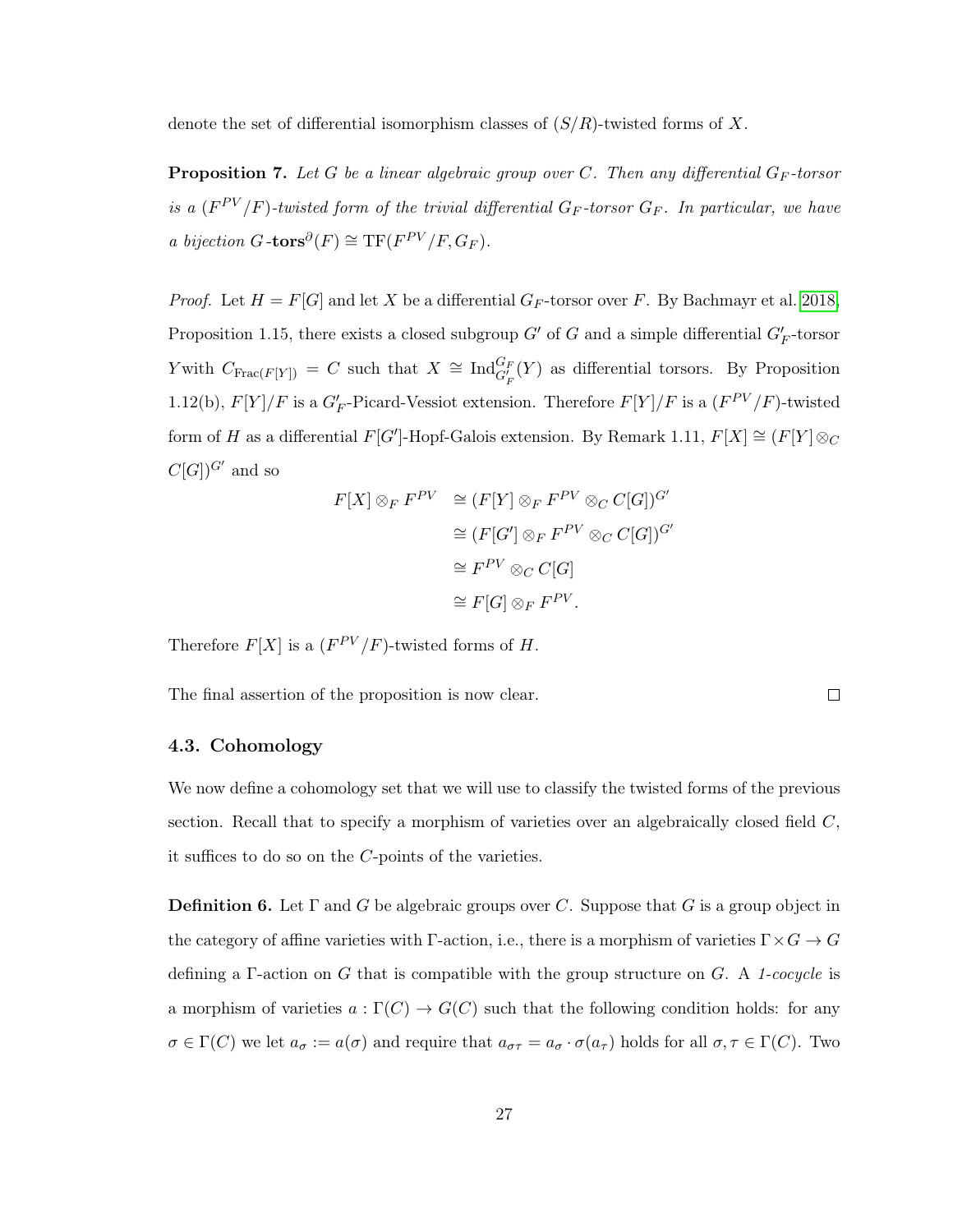1-cocycles a and b are equivalent if there exists  $c \in G(C)$  such that  $a_{\sigma} = c \cdot b_{\sigma} \cdot c^{-1}$ . We define  $H^1(\Gamma, G)$  to be the set of 1-cocycles  $\Gamma \to G$  modulo equivalence.

Note that the cocycles we have just defined are morphisms of varieties and not merely maps of sets, unlike the case of (finite) Galois cohomology. Note also that the cohomology set is functorial in both  $\Gamma$  and  $G$ : homomorphisms of algebraic groups  $\Gamma' \to \Gamma$  and  $G \to G'$  over C induce maps  $H^1(\Gamma', G) \to H^1(\Gamma, G)$  and  $H^1(\Gamma, G) \to H^1(\Gamma, G')$ .

# <span id="page-31-0"></span>4.4. Cohomology classifies twisted forms.

We now discuss how to classify the twisted forms by the cohomology set we introduced in the last section. Consider the following setup.

Let  $\Gamma$  be an algebraic group over C with Hopf algebra  $H'_0$  and let  $S/R$  be a differential  $(H_0' \otimes_C R)$ -Hopf-Galois extension. Let  $(M, {\{\Phi_i\}_{i\in I}})$  be a  $\Phi$ -structure over R and set  $M_S :=$  $M \otimes_R S$ . Furthermore assume that the automorphism group of M is represented by an algebraic group  $G$  over  $C$ , i.e., there exists an isomorphism

<span id="page-31-1"></span>
$$
Aut(M_S \otimes_C D) \cong G(D) \tag{4.5}
$$

that holds for every  $C$ -algebra  $D$  and is functorial in  $D$ . We will always identify the two groups in  $(4.5)$ .

<span id="page-31-2"></span>Remark 5. Note that [\(4.5\)](#page-31-1) gives a sequence of isomorphisms

$$
\begin{array}{rcl}\n\text{Aut}(M_S \otimes_C H_0^{(\otimes n}) & \cong & G(H_0^{(\otimes n)}) \\
& \cong & \text{Hom}_{C-\text{Algs}}(C[G], H_0^{(\otimes n}) \cong \text{Mor}_{C-\text{Sch}}(\Gamma^n, G)\n\end{array} \tag{4.6}
$$

which takes an element  $f \in \text{Aut}(M_S \otimes_C H_0'$ <sup>⊗n</sup>) to the morphism  $\Gamma^n \to G$  given on C-points by

$$
\Gamma^n(C) \to G(C)
$$
  
\n
$$
(\sigma_1, ..., \sigma_n) \to (1_{M_S} \otimes \sigma_1 \otimes \cdots \sigma_n)_* f.
$$
\n(4.7)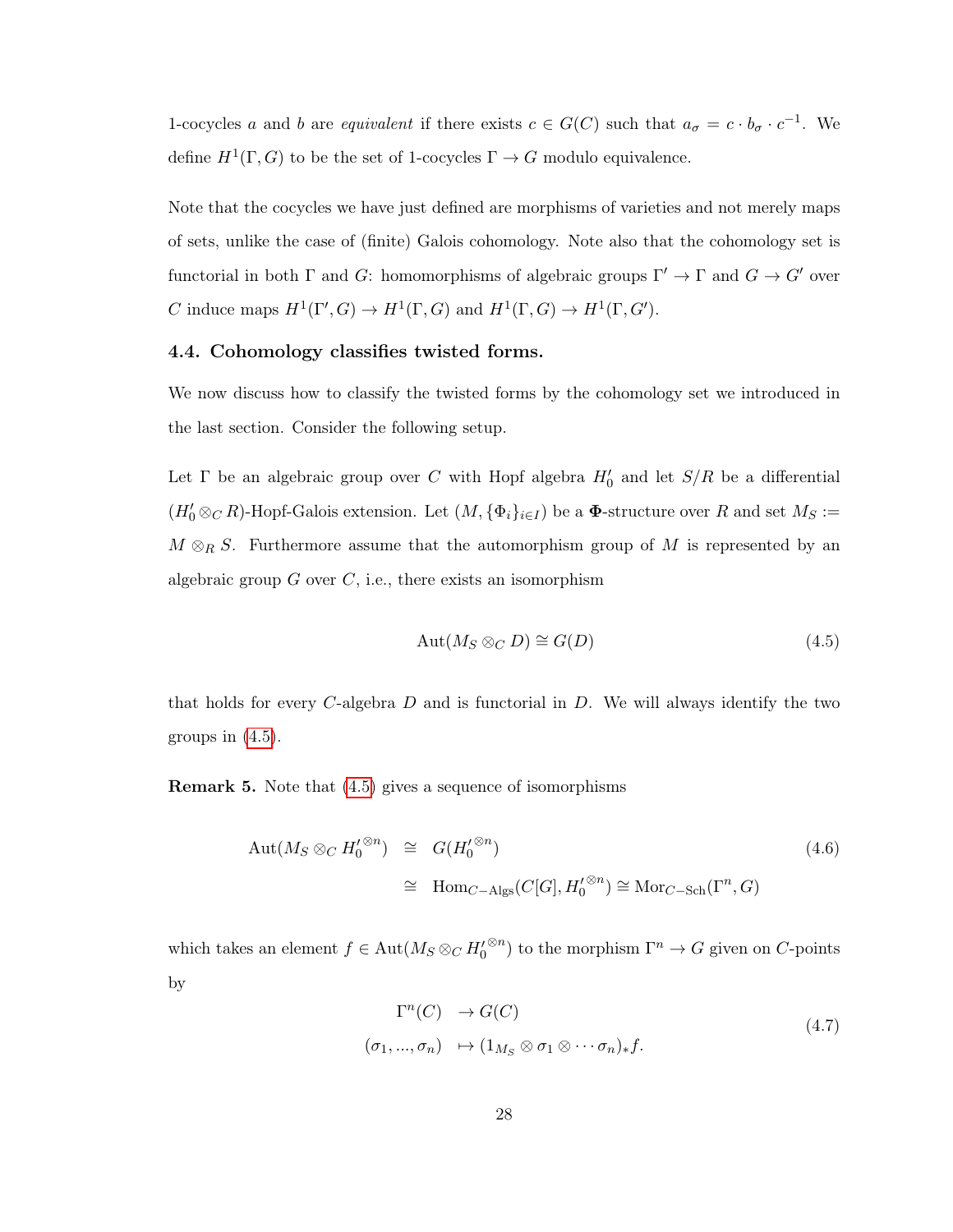Here  $(1_{M_S} \otimes \sigma_1 \otimes \cdots \sigma_n)_* f$  is the morphism obtained by extension of scalars (see [2.1\)](#page-8-1), such that the following diagram commutes:

$$
M_S \otimes_C H_0^{\otimes n} \xrightarrow{f} M_S \otimes_C H_0^{\otimes n}
$$
  
\n
$$
\downarrow_{M_S \otimes \sigma_1 \otimes \cdots \otimes \sigma_n} \downarrow_{M_S \otimes \sigma_1 \otimes \cdots \otimes \sigma_n} \downarrow_{M_S \otimes \sigma_1 \otimes \cdots \otimes \sigma_n} (4.8)
$$
  
\n
$$
M_S \xrightarrow{\qquad \qquad \downarrow_{M_S \otimes \sigma_1 \otimes \cdots \otimes \sigma_n \downarrow_{*} \uparrow} M_S.
$$

**Remark 6.** We can define an action of  $\Gamma$  on G in the following way. First we define an action of  $\Gamma(C)$  on S by letting an element  $\sigma \in \Gamma(C)$  act on S via the automorphism  $\sigma = (1_S \otimes \sigma) \circ \Delta_S$ :

$$
\sigma: S \xrightarrow{\Delta_S} S \otimes_C H'_0 \xrightarrow{1_S \otimes \sigma} S. \tag{4.9}
$$

This action extends to an action of  $\Gamma(C)$  on  $M_S = M \otimes_R S$ . The action of  $\Gamma(C)$  on  $M_S$ further gives an action of  $\Gamma$  on G on the C-points by conjugation: for any  $\sigma \in \Gamma(C)$  and  $\varphi \in G(C)$ , we define the action to be  $\sigma(\varphi) := \sigma \circ \varphi \circ \sigma^{-1}$ . We will consider G with this  $\Gamma$ -action when discussing the cohomology set  $H^1(\Gamma, G)$ .

**Remark 7.** In the case  $n = 1$  in Remark [5,](#page-31-2) an element  $a \in Aut(M_S \otimes_C H_0')$  corresponds to an element of  $\text{Mor}_{C-\text{Sch}}(\Gamma, G)$  which we again denote by a. If for each  $\sigma \in \Gamma(C)$  we let  $a_{\sigma} := a(\sigma)$ , we have the equality

$$
(1_{M_S}\otimes\sigma)_*a=a_\sigma.
$$

The commutativity of the diagram

$$
M_S \xrightarrow{\Delta_{M_S}} M_S \otimes_C H'_0 \xrightarrow{a} M_S \otimes_C H'_0
$$
  
\n
$$
\downarrow^{1 \otimes \sigma} \qquad \qquad \downarrow^{1 \otimes \sigma}
$$
  
\n
$$
M_S \xrightarrow{a_{\sigma}} M_S
$$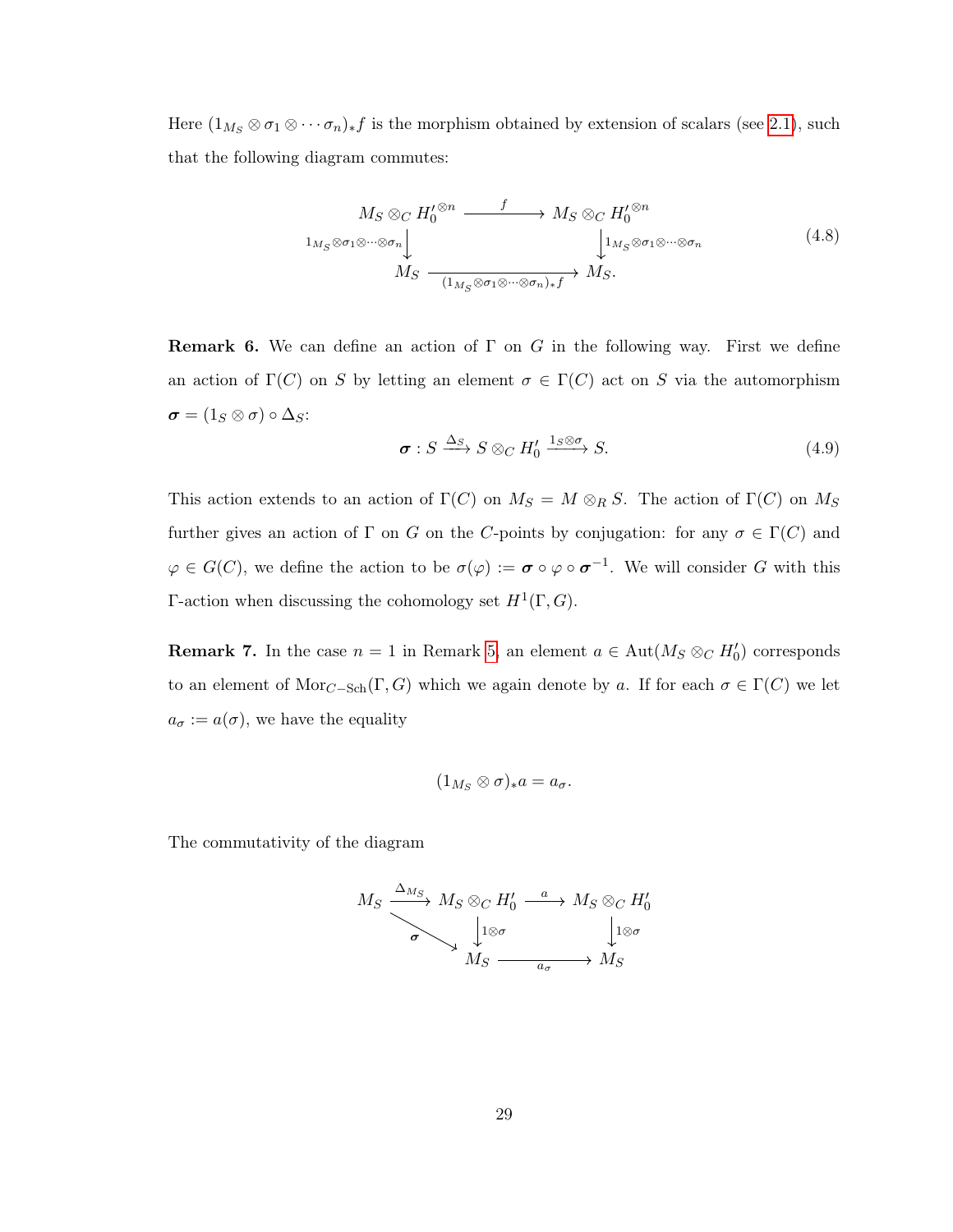further gives the equality

<span id="page-33-0"></span>
$$
(1_{M_S} \otimes \sigma) \circ (a \circ \Delta_{M_S}) = a_{\sigma} \circ \sigma \tag{4.10}
$$

which we will later use in Lemma [9.](#page-35-0)

<span id="page-33-1"></span>Construction 1. We define a map

$$
\mathcal{F}: \mathrm{TF}(S/R, M) \to H^1(\Gamma, G)
$$

as follows. Let  $(N, \varphi)$  be a twisted form of M. We define  $\mathcal{F}(N, \varphi)$  to be the cocycle  $a:\Gamma(C)\rightarrow G(C)$  which sends an element  $\sigma$  in  $\Gamma(C)$  to the element

$$
a_{\sigma} := \varphi \circ \boldsymbol{\sigma}(\varphi) = \varphi \circ \boldsymbol{\sigma} \circ \varphi^{-1} \circ \boldsymbol{\sigma}^{-1} \text{ in } G(C).
$$

We must verify that  $\mathcal F$  is well-defined. That  $a$  is a cocycle follows from the standard computation in  $G(C)$ :

$$
a_{\sigma} \cdot \sigma(a_{\tau}) = a_{\sigma} \circ \sigma \circ a_{\tau} \circ \sigma^{-1}
$$
  
=  $(\varphi \circ \sigma \circ \varphi^{-1} \circ \sigma^{-1}) \circ \sigma \circ (\varphi \circ \tau \circ \varphi^{-1} \circ \tau^{-1}) \circ \sigma^{-1}$   
=  $\varphi \circ (\sigma \circ \tau) \circ \varphi^{-1} \circ (\sigma \circ \tau)^{-1}$   
=  $a_{\sigma\tau}$ 

which holds for all  $\sigma,\tau\in \Gamma(C).$ 

Next let  $(N', \psi)$  be differentially isomorphic to  $(N, \varphi)$  as twisted forms of M and let  $b =$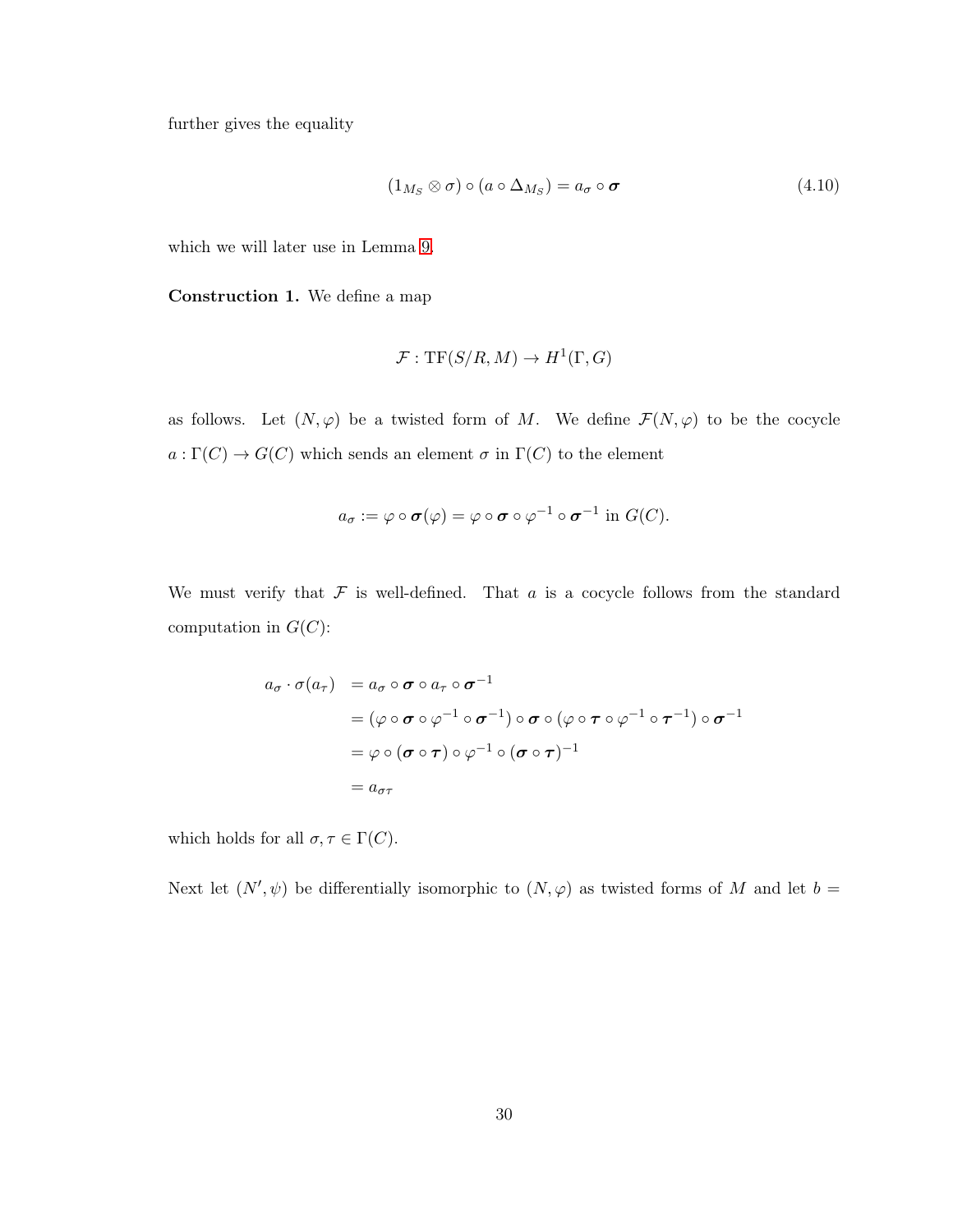$\mathcal{F}(N', \psi)$ . Setting  $c = \psi \circ \varphi^{-1}$ , we have

$$
c^{-1} \circ b_{\sigma} \circ \sigma(c) = c^{-1} \circ b_{\sigma} \circ \sigma \circ c \circ \sigma^{-1}
$$
  
=  $(\varphi \circ \psi^{-1}) \circ (\psi \circ \sigma \circ \psi^{-1} \circ \sigma^{-1}) \circ \sigma \circ (\psi \circ \varphi^{-1}) \circ \sigma^{-1}$   
=  $\varphi \circ \sigma \circ \varphi^{-1} \circ \sigma^{-1}$   
=  $a_{\sigma}$ 

for all  $\sigma \in \Gamma(C)$ . Thus F takes equivalent twisted forms to equivalent cocycles. We conclude that  $\mathcal F$  is well-defined.

<span id="page-34-0"></span>Construction 2. We define a map

$$
\mathcal{G}: H^1(\Gamma, G) \to \mathrm{TF}(S/R, M) \tag{4.11}
$$

as follows. Given a cocycle a representing an element of  $H^1(\Gamma,G)$ , we define  $\mathcal{G}(a)$  to be the differential R-module

$$
N := \{ m \in M_S \mid (a_{\sigma} \circ \sigma)(m) = m \text{ for all } \sigma \in \Gamma(C) \}.
$$
 (4.12)

We will soon check that  $\mathcal G$  is a well-defined map in Lemma [9.](#page-35-0) Our proofs of Lemma [9](#page-35-0) and Theorem [10](#page-37-0) below follow that of Nuss and Wambst [2007,](#page-56-4) Theorem 2.6 where a cohomology set was introduced to classify Hopf-Galois extensions for noncommutative rings. The following lemma allows us to convert from their "cochains" which are maps  $M_S \to M_S \otimes_C H_0'$ to our cochains which are morphisms  $\Gamma \to G$ .

<span id="page-34-1"></span>**Lemma 8.** Let M be a C-vector space, X an algebraic variety over C, and  $f, g \in M \otimes_C C[X]$ . If  $(1_M \otimes \sigma) f = (1_M \otimes \sigma)g$  for all  $\sigma \in X(C)$  then  $f = g$  in  $M \otimes_C C[X]$ .

*Proof.* Since X is an algebraic variety over an algebraically closed field  $C$ , equality of functions on  $X(C)$  implies equality of elements in  $C[X]$ . This gives the case  $M = C$ .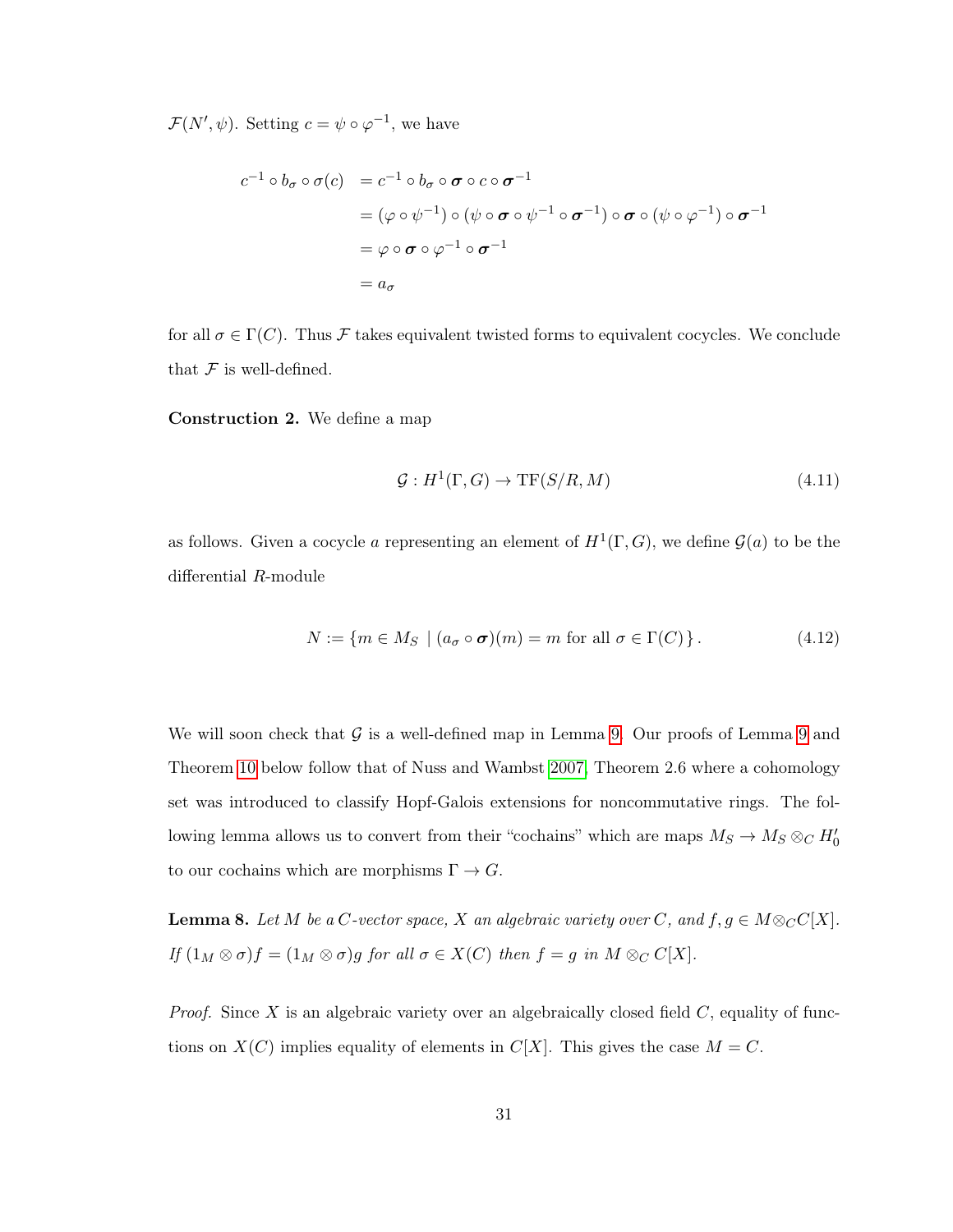For a general M, let  $\{m_i\}_{i\in I}$  be a basis of M over C and write  $f = \sum m_i \otimes f_i$  and  $g =$  $\sum m_i \otimes g_i$  for some  $f_i, g_i \in C[X]$ . For all  $\sigma \in X(C)$ , we have  $(1_M \otimes \sigma)(f) = (1_M \otimes \sigma)(g)$ hence  $\sum m_i \otimes \sigma(f_i) = \sum m_i \otimes \sigma(g_i)$ . The linear independence of  $\{m_i\}_{i\in I}$  over C and the previous paragraph now give  $f_i = g_i$  for all  $i \in I$ .  $\Box$ 

<span id="page-35-0"></span>**Lemma 9.** The map  $\mathcal G$  in Construction [2](#page-34-0) is well-defined.

*Proof.* Step 1. We first check that given a cocycle a,  $N = \mathcal{G}(a)$  is a twisted form of M. First note that a satisfies the following properties:

(a) 
$$
(a_{\sigma} \circ \sigma)(ms) = (a_{\sigma} \circ \sigma)(m)\sigma(s)
$$
 for all  $\sigma \in \Gamma(C)$ ,  $m \in M_S$ , and  $s \in S$ ;

- (b)  $a_1 = 1_{M_S};$
- (c)  $a_{\sigma\tau} = a_{\sigma} \circ \sigma \circ a_{\tau} \circ \sigma^{-1}$  for all  $\sigma, \tau \in \Gamma(C)$ .

Here (c) is the cocycle condition for a, (b) follows from (c) by letting  $\sigma = \tau = 1$  in  $\Gamma(C)$ , and (a) follows from the S-linearity of  $a_{\sigma}$ .

We claim that the composite map  $\Delta'$  given by  $a \circ \Delta_{M_S} : M_S \to M_S \otimes_C H'_0$  defines a coaction on  $M_S$  making  $M_S$  a differential  $(H'_0, S)$ -Hopf module. In other words, we must verify the following properties:

- (A)  $\Delta'(ms) = \Delta'(m)\Delta(s)$  for all  $m \in M_S, s \in S;$
- (B)  $(1_{M_S} \otimes \epsilon_{H'_0}) \circ \Delta' = 1_{M_S};$
- (C)  $(\Delta' \otimes 1_{H'_0}) \circ \Delta' = (1_{M_S} \otimes \Delta_{H'_0}) \circ \Delta'.$

Since  $\epsilon_{H_0'} : H_0' \to C$  corresponds to  $1 \in \Gamma(C)$ , (B) follows from (b) by [\(4.10\)](#page-33-0).

To show (A) and (C), by Lemma [8,](#page-34-1) it suffices to show that the equalities obtained by applying  $(1_{M_S} \otimes \sigma)$  to  $(A)$  and  $(1_{M_S} \otimes \sigma \otimes \tau)$  to  $(C)$  hold for all  $\sigma, \tau \in \Gamma(C)$ . Applying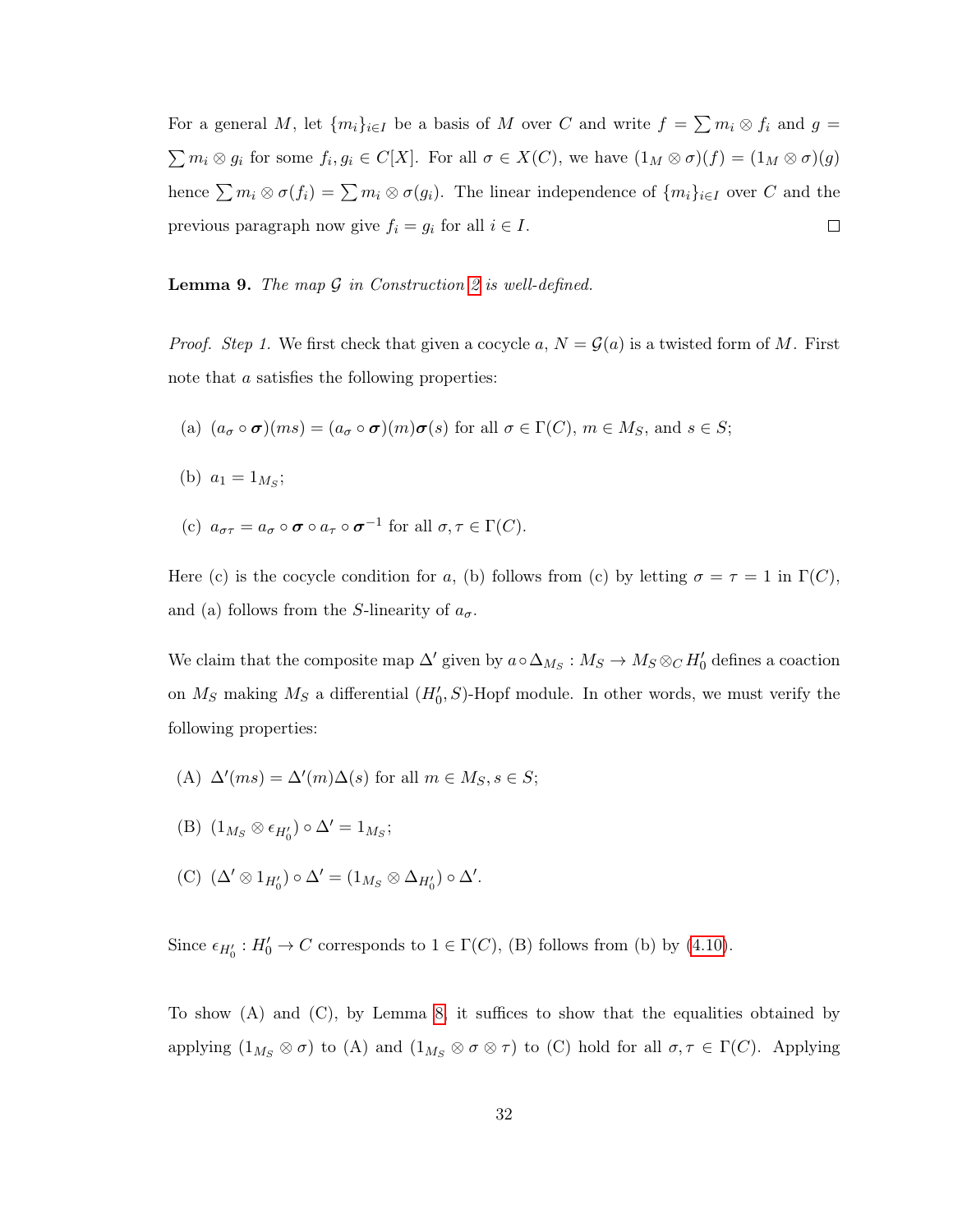$(1_{M_S} \otimes \sigma)$  to (A) and simplifying by [\(4.10\)](#page-33-0) gives (a). Thus (A) holds. Similarly, applying  $1 \otimes (\sigma \circ \tau)$  to the right side of (C) gives

<span id="page-36-0"></span>
$$
(1_{M_S} \otimes \sigma \otimes \tau) \circ (1_{M_S} \otimes \Delta_{H_0'}) \circ \Delta' = (1_{M_S} \otimes (\sigma \circ \tau)) \circ \Delta' = a_{\sigma \tau} \circ (\sigma \circ \tau).
$$
 (4.13)

Applying  $1_{M_S} \otimes (\sigma \circ \tau)$  to the left side of (C) gives

<span id="page-36-1"></span>
$$
a_{\sigma} \circ \sigma \circ a_{\tau} \circ \sigma^{-1} \tag{4.14}
$$

since the following diagram commutes:



Here, the region  $(I)$  commutes by the computation

$$
((a_{\sigma} \circ \sigma) \circ (1 \otimes \tau))(m \otimes h) = ((a_{\sigma} \circ \sigma)(m \cdot \tau(h))
$$

$$
= ((a_{\sigma} \circ \sigma)(m)) \cdot \tau(h)
$$

$$
= ((1 \otimes \tau)\sigma(a_{\sigma} \circ \sigma))(m \otimes h).
$$

Equating [\(4.13\)](#page-36-0) with [\(4.14\)](#page-36-1) gives (c). Thus (C) holds. This concludes checking that  $\Delta'$ defines a coaction on  $M_S$  making  $M_S$  a differential  $(H'_0, S)$ -Hopf module.

We are almost done with Step 1. Theorem [6](#page-27-0) implies that the coinvariant module  $(M_S)^{\text{co }\Delta'}$ is a twisted form of M over R. Therefore it suffices to show that N equals  $(M_S)^{\text{co }\Delta'}$ . Any  $m \in (M_S)^{\text{co }\Delta'}$  satisfies  $\Delta'(m) = m \otimes 1$ . For any  $\sigma \in \Gamma(C)$ , applying  $(1 \otimes \sigma)$  to  $\Delta'(m) = m \otimes 1$ and simplifying by [\(4.10\)](#page-33-0) gives  $(a_{\sigma} \circ \sigma)(m) = m$ . Thus  $(M_S)^{co \Delta'} \subset N$ . Invoking Lemma [8](#page-34-1)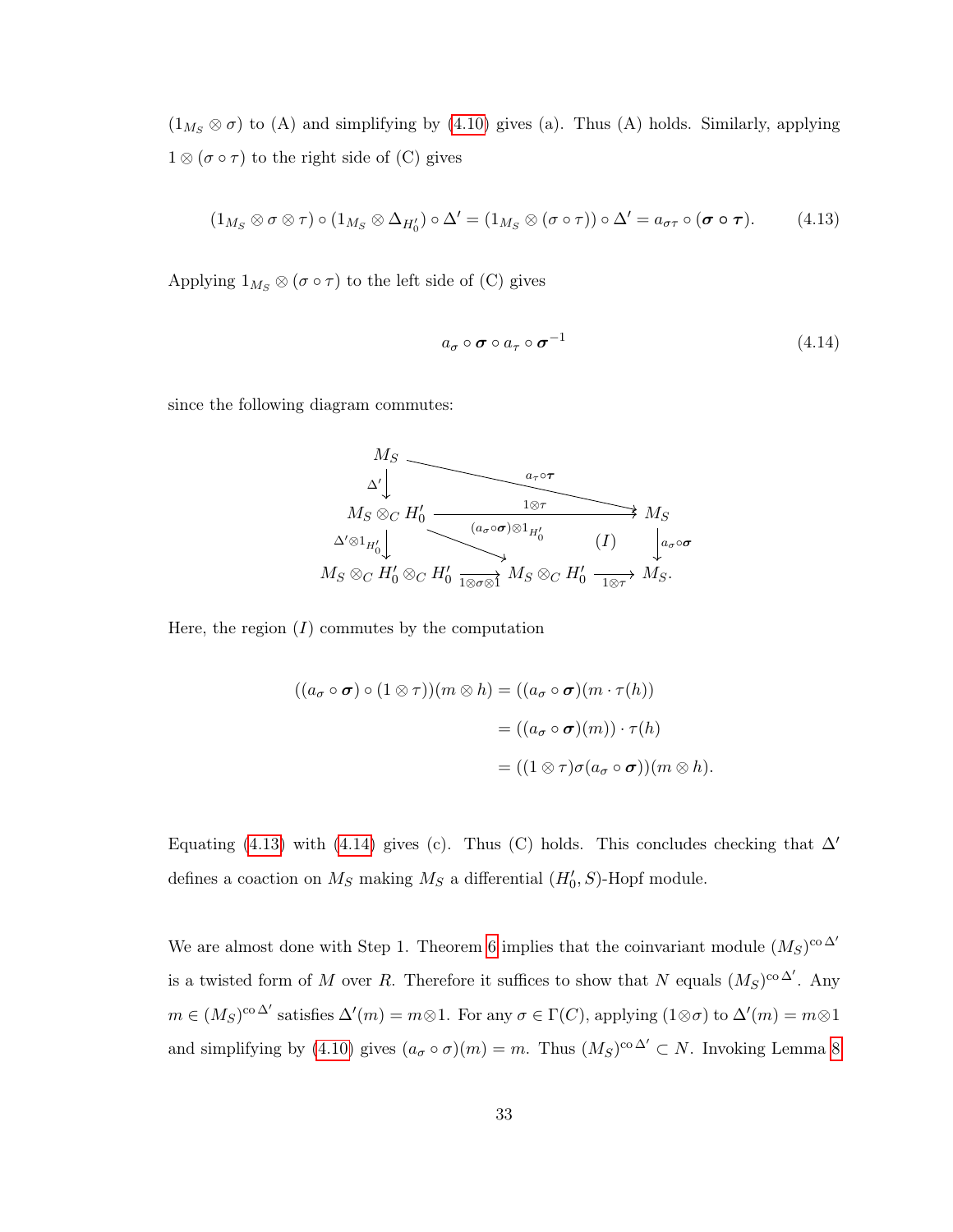gives the reverse inclusion and so  $(M_S)^{\text{co }\Delta'} = N$ .

Step 2. The map  $\mathcal G$  takes equivalent cocycles to isomorphic twisted forms. If b is a cocycle equivalent to a, there exists  $c \in G(C) = \text{Aut}(M_S)$  such that  $b = c \circ a \circ c^{-1}$ . Let  $N_b = \mathcal{G}(b)$ . The automorphism  $c: M_S \to M_S$  restricts to an isomorphism  $N_a \cong N_b$ , as desired.

$$
\Box
$$

We now prove the main theorem of this section.

<span id="page-37-0"></span>**Theorem 10.** Consider the above setup. The maps  $\mathcal F$  and  $\mathcal G$  are inverses. Hence there is a bijection between the two sets  $TF(S/R, M)$  and  $H^1(\Gamma, G)$ .

*Proof.* We first check  $\mathcal{G} \circ \mathcal{F} = 1$ . Let  $(N, \varphi)$  be a twisted form of  $M_S$  with associated cocycle  $a = \mathcal{F}(N, \varphi)$ . Set  $P := \mathcal{G}(a)$ . We want to show  $P \cong N$ . Clearly the isomorphism  $\varphi: N \otimes S \to M_S$  has image in P, so  $\varphi$  restricts to  $\varphi|_N: N \to P$ . Consider the commutative diagram

$$
N \otimes S \xrightarrow{\varphi|_N \otimes 1_S} P \otimes S
$$
  

$$
\xrightarrow{\cong} \downarrow^{\text{mult.}} \cong
$$
  

$$
M_S.
$$

By definition of twisted form, the vertical map is an isomorphism. Thus  $\varphi|_N \otimes 1_S$  is an isomorphism. By faithful flatness of  $S/R$ ,  $\varphi|_N$  is an isomorphism.

We next check  $\mathcal{F} \circ \mathcal{G} = 1$ . Let a be a cocycle,  $(N, \varphi) := \mathcal{G}(a)$ , and  $b := \mathcal{F}(N, \varphi)$ . Given  $\sigma \in \Gamma(C)$ , consider the diagram

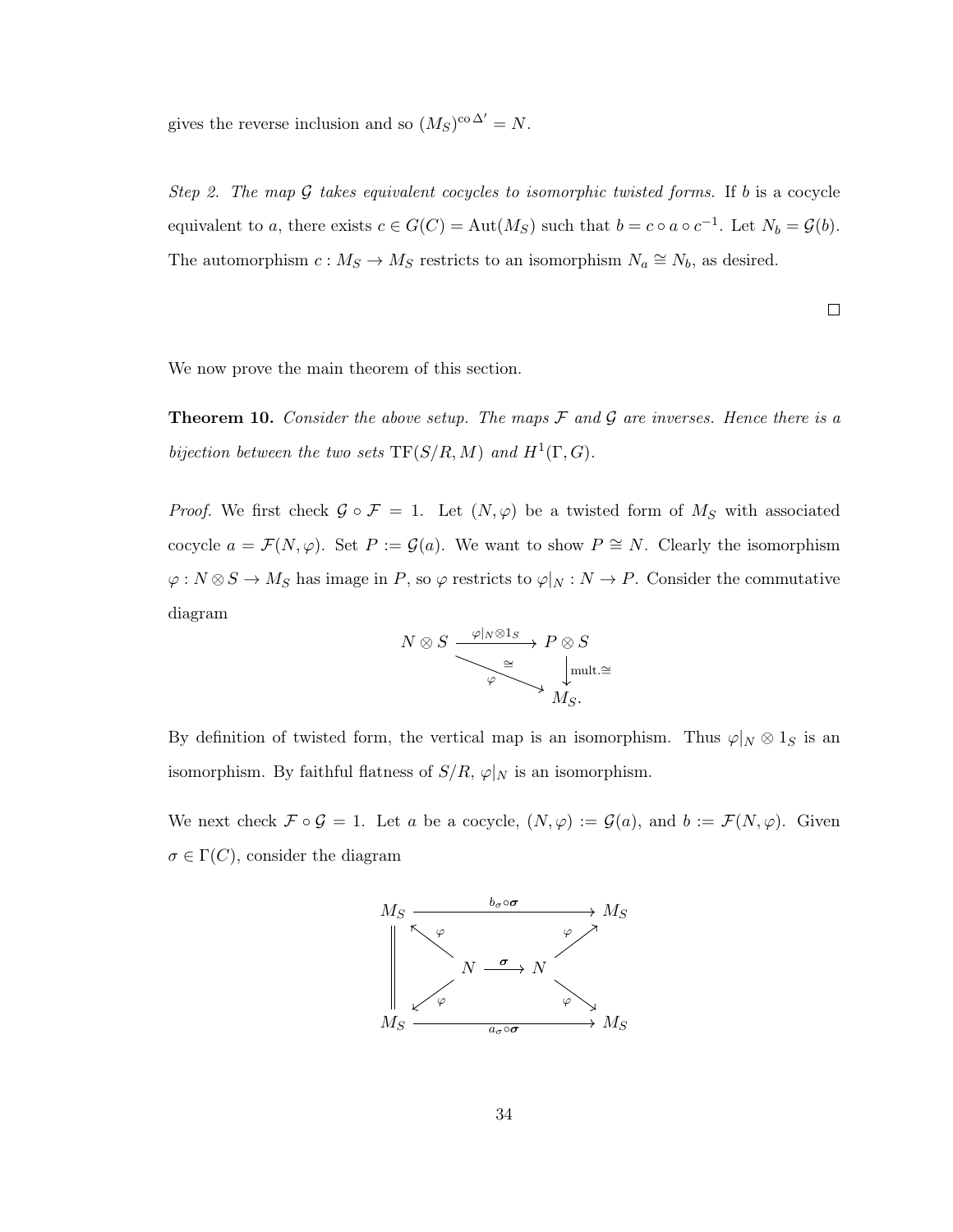where the triangles trivially commute and the upper trapezoid commutes by definition of  $b_{\sigma}$ . The bottom trapezoid commutes by the following two computations. For all  $n \in N$  and  $s \in S$ , we have

$$
\varphi(\boldsymbol{\sigma}(n \otimes s)) = \varphi((n \otimes 1)(1 \otimes \sigma(s)))
$$

$$
= n\sigma(s)
$$

where the last equality uses the isomorphism  $N \otimes S \cong M_S$  given by scalar multiplication. Also

$$
(a_{\sigma} \circ \sigma \circ \varphi)(n \otimes s) = (a_{\sigma} \circ \sigma)(ns)
$$

$$
= (a_{\sigma} \circ \sigma)(n)\sigma(s)
$$

$$
= n\sigma(s)
$$

where the second equality uses property (a) in the proof of Lemma [9](#page-35-0) and the third equality uses the definition of N. Therefore the diagram above is commutative so  $b_{\sigma} \circ \sigma = a_{\sigma} \circ \sigma$  for all  $\sigma \in \Gamma(C)$ . By [\(4.10\)](#page-33-0) and Lemma [8,](#page-34-1) we have  $b = a$ .  $\Box$ 

#### <span id="page-38-0"></span>4.5. Absolute cohomology

In this section we provide a variant to Theorem [10](#page-37-0) which is more convenient to use in practice. While Theorem [10](#page-37-0) is stated for twisted forms over differential Hopf-Galois extensions, which includes Picard-Vessiot ring extensions, sometimes it is easier to work with twisted forms over Picard-Vessiot field extensions.

<span id="page-38-1"></span>**Proposition 11.** Let  $R/F$  be a Picard-Vessiot ring extension with differential Galois group  $\Gamma, K = \text{Frac}(R), \Phi$  a tensor-type, and M a  $\Phi$ -structure over F. Suppose that the automorphism group of  $M \otimes_F R$  is representable by an algebraic group G over C. Then the inclusion  $map \, \, \text{TF}(R/F, M) \rightarrow TF(K/F, M)$  is a bijection. In particular, there is a bijection of the two sets  $TF(K/F, M)$  and  $H^1(\Gamma, G)$ .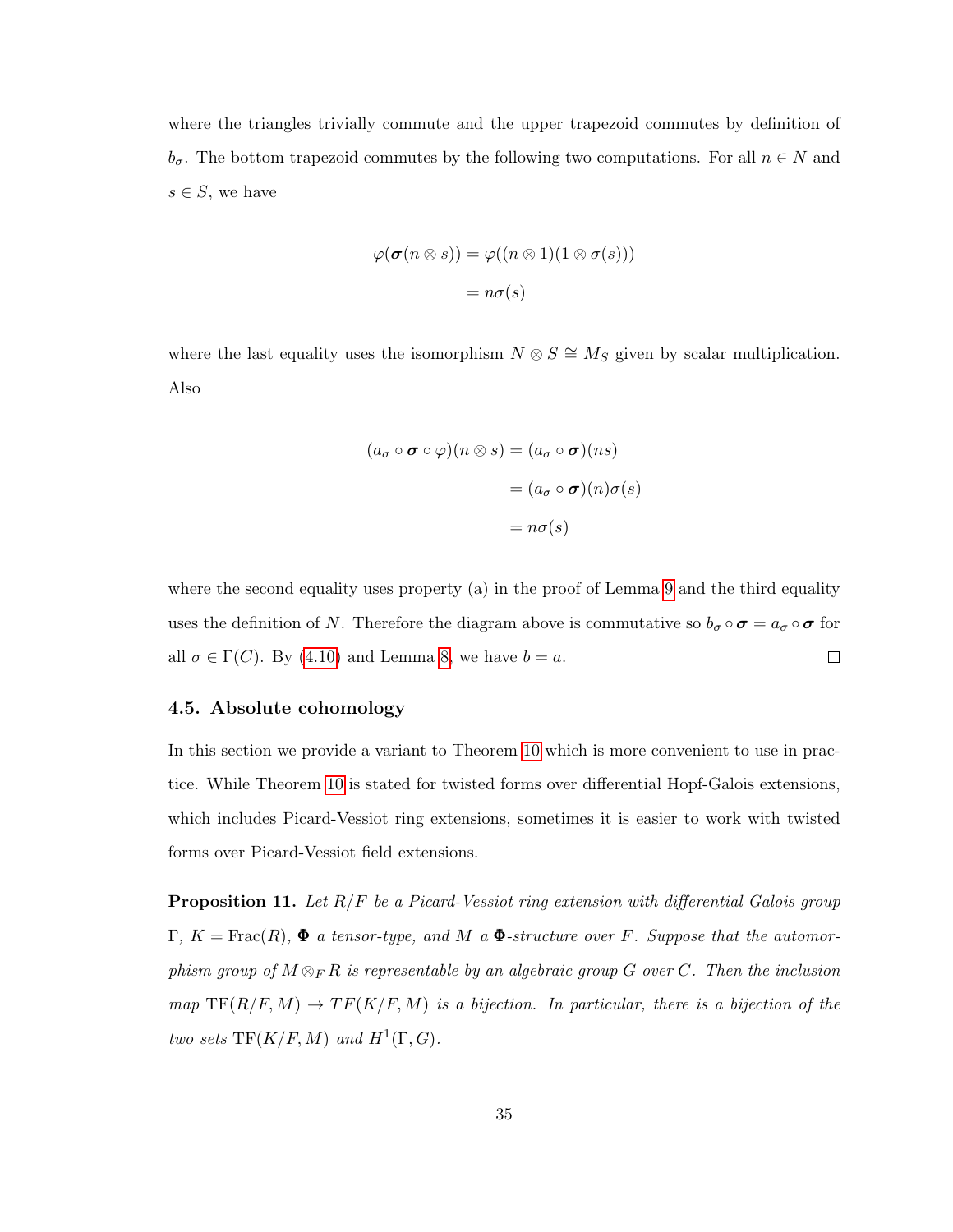*Proof.* Given a  $(K/F)$ -twisted form of M, we obtain a cocycle  $Gal(K/F) \rightarrow G(C)$  as in Construction [1.](#page-33-1) This gives a map  $TF(K/F, M) \to H^1(\text{Gal}(K/F), M)$  which is part of a commutative diagram

$$
\mathrm{TF}(R/F, M) \longrightarrow \mathrm{TF}(K/F, M)
$$
  
\n
$$
\cong \bigcup_{H^1(\mathrm{Gal}(R/F), M) \longrightarrow H^1(\mathrm{Gal}(K/F), M)} \mathcal{H}^1(\mathrm{Gal}(K/F), M).
$$

In this diagram, the top arrow is an injection, the left vertical arrow is a bijection by Theorem [10,](#page-37-0) and the bottom arrow is a bijection since  $Gal(K/F) = Gal(R/F)$ . Therefore all arrows  $\Box$ in the diagram are bijections.

In Example [10](#page-29-2) we considered  $(F^{PV}/F)$ -twisted forms. We can these with the following cohomology set. Any Picard-Vessiot field extension  $L/F$  with a Picard-Vessiot subextension  $K/F$  gives a map  $Gal(L/F) \rightarrow Gal(K/F)$  which in turn induces a map

<span id="page-39-0"></span>
$$
H1(Gal(K/F), G) \to H1(Gal(L/F), G).
$$
\n(4.15)

The maps of the form [\(4.15\)](#page-39-0) forms a direct system. We call its direct limit

$$
H^1(F, G) = \varinjlim H^1(\operatorname{Gal}(L/F), G)
$$

the absolute cohomology set over  $F$  with values in  $G$ .

<span id="page-39-1"></span>**Proposition 12.** Let  $\Phi$  be a tensor-type and M a  $\Phi$ -structure over F. Suppose that the automorphism group of  $M\otimes_F F^{PV}$  is representable by an algebraic group G over C. Suppose also that the map

<span id="page-39-2"></span>
$$
\lim_{\longrightarrow} \text{TF}(K/F, M) \to \text{TF}(F^{PV}/F, M) \tag{4.16}
$$

induced by inclusion maps  $TF(K/F, M) \to TF(F^{PV}/F, M)$ , where  $K/F$  are Picard-Vessiot extensions over F, is a bijection. Then there is a bijection of the two sets  $TF(F^{PV}/F, M)$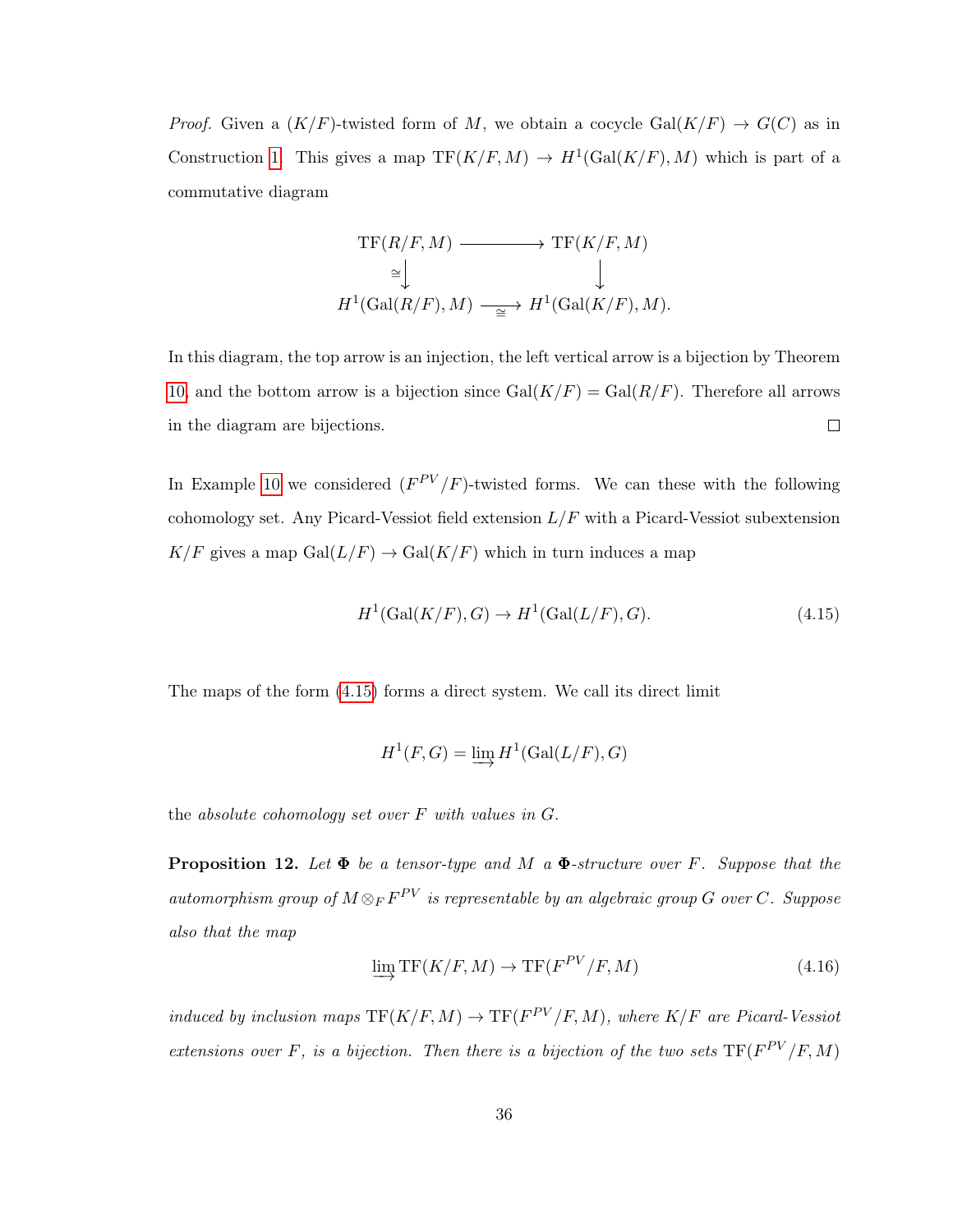and  $H^1(F, G)$ .

*Proof.* For any Picard-Vessiot field extension  $K/F$ , Proposition [11](#page-38-1) gives a bijection TF( $K/F$ , M) ≅  $H^1(\text{Gal}(K/F), G)$ . Now take direct limits over the Picard-Vessiot field extensions  $K/F$ .

Proposition [12](#page-39-1) lets us classify the classes of objects we encountered in Example [10.](#page-29-2)

**Corollary** (Differential modules). There is a bijection  $\text{Diff}_n(F) \cong H^1(F, GL_n)$ .

*Proof.* By Example [10,](#page-29-2) it suffices to show  $TF(F^{PV}/F, M) \cong H^1(F, GL_n)$  where M be the trivial differential module over  $F$  of rank  $n$ . We first verify the hypotheses of Proposition [12](#page-39-1) hold. Let D be a C-algebra. The elements of  $\text{Aut}(M \otimes_C D)$  consist of differential  $F \otimes_C D$ linear isomorphisms and so lie in  $GL(M \otimes_C D) \cong GL_n(F \otimes_C D)$ . Since these maps commute with the trivial derivation on  $M \otimes_C D$ , they lie in the subgroup  $GL_n(C \otimes_C D) = GL_n(D)$ . This proves  $\text{Aut}(M \otimes_C D) \cong \text{GL}_n(D)$ .

Next a  $(F^{PV}/F)$ -twisted form N of M gives a differential isomorphism  $\varphi : N \otimes_F F^{PV} \to$  $M \otimes_F F^{PV}$ . Pick F-bases  $\{n_i\}$  and  $\{m_j\}$  for N and M. Then  $\varphi(n_i) = \sum c_{ij} m_j$  for some  $c_{ij} \in F^{PV}$ . Therefore  $\varphi$  restricts to a differential isomorphism  $N \otimes_F K \cong M \otimes_F K$ , where K is the smallest Picard-Vessiot extension in  $F^{PV}$  generated by the  $n^2$  coefficients  $c_{ij}$ . Thus [\(4.16\)](#page-39-2) is surjective.

Since all hypotheses are verified, we may apply Proposition [12](#page-39-1) to get the desired bijection.

 $\Box$ 

**Corollary** (Differential torsors). Let G be a linear algebraic group over C and consider  $G_F$ as a trivial differential  $G_F$ -torsor. Then there is a bijection  $G$ -tors $\partial(F) \cong H^1(F, G)$ .

*Proof.* By Proposition [7,](#page-30-1) it suffices to show  $TF(F^{PV}/F, G_F) \cong H^1(F, G)$ .

Let D be a C-algebra. The automorphisms of  $G_{F \otimes_C D}$  as a  $G_{F \otimes_C D}$ -torsor are elements of  $G(F \otimes_C D)$ ; the *differential* automorphism of the trivial differential  $G_{F \otimes_C D}$ -torsor  $G_{F \otimes_C D}$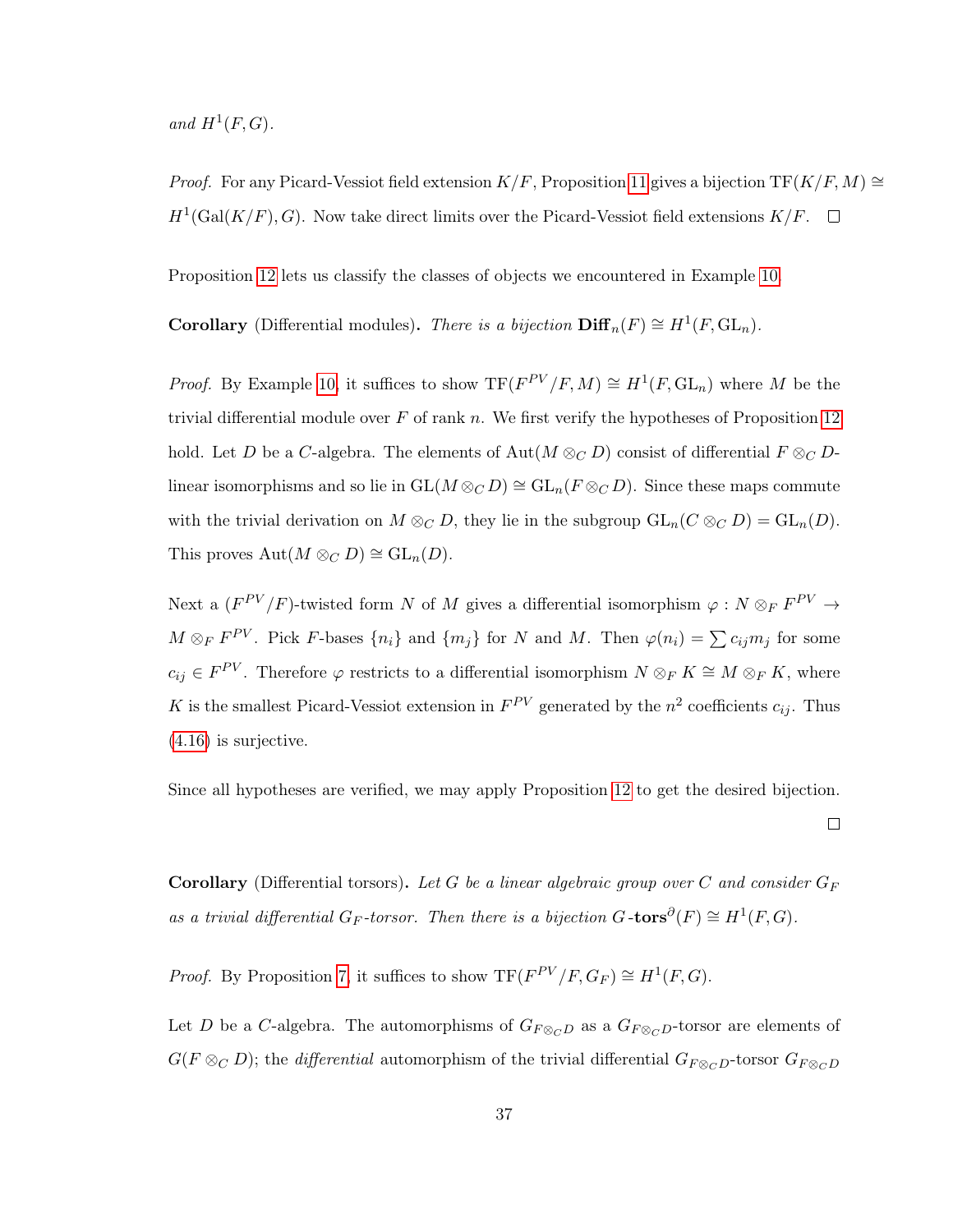lie in the subgroup  $G(C \otimes_C D) = G(D)$ . Thus  $Aut(G(F \otimes_C D)) \cong G(D)$ .

Next if X is a  $(F^{PV}/F)$ -twisted form of  $G_F$ , we get an isomorphism of differential Hopf-Galois extensions  $F[X] \otimes_F F^{PV} \cong F[G] \otimes_F F^{PV}$ . Since  $F[X]$  and  $F[G]$  are finitely generated as  $F$ -algebras, by a similar argument to the proof of Corollary [4.5,](#page-39-2) this isomorphism restricts to one over a Picard-Vessiot field extension  $K/F$ . Therefore X is a  $(K/F)$ -twisted form of  $G_F$ . We conclude that  $(4.16)$  is surjective.

Since all hypotheses are verified, we may apply Proposition [12](#page-39-1) to get the desired bijection.

 $\Box$ 

<span id="page-41-0"></span>Remark 8. The bijection in Corollary [4.5](#page-39-2) can be made explicit by working with differential Hopf-Galois extensions. Here is a more straightforward description in terms of differential torsors. A differential G-torsor X in  $TF(F^{PV}/F, G_F)$  lies in  $TF(K/F, G_F)$  for some Picard-Vessiot field extension  $K/F$ . For any such  $K, X_K \cong G_K$  and so has a differential K-rational point x. Any  $\sigma \in \text{Gal}(K/F)$  defines an automorphism on  $X(K)$ , and we set  $a_{\sigma} \in G(K)$  be the unique element such that  $\sigma(x) = x \cdot a_{\sigma}$  in  $X(K)$ . We can check that  $\sigma \mapsto a_{\sigma}$  defines a cocycle  $a \in H^1(\text{Gal}(K/F), G)$ , and so we have a map  $TF(F^{PV}/F, G_F) \rightarrow H^1(\text{Gal}(K/F), G)$ . The cocycle constructed is compatible with the maps  $H^1(\mathrm{Gal}(K/F), G) \to H^1(\mathrm{Gal}(L/F), G)$  and so we get an induced map  $\mathrm{TF}(F^{PV}/F, G_F) \to$  $H^1(F, G)$ . One checks that this map coincides with the other description.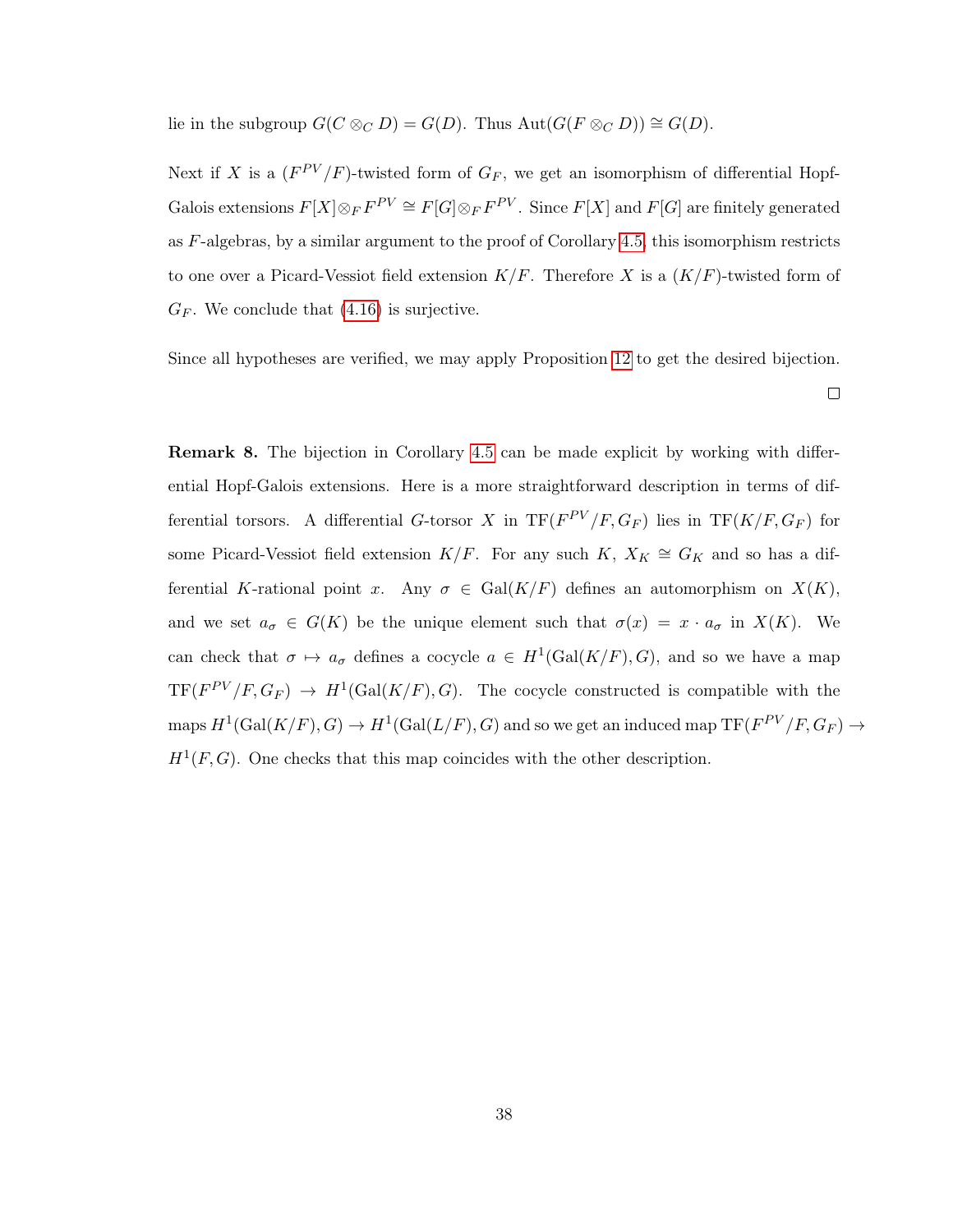### CHAPTER 5

## Versal Differential Torsors

<span id="page-42-0"></span>In this chapter, we fix a base differential field  $F$  and assume that its constant field  $C$  is algebraically closed and of characteristic zero. Following Berhuy and Favi [2003,](#page-55-3) Sections 4 and 6, we define and prove properties about versal differential torsors and generic differential torsors.

Let G be an algebraic group over C. Roughly speaking, a "versal differential  $G$ -torsor" should be a differential G-torsor that can "specialize" to any other differential G-torsor defined over fields. Here "specializing" a differential torsor should mean pulling back the differential torsor to one defined over a point.

Formally, let  $f: X \to Y$  be a differential G-torsor and let K be in Fields ${}^{\partial}_{F,C}$ . We define a map

<span id="page-42-1"></span>
$$
Y(K) \to G \text{-tors}^{\partial}(K) \tag{5.1}
$$

which takes  $y \in Y(K)$  to the fiber  $X_y \to y$ . By Corollary [4.5,](#page-39-2) this can be rewritten as

<span id="page-42-2"></span>
$$
Y(K) \to H^1(K, G) \tag{5.2}
$$

which takes y to a cocycle a that corresponds to  $X_y$  according to Remark [8.](#page-41-0) We will refer to both  $(5.1)$  and  $(5.2)$  as the *specialization map*.

**Definition 7.** Let G be an algebraic group over C. A differential G-torsor  $f : X \to Y$  is versal for G if for any K in Fields ${}^{\partial}_{F,C}$  and any  $Z \in G$ -tors<sup> $\partial(K)$ </sup>, under the specialization map

$$
s: Y(K) \to G\text{-tors}^{\partial}(K)
$$
\n
$$
(5.3)
$$

the fiber  $s^{-1}(Z)$  is Kolchin dense in Y. The generic fiber of a versal differential G-torsor is called a generic differential G-torsor.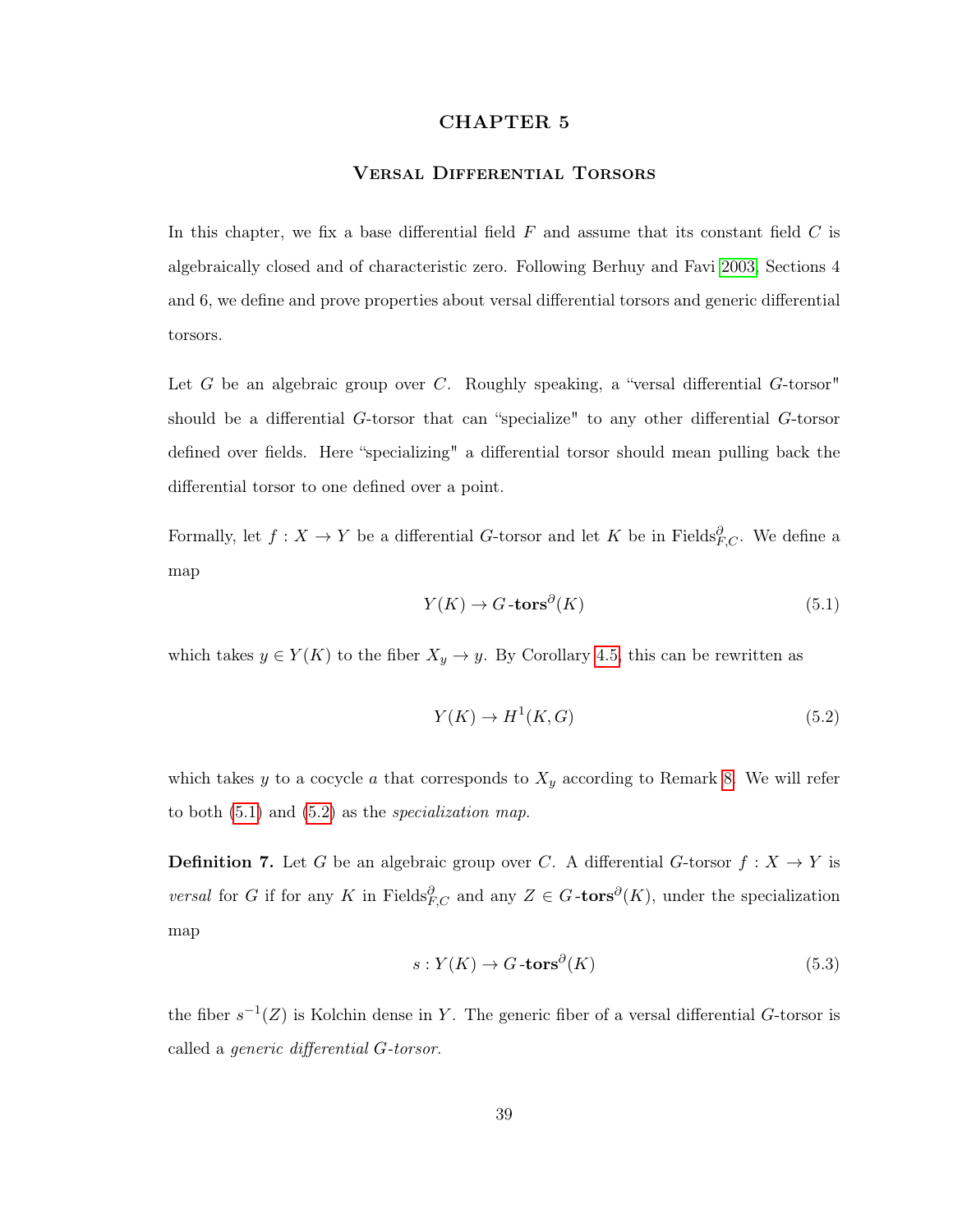Equivalently, a differential G-torsor  $X \to Y$  is versal if for any nonempty open differential subscheme W of Y and any K in Fields $_{F,C}^{\partial}$ , the specialization map

$$
W(K) \to G \text{-tors}^{\partial}(K) \tag{5.4}
$$

is surjective.

Versal differential torsors arise in the following way.

<span id="page-43-1"></span>**Proposition 13.** Let G be an algebraic group over C. Let  $G_F$  act linearly on  $\mathbb{A}_F^n$ . Suppose that U is a G-invariant open differential subscheme of  $\mathbb{A}^n$ . Suppose also that  $\pi: U \to Y$  is a differential G-torsor. Then  $\pi: U \to Y$  is a versal differential G-torsor.

*Proof.* Let K be in Fields ${}^{\partial}_{F,C}$  and W an open differential subscheme of Y. We must show the map

<span id="page-43-0"></span>
$$
W(K) \to H^1(K, G) \tag{5.5}
$$

is surjective. Let  $a \in H^1(K, G)$ . We define the twisted action of  $\Gamma_K$  on  $V(K^{PV})$  given by  $\sigma(v) := \sigma(v) \cdot a_{\sigma}^{-1}$  for all  $v \in V(K^{PV})$  and  $\sigma \in \Gamma_K$ . Viewing  $V(K)$  as the trivial differential K-module,  $V(K^{PV})^{\Gamma_K}$  is then a twisted form of  $V(K)$  and so by Corollary [4.5,](#page-39-2)  $V(K^{PV})^{\Gamma_K} \otimes_K K^{PV} \cong V(K^{PV})$ . Thus  $V(K^{PV})^{\Gamma_K}$  is a *n*-dimensional K-linear subspace of  $V(K^{PV})$ , hence Kolchin dense in  $V(K^{PV})$ .

Since  $\pi^{-1}(W)$  is open in V, there exists a point  $x \in V(K^{PV})^{\Gamma_K} \cap \pi^{-1}(W)(K^{PV})$ . For any  $\sigma \in \Gamma_K$ , we then have  $x = \sigma(x) = \sigma(x) \cdot a_{\sigma}^{-1}$ , giving

$$
\sigma(\pi(x)) = \pi(\sigma(x)) = \pi(x \cdot a_{\sigma}^{-1}) = \pi(x).
$$

Therefore  $\pi(x)$  lies in  $W(K^{PV})^{\Gamma} = W(K)$  and  $\pi(x)$  maps to a under [\(5.5\)](#page-43-0). Since  $a \in$  $H<sup>1</sup>(K, G)$  is arbitrary, the map [\(5.5\)](#page-43-0) is surjective.  $\Box$ 

To construct versal differential torsors explicitly we specialize our situation further: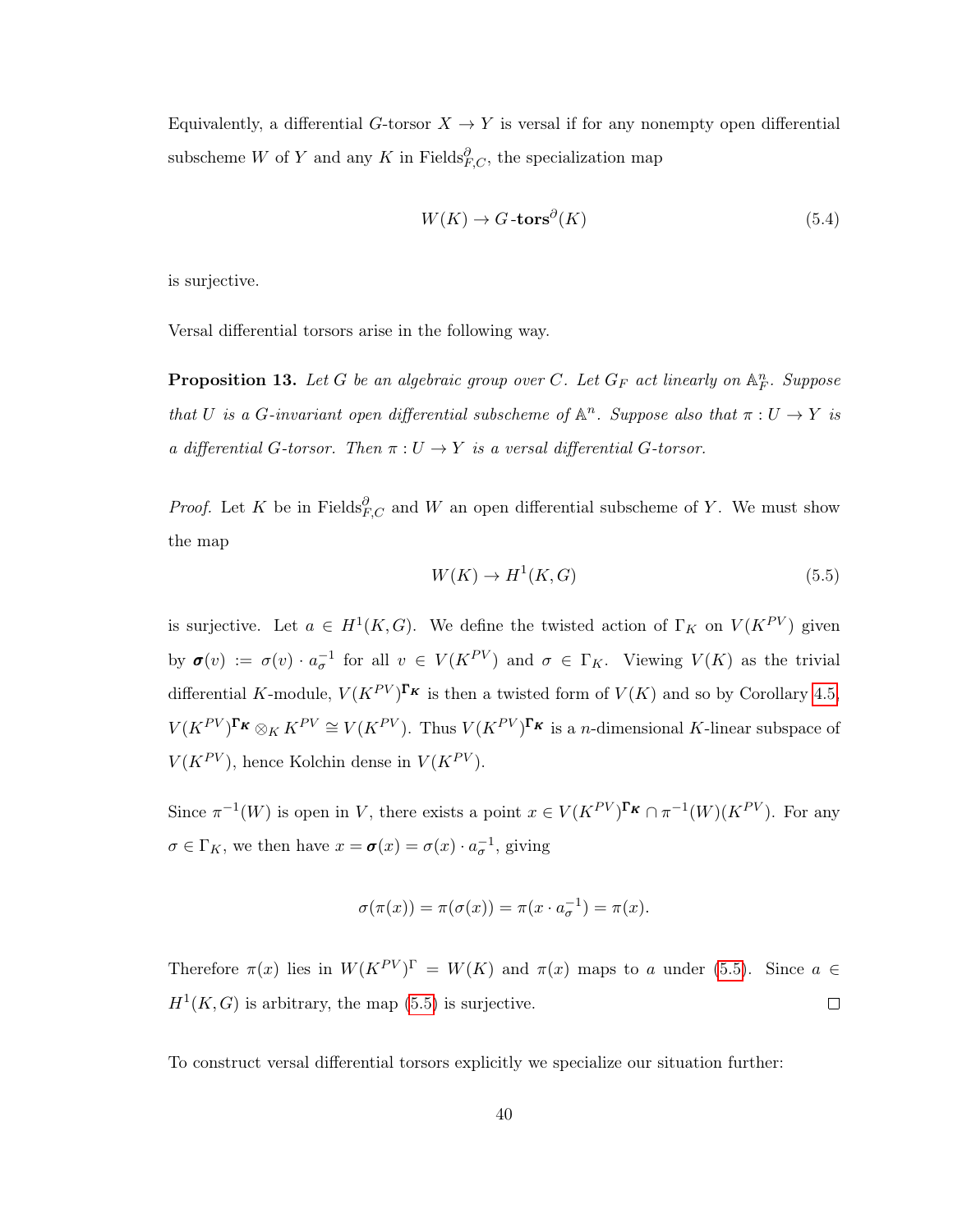<span id="page-44-1"></span>**Lemma 14.** Let  $R = F\{x_1, ..., x_n\}$  and  $w = \text{wr}(x_1, ..., x_n)$ . Let  $GL_n$  act by right matrix multiplication on  $\mathbb{A}^n = \operatorname{Spec}_D R$  and let G be a closed subgroup of  $\operatorname{GL}_n$ . If  $R\{1/w\}^G$  is differentially finitely generated over F and has field of fractions  $\text{Frac}(R)^G$ , then

$$
\operatorname{Spec}_{D} R\{1/w\} \to \operatorname{Spec}_{D} R\{1/w\}^G
$$

is a versal differential G-torsor.

*Proof.* Let  $B := R\{1/w\}$  and  $A := R\{1/w\}^G$ . Note that  $\text{Spec}_D B$  is a G-invariant open subset of  $\mathbb{A}^n$ . By Proposition [13,](#page-43-1) it suffices to show that  $\operatorname{Spec}_D B \to \operatorname{Spec}_D A$  is a differential torsor.

Let  $K = \text{Frac}(R)$ . By Van der Put and Singer [2012,](#page-56-0) Exercise 1.35(4),  $K/K^{\text{GL}_n}$  is a  $\text{GL}_n$ -Picard-Vessiot field extension for the differential equation

$$
p(y) = \text{wr}(y, x_1, \ldots, x_n)/w.
$$

By the differential Galois correspondence,  $K/K<sup>G</sup>$  is a G-Picard-Vessiot field extension for  $p(y)$  over K<sup>G</sup>. The Picard-Vessiot ring T for the extension  $K/K^G$  is then generated by the solutions  $x_1, ..., x_n$  for  $p(y)$  and the element  $w^{-1}$  over  $K^G$ . In particular, T contains R. The fact that  $\operatorname{Spec}_D T \to \operatorname{Spec}_D K^G$  is a differential G-torsor gives a differential isomorphism

<span id="page-44-0"></span>
$$
T \otimes_{K} G T \cong T \otimes_F F[G] \tag{5.6}
$$

given explicitly as follows. Let  $F[\mathrm{GL}_n] = F[z_{ij}, 1/\det(Z)]$  where  $Z = (z_{ij})$  is a  $n \times n$ matrix of indeterminates. The closed embedding  $G \to GL_n$  induces a surjective F-algebra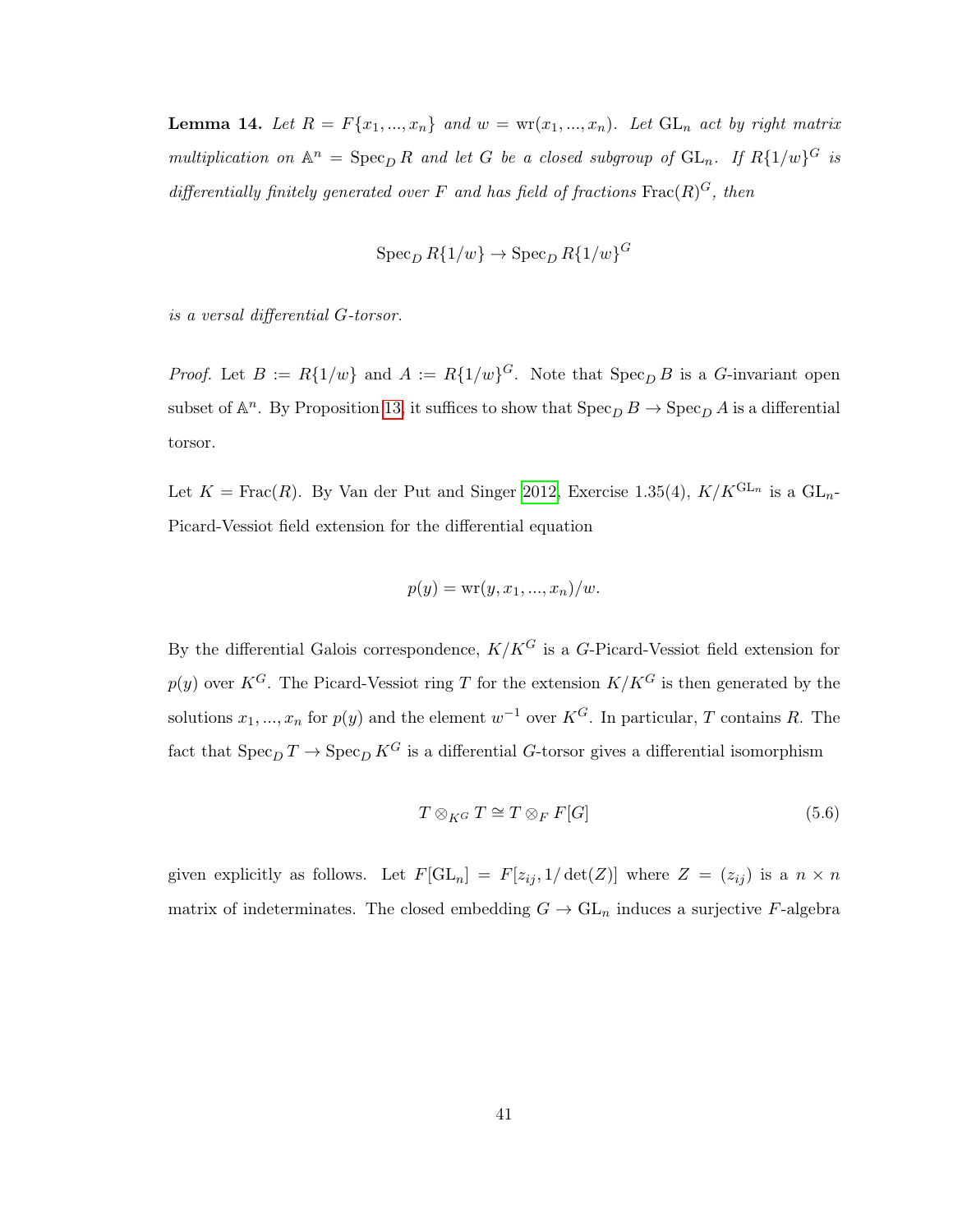homomorphism  $F[\mathrm{GL}_n] \to F[G] : z_{ij} \mapsto \overline{z_{ij}}$ . Then [\(5.6\)](#page-44-0) is determined by

$$
h \otimes 1 \mapsto h \otimes 1 \qquad \text{for all } h \in T,
$$
  
\n
$$
1 \otimes x_j \mapsto \sum_{i=1}^n x_i \otimes \overline{z_{ij}} \qquad \text{for } 1 \le i \le n,
$$
  
\n
$$
1 \otimes w^{-1} \mapsto w^{-1} \otimes \det(\overline{z_{ij}})^{-1}.
$$

This restricts to a differential isomorphism

$$
B \otimes_A B \cong B \otimes_F F[G] \tag{5.7}
$$

 $\Box$ 

which shows that  $\operatorname{Spec}_D B \to \operatorname{Spec}_D A$  is a differential G-torsor.

We now write down explicit examples of versal differential  $G$ -torsors.

<span id="page-45-0"></span>**Proposition 15.** Let  $R = F\{x_1, ..., x_n\}$  and  $w = \text{wr}(x_1, ..., x_n)$ . Let  $GL_n$  act by right matrix multiplication on  $\mathbb{A}^n = \operatorname{Spec}_D R$ . Then

$$
\operatorname{Spec}_{D} R\{1/w\} \to \operatorname{Spec}_{D} R\{1/w\}^G
$$

is a versal differential G-torsor for  $G = GL_n$  and  $\mathbb{G}_m^n$ .

*Proof.* By Lemma [14,](#page-44-1) it suffices to show that  $R\{1/w\}$ <sup>G</sup> is differentially finitely generated over F. Let  $K = \text{Frac}(R)$ .

Let  $G = GL_n$ . The proof for this case is by Juan and A. R. Magid [2007](#page-55-8) which we now reproduce. By Van der Put and Singer [2012,](#page-56-0) Exercise 1.35(4),  $K/K^G$  is a G-Picard-Vessiot field extension for the differential equation

$$
p(y) = \text{wr}(y, x_1, ..., x_n)/w = y^{(n)} + w_{n-1}y^{(n-1)} + \dots + w_0y.
$$

Therefore the coefficients  $w_0, ..., w_{n-1}$  are differentially algebraically independent over F.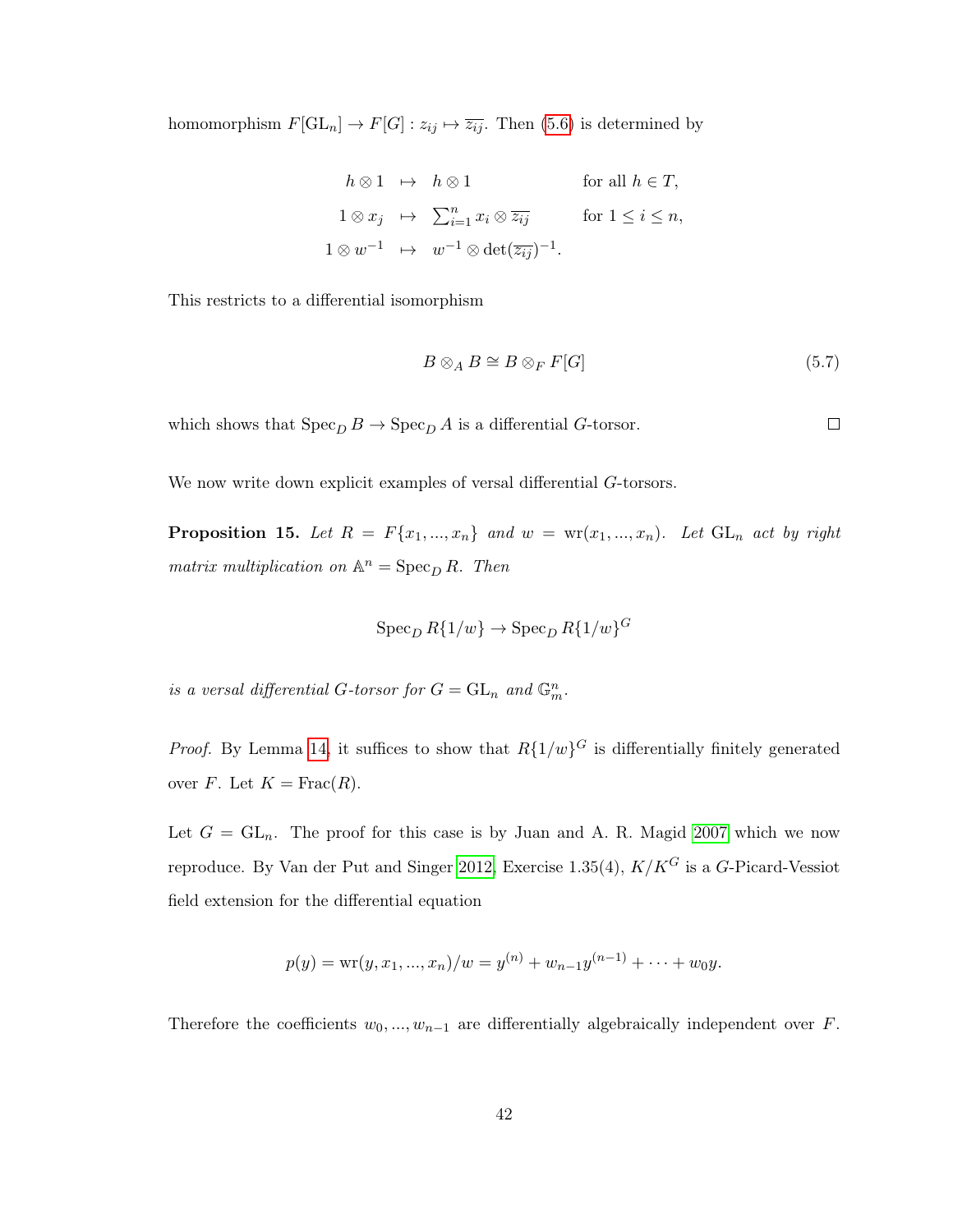Since  $p(x_i) = 0$  for  $i = 1, ..., n$ ,

<span id="page-46-1"></span>
$$
R\{1/w\} = F\{w_0, ..., w_{n-1}, 1/w\}[x_i^{(j-1)}]_{1 \le i,j \le n}
$$
\n
$$
\cong F\{w_0, ..., w_{n-1}\} \otimes_F F[x_i^{(j-1)}, 1/w]_{1 \le i,j \le n}.
$$
\n(5.8)

We identify  $F[x_i^{(j-1)}]$  $[i]_{i}^{(j-1)}, 1/w]_{1 \leq i,j \leq n}$  with  $F[\mathrm{GL}_n]$  and  $F\{w_0, ..., w_{n-1}\}$  with the coordinate ring of a scheme  $V$  over  $F$  defined as follows. For any algebra  $S$  over  $F$ , we set

$$
V(S) = \bigoplus_{j=1}^{\infty} \bigoplus_{i=1}^{n} S \cdot x_i^{(j-1)}
$$

to be the free S-module on basis elements  $x_i^{(j-1)}$  $i^{(j-1)}$ .

For each j, we define a (right)  $G(S)$ -action on the free S-module  $\bigoplus_{i=1}^{n} S \cdot x_i^{(j-1)}$  $i^{(j-1)}$  of rank n by right matrix multiplication in the coordinates  $x_1^{(j-1)}$  $x_1^{(j-1)},...,x_n^{(j-1)}$ . We define  $V_{triv}$  to be V with trivial G-action.

Considering  $V \times G$  and  $V_{triv} \times G$  with the diagonal G-action, we have a G-equivariant isomorphism

$$
V \times G \to V_{triv} \times G
$$

given by  $(v, g) \mapsto (v \cdot g^{-1}, g)$ . This induces an isomorphism on coordinate rings

<span id="page-46-0"></span>
$$
R\{1/w\} \cong F[V \times G] \stackrel{\sim}{\to} F[V_{triv} \times G] \cong F[V_{triv}] \otimes F[G] \tag{5.9}
$$

which restricts to G-invariants

<span id="page-46-2"></span>
$$
R\{1/w\}^G \stackrel{\sim}{\rightarrow} F[V_{triv} \times G]^G = F[V_{triv}].
$$
\n(5.10)

Under [\(5.9\)](#page-46-0),  $F{w_0, ..., w_{n-1}}$  maps to  $F[V_{triv}]$  while  $F[x_i^{(j-1)}]$  $\binom{(J-1)}{i}$ <sub>1 $\leq i,j \leq n$ </sub> maps to  $F[G]$ , so by [\(5.8\)](#page-46-1),  $F{w_0, ..., w_{n-1}}$  is precisely the preimage of  $F[V_{triv}]$ . Comparing with [\(5.10\)](#page-46-2) we see that  $R\{1/w\}^G = F\{w_0, ..., w_{n-1}\}\$ is differentially finitely generated over F.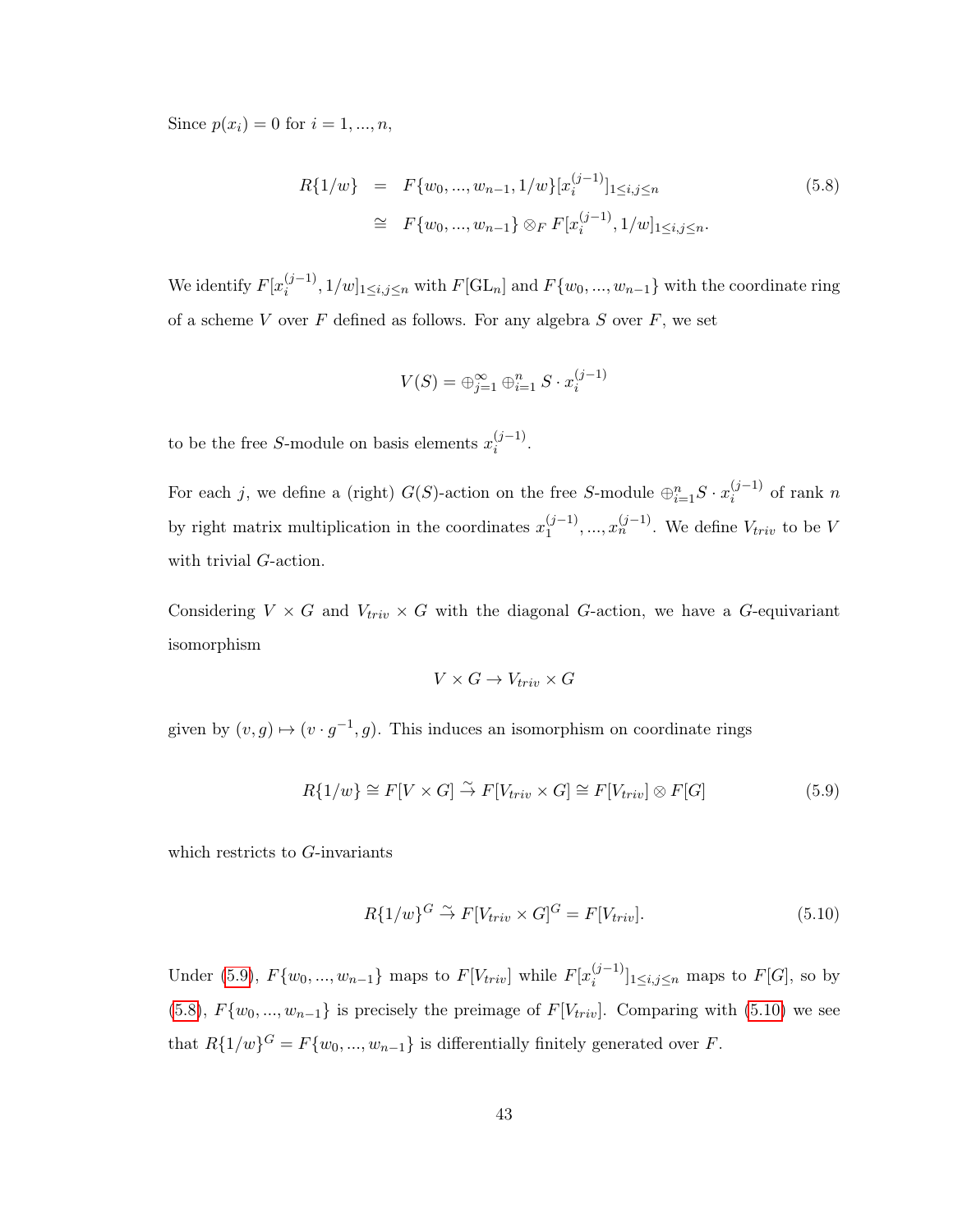A similar proof works for  $G = \mathbb{G}_m^n$ . Let  $G = \mathbb{G}_m^n$ . Then K is a  $\mathbb{G}_m^n$ -Picard-Vessiot extension over  $F\langle w_1, ..., w_n \rangle$  where  $w_i = \partial x_i/x_i$ . Since the  $x_i$  are solutions to the differential equation  $\partial Y_i/Y_i = w_i$  for  $i = 1, ..., n$ , we have

$$
R\{1/w\} = F\{w_1, ..., w_n, 1/w\}[x_1, ..., x_n]
$$
\n
$$
\cong F\{w_1, ..., w_n\} \otimes_F F[x_1, ..., x_n, 1/w].
$$
\n(5.11)

where again we identify  $F[x_1, ..., x_n, 1/w]$  with  $F[G]$  and  $F\{w_1, ..., w_n\}$  with V as defined above. Arguing as before gives  $R\{1/w\}^G = F\{w_1, ..., w_n\}$ .  $\Box$ 

Now that we have exhibited versal differential torsors, our next goal is to understand the differential essential dimension of their generic fibers.

**Definition 8.** Given differential G-torsors  $f: X \to Y$  and  $f': X' \to Y'$ , we say that f' is a compression of f if there exists a commutative diagram

<span id="page-47-0"></span>
$$
\begin{array}{ccc}\nX & \xrightarrow{g} & X' \\
\downarrow f & & \downarrow f' \\
Y & \xrightarrow{h} & Y'\n\end{array} \tag{5.12}
$$

where  $g$  is a G-equivariant rational dominant morphism and  $h$  is a rational morphism.

<span id="page-47-1"></span>Proposition 16. The compression of a versal differential torsor is again versal.

*Proof.* Let  $f' : X' \to Y'$  be a compression of  $f : X \to Y$  and let g and h be as in [\(5.12\)](#page-47-0). Let K be in Fields ${}_{F,C}^{\partial}$  and let  $a \in H^1(K, G)$ . Let  $Z = \{y \in Y(K) \mid y \mapsto a\}$  and  $Z' = \{y' \in Y'(K) \mid y' \mapsto a\}.$  The domain of definition of h contains an affine open subset U of Y. For any  $y \in U$ , the fiber of f at y is isomorphic to the fiber of f' at  $h(y)$ , so  $Z \cap U \subset h^{-1}(Z')$ . To show that f' is versal differential torsor, we must show that Z is dense in  $Y'(K)$ . Let V' be an open subset of  $Y'(K)$ . We must check that  $V' \cap Z'$  is nonempty. Well  $h^{-1}(V' \cap Z') = h^{-1}(V') \cap h^{-1}(Z') \supset h^{-1}(V') \cap (Z \cap U)$ . Since f is versal, Z is dense in  $Y(K)$ , and so the intersection of Z with the open set  $h^{-1}(V') \cap U$  is nonempty.  $\Box$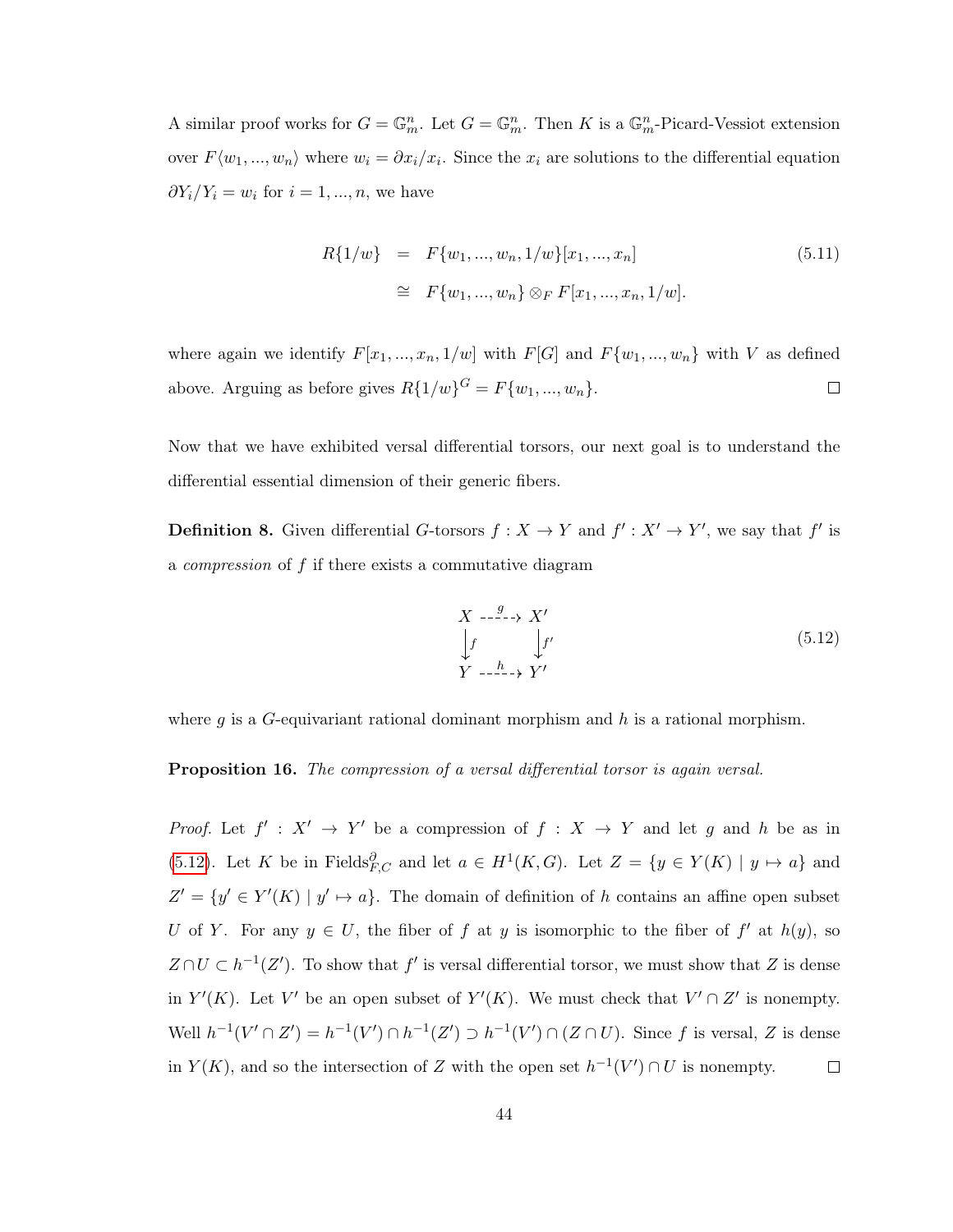<span id="page-48-1"></span>**Proposition 17.** Let  $X \to Y$  be a versal differential G-torsor. Suppose its generic fiber  $X_0 \to Y_0$ , where  $Y_0 = \text{Spec}_D(F(Y))$ , is defined over a subfield as  $X'_0 \to Y'_0$ . Then there exists a differential G-torsor  $X' \to Y'$  together with a compression

$$
\begin{array}{ccc}\nX & \xrightarrow{\quad g\quad} & X' \\
f & & \downarrow f' \\
Y & \xrightarrow{\quad \ \ \, \cdots \quad \ \ \, } & Y'\n\end{array}
$$

such that at the generic fibers we get

$$
\begin{array}{ccc}\nX_0 & \xrightarrow{\quad g\quad & X'_0 \\
f \downarrow & & \downarrow f' \\
Y_0 & \xrightarrow{\quad h\quad & Y'_0.\n\end{array}
$$

*Proof.* Let  $X, Y, X_0, Y_0, X'_0, Y'_0$  be the differential spectra of  $B, A, P, K, P', K'$ , respectively. Proving the proposition reduces to finding:

- (a) a differential subring A' of K' such that Frac  $A' = K'$ ;
- (b) a differential algebra B' over A' satisfying  $P' \cong B' \otimes_{A'} K'$  and such that the map  $\operatorname{Spec}_D B' \to \operatorname{Spec}_D A'$ , induced from the structure map  $A \to B$ , is a differential Gtorsor; and
- (c) elements  $u \in K$  and  $p \in P$  and a commutative diagram

<span id="page-48-0"></span>
$$
B' \xrightarrow{g^{\#}} B\{1/p\} \n\downarrow f' \qquad \qquad \downarrow f' \nA' \xrightarrow[h^{\#} A\{1/u\}.
$$
\n(5.13)

Since trdeg<sup>∂</sup><sub>F</sub> K and trdeg<sup>∂</sup><sub>F</sub> K' are finite and since  $P/K$  and  $P'/K'$  are algebras of finite type, we have  $K = F\langle x \rangle$ ,  $K' = F\langle x' \rangle$ ,  $P = K[y]$ , and  $P' = K'[y']$  for some finite subsets  $\mathbf{x} \subset K$ ,  $\mathbf{x}' \subset K'$ ,  $\mathbf{y} \subset P$ , and  $\mathbf{y}' \subset P'$ .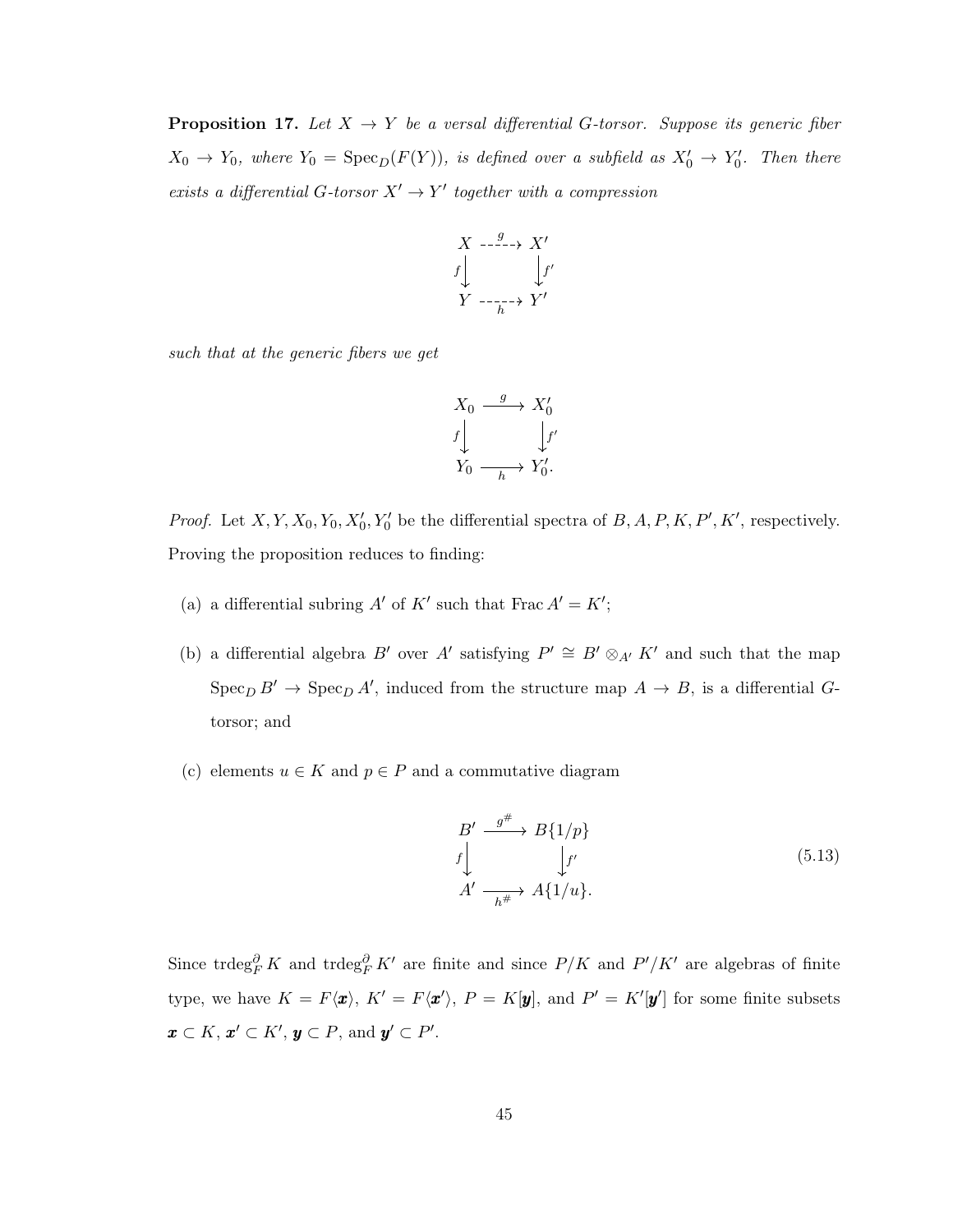The isomorphism

<span id="page-49-0"></span>
$$
P' \otimes_{K'} P' \cong P' \otimes_F F[G] \tag{5.14}
$$

is determined by  $f \otimes 1 \mapsto f \otimes 1$  for  $f \in P'$  and  $1 \otimes y_j \mapsto \sum f_{ij}y_i \otimes c_{ij}$  for some  $c_{ij} \in F[G], f_{ij} \in G$ K'. Since any element of K' can be written as a ratio of elements of  $F\{\mathbf{x}'\}$ , we let f be the product the denominators of the terms  $f_{ij}$  which are nonzero. Set  $A' = F{\mathbf{x}', 1/f}$ , and  $B' = A'[\mathbf{y}']$ . Then [\(5.14\)](#page-49-0) restricts to an isomorphism

$$
B' \otimes_{A'} B' \cong B' \otimes_F F[G].
$$

This gives (a) and (b).

For (c), since  $A'$  is differentially of finite type over  $F$ , by the same reasoning as above, the composite map

$$
A' \hookrightarrow K' \stackrel{h^{\#}}{\rightarrow} K
$$

has image inside  $F\{\mathbf{x}, 1/u\}$  for some  $u \in K$ . Likewise  $A = F\{\mathbf{x}, 1/v\}$  for some  $v \in K$ . Thus we have a sequence of maps

$$
A' \stackrel{h^{\#}}{\rightarrow} F\{\pmb{x},1/u\} \hookrightarrow F\{\pmb{x},1/u,1/v\} = A\{1/u\}.
$$

Similarly we get a map  $B' \to B\{1/p\}$  compatible with this map, for some  $p \in P$ . This gives the commutative diagram [\(5.13\)](#page-48-0).  $\Box$ 

Combining Propositions [16](#page-47-1) and [17](#page-48-1) we get the following:

Corollary. If a generic differential G-torsor  $X$  descends to a differential G-torsor  $X'$ , then  $X'$  is again a generic differential  $G$ -torsor.

**Corollary.** Let X be a generic differential G-torsor. Then  $ed_F^{\partial}(X) = ed_F^{\partial}(G\tt-\tors^{\partial})$ .

*Proof.* Clearly  $ed_F^{\partial}(X) \leq ed_F^{\partial}(G\text{-tors}^{\partial})$ . The differential torsor X descends to a differential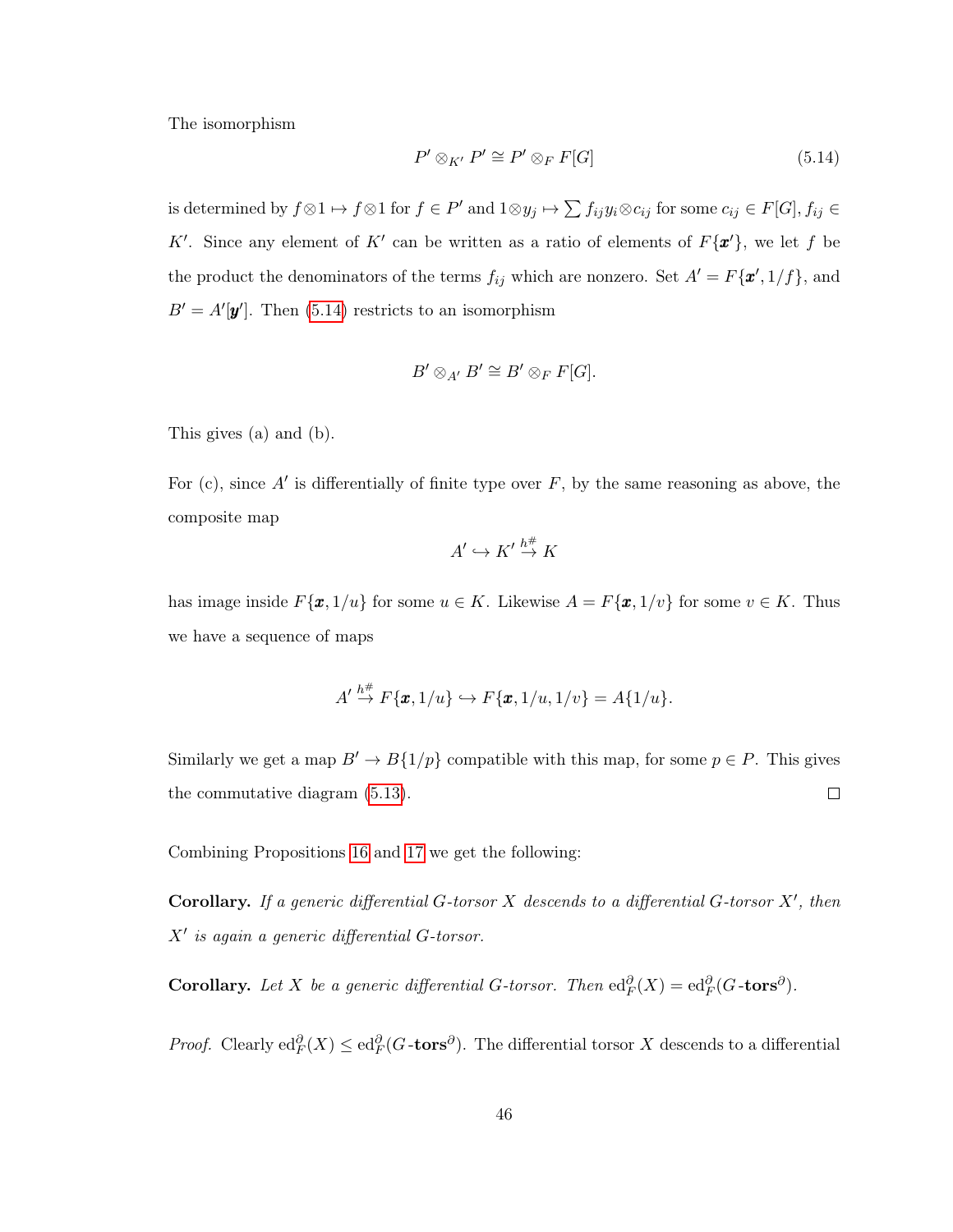torsor  $X_0 \to \text{Spec}_D K$  for which trdeg ${}^{\partial}_F K = \text{ed}_F^{\partial}(X)$ . Propositions [16](#page-47-1) and [17](#page-48-1) guarantee that  $X_0$  is the generic fiber of some versal differential torsor  $X' \to Y'$ . By the definition of versal differential torsor, the specialization map

$$
Y' \to G\text{-tors}^\partial
$$

is a surjective natural transformation. Therefore by [4,](#page-21-0) we have

$$
\mathrm{ed}_F^{\partial}(X) = \mathrm{trdeg}_F^{\partial} K = \dim Y' \ge \mathrm{ed}_F^{\partial} (G \text{-tors}^{\partial}).
$$

 $\Box$ 

With this, we have finished the most technical part of this thesis. Our next task is to use this corollary to give bounds on the number  $\mathrm{ed}_F^{\partial}(G\text{-tors}^{\partial})$ .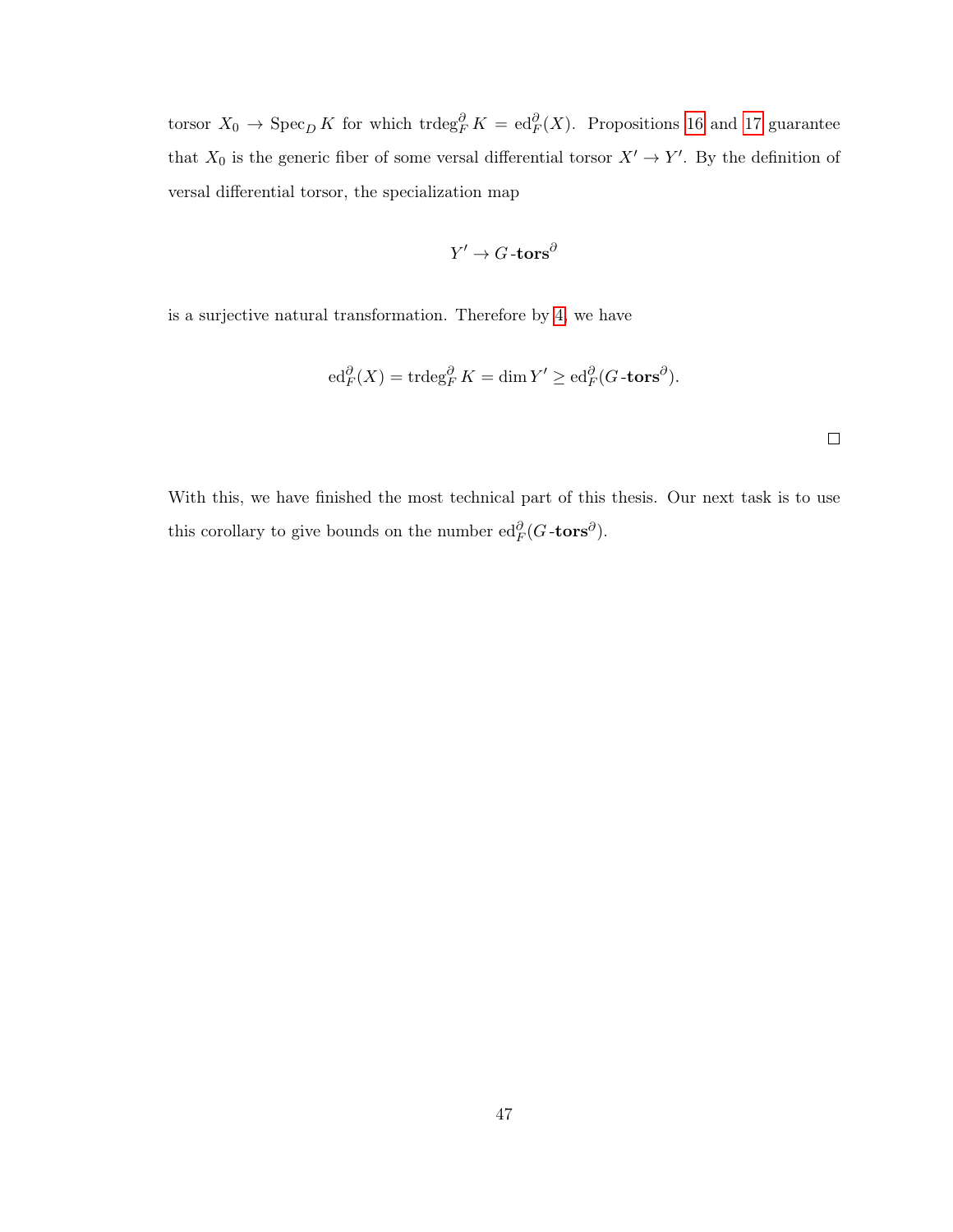#### CHAPTER 6

## **APPLICATIONS**

#### <span id="page-51-1"></span><span id="page-51-0"></span>6.1. Bounds on differential essential dimension

**Proposition 18.** We have  $ed_F^{\partial}(GL_n) = ed_F^{\partial}(\mathbb{G}_m^n) = n$ .

*Proof.* Let  $G = GL_n$ ,  $H = \mathbb{G}_m^n$ ,  $R = F\{x_1, ..., x_n\}$ ,  $K = \text{Frac } R$ , and  $w = \text{wr}(x_1, ..., x_n)$ . By Proposition [15,](#page-45-0)  $Spec_D R\{1/w\} \rightarrow Spec_D R\{1/w\}^G$  is a versal differential G-torsor for  $G = GL_n$  and  $\mathbb{G}_m^n$ . Their generic fibers are the differential  $F[G]$ -Hopf Galois extension  $S/K^G$  and the differential  $F[H]$ -Hopf Galois extension  $T/K^H$  for some differential subrings S and T in R, respectively. By looking at our construction, we see that  $S/K^G$  is a G-Picard-Vessiot extension and  $T/K^H$  is a H-Picard-Vessiot extension. By Corollary [5,](#page-49-0)  $ed^{\partial}(S/K^G) = ed^{\partial}(G\text{-tors}^{\partial})$  so  $S/K^G$  descends to a differential  $F[G]\text{-Hopf Galois extension}$  $S_0/K_0^G$ ,  $K_0 = \text{Frac}(S_0)$ , satisfying trdeg ${}^{\partial}_F K_0 = \text{trdeg}_F^{\partial} K_0^G = \text{ed}^{\partial} (G - \text{tors}^{\partial})$ . Since S has no new constant, neither does  $S_0$  and so  $S_0/K_0^G$  is a G-Picard-Vessiot extension. In turn, the G-Picard-Vessiot field extension  $K/K^G$  descends to  $K_0/K_0^G$  and so the H-Picard-Vessiot field extension  $K/K^H$  descends to  $K_0/K_0^H$ . Let  $T_0$  be the Picard-Vessiot ring for the extension  $K_0/K_0^H$ . Then  $T_0 \otimes_{K_0^H} K^H$  is the H-Picard-Vessiot ring of  $K/K^H$  and so must coincide with T. Therefore  $T/K^H$  descends to  $T_0/K_0^H$  and so  $ed^{\partial}(T/K^H) \leq \text{trdeg}(K_0)$ . By invoking Corollary [5](#page-49-0) again, we have

<span id="page-51-3"></span>
$$
\mathrm{ed}^{\partial}(H\text{-tors}^{\partial}) = \mathrm{ed}^{\partial}(T/K^H) \le \mathrm{trdeg}(K_0) = \mathrm{ed}^{\partial}(G\text{-tors}^{\partial}).\tag{6.1}
$$

By Proposition [5,](#page-22-1)  $ed^{\partial}(H\text{-tors}^{\partial}) \geq n$ . We also know that  $trdeg(K_0) \leq trdeg^{\partial} K = n$  so all the terms in  $(6.1)$  equal n.  $\Box$ 

#### <span id="page-51-2"></span>6.2. General differential equations

**Proposition 19.** Let  $a_0, ..., a_{n-1}$  be differential indeterminates over F. Consider the general differential equation  $p(y) = y^{(n)} + a_{n-1}y^{(n-1)} + \cdots + a_0$  over  $L = F\langle x_0, ..., x_{n-1} \rangle$  as an element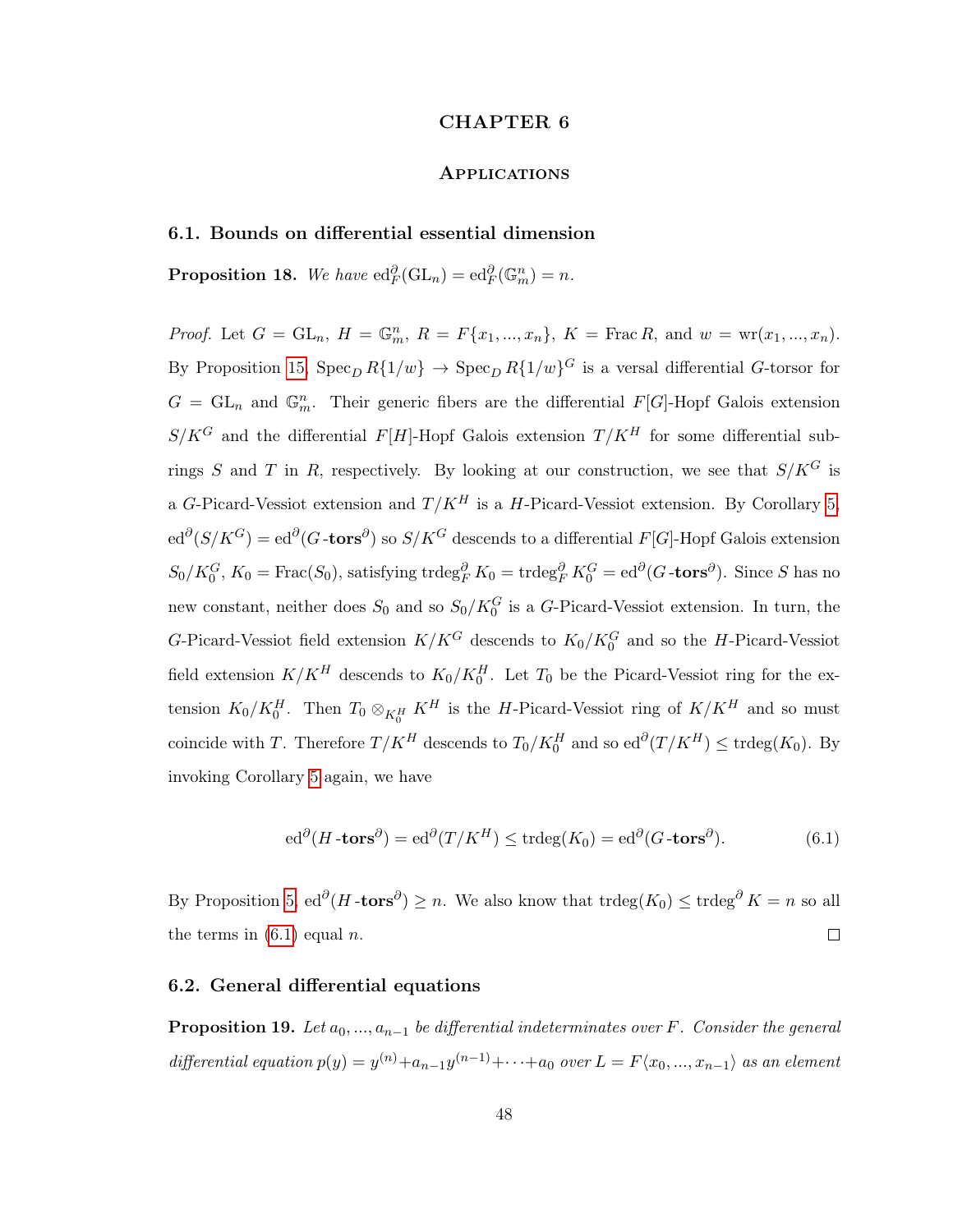of  $\mathbf{DiffEq}_n(L)$ . Then  $\mathrm{ed}_F^{\partial}(p(y)) = n$ .

*Proof.* Let  $K = F\langle x_1, ..., x_n \rangle$  and  $w = \text{wr}(x_1, ..., x_n)$ . By Van der Put and Singer [2012,](#page-56-0) Exercise 1.35(4), the coefficients of the differential equation

$$
\mathrm{wr}(y,x_1,...,x_n)/w = y^{(n)} + w_{n-1}y^{(n-1)} + \cdots + w_0
$$

are differential algebraically independent over F and so we may regard  $p(y)$  as this differential equation in the coefficients  $w_i$ . Let  $K_0 = K^{GL_n}$ . By the short discussion after Example 6,  $p(y)$  corresponds to the differential module  $N = K_0[\partial]/K_0[\partial]p(y)$  under the isomorphism  $\text{DiffEq}_n \cong \text{Diff}_n$ . By [4.5,](#page-39-2) and 4.5, there is a sequence of bijections

<span id="page-52-0"></span>
$$
\mathbf{Diff}_n(K) \cong H^1(K^{PV}/K, \mathrm{GL}_n) \cong \mathrm{GL}_n \text{-tors}^{\partial}(K). \tag{6.2}
$$

Since [\(6.2\)](#page-52-0) defines an isomorphism of functors  $\text{Diff}_n \cong GL_n$ -tors<sup>∂</sup>, it suffices to show that the differential module N corresponds to the generic differential  $GL_n$ -torsor  $S/K_0$ (as constructed above; S is the Picard-Vessiot ring of the extension  $K/K_0$ ) under this correspondence, for then

$$
\mathrm{ed}_F^{\partial}(p(y)) = \mathrm{ed}_F^{\partial}(N) = \mathrm{ed}_F^{\partial}(S/K_0) = n.
$$

First view N as the differential submodule  $\bigoplus_{i=0}^{n-1} K_0 x_1^{(i)}$  $_1^{(i)}$  of S. Consider any differential isomorphism  $\varphi: S \otimes_{K_0} K \to K[\mathrm{GL}_n]$ . Since  $N \otimes_{K_0} K$  is a trivial differential module, its image is also a trivial differential module  $M_1$  over K. For any  $\sigma \in \text{Gal}(K/K_0)$ , consider the following diagram:

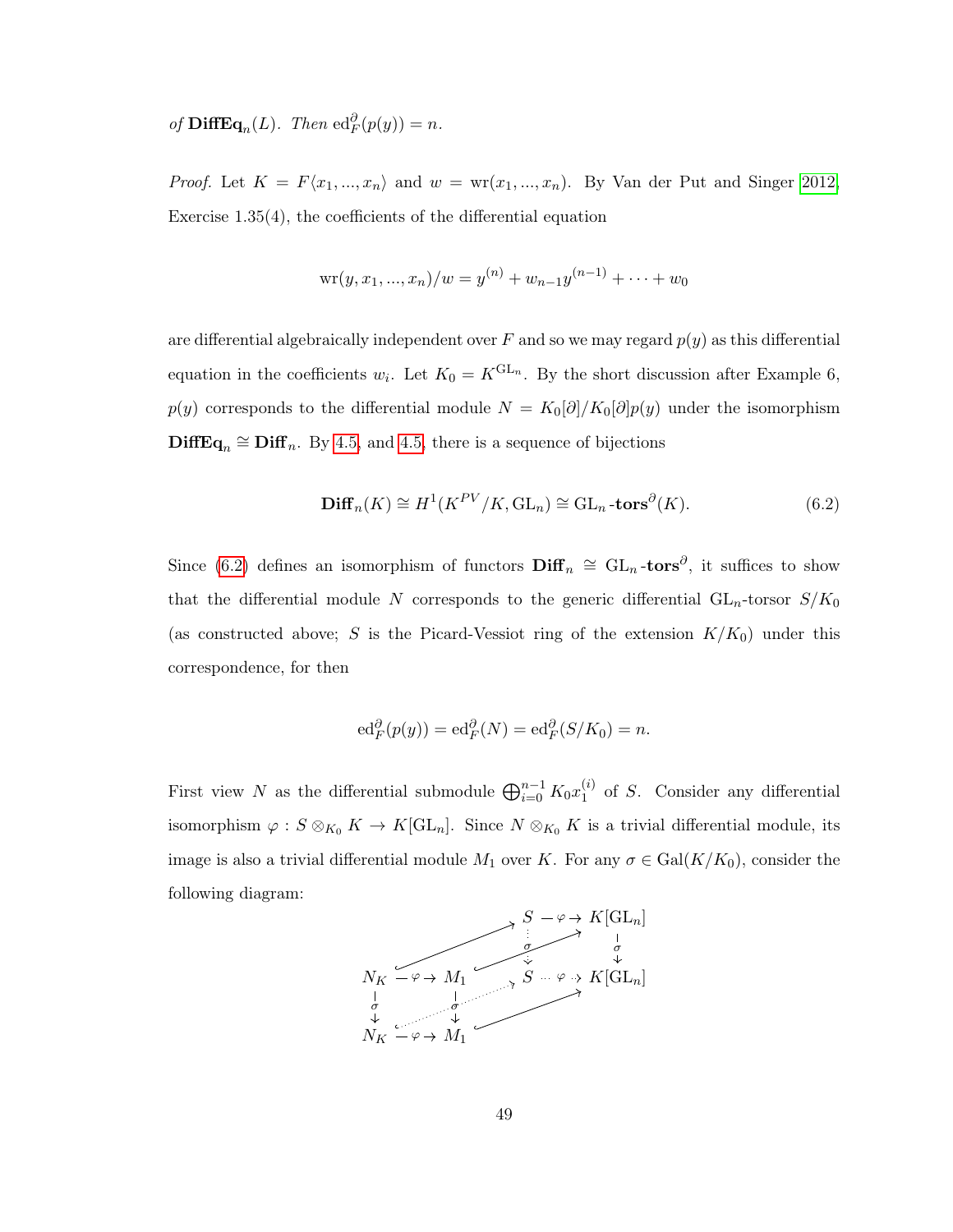All the faces of this rectangular prism are commutative except the front and the back. Therefore the cocycle corresponding to the back face restricts to the the cocycle which is front face. Therefore these define the equivalent cocycles in  $H^1(K, GL_n)$  once we fix identifications  $\text{Aut}(M_1) \cong \text{GL}_n(C)$  and  $\text{Aut}(K[\text{GL}_n]) \cong \text{GL}_n(C)$ .

 $\Box$ 

#### <span id="page-53-0"></span>6.3. Generic Picard-Vessiot extensions

In this section, we define and prove lower bounds on generic Picard-Vessiot extensions. We follow the method of Buhler and Reichstein [1997,](#page-55-0) Section 7.

**Definition 9.** Let  $K = F\langle y_1, ..., y_n \rangle$  with indeterminates  $y_1, ..., y_n$  over F. Let  $p_{y_1,...,y_n}(y)$ be a homogeneous linear differential equation over K. Suppose that  $p_{y_1,...,y_n}(y)$  determines a Picard-Vessiot extension  $R/K$  with differential Galois group G. Then  $R/K$  is said to be a generic G-Picard-Vessiot extension if for every G-Picard-Vessiot extension  $R'/K'$ , there exist elements  $a_1, ..., a_n \in K'$  such that  $R'/K'$  is the Picard-Vessiot extension for the differential equation  $p_{a_1,...,a_n}(y)$ .

<span id="page-53-1"></span>**Proposition 20.** Let G be a linear algebraic group over C, and let  $R/K$  be a generic G-Picard-Vessiot extension. Suppose that at least one generic differential G-torsor exists and corresponds to a G-Picard-Vessiot extension. Then  $trdeg_F^{\partial} K \geq ed_F^{\partial} (G\text{-tors}^{\partial}).$ 

*Proof.* Let  $R'/K'$  be a Picard-Vessiot extension corresponding to a generic differential Gtorsor. By the definition of generic G-Picard-Vessiot extension,  $R/K$  is the Picard-Vessiot extension for some differential equation  $p_{y_1,...,y_n}(y)$  over K, and there exist  $a_1,...,a_n \in K'$ such that  $R'/K'$  is the Picard-Vessiot extension for  $p_{a_1,...,a_n}(y)$  over K'.

We claim that  $R'/K'$  is defined over the differential subfield  $K'' := F\langle a_1, ..., a_n \rangle$ . Indeed,  $p_{a_1,...,a_n}(y)$  is defined over K'' and has a full set of solutions within R', thus determining a G-Picard-Vessiot ring  $R''$  (over  $K''$ ) inside  $R'$ . Since  $R'' \otimes_{K''} K'$  determines a G-Picard-Vessiot subextension of R' over K', we must have  $R'' \otimes_{K''} K' = R'$ . Therefore  $R'/K'$  descends to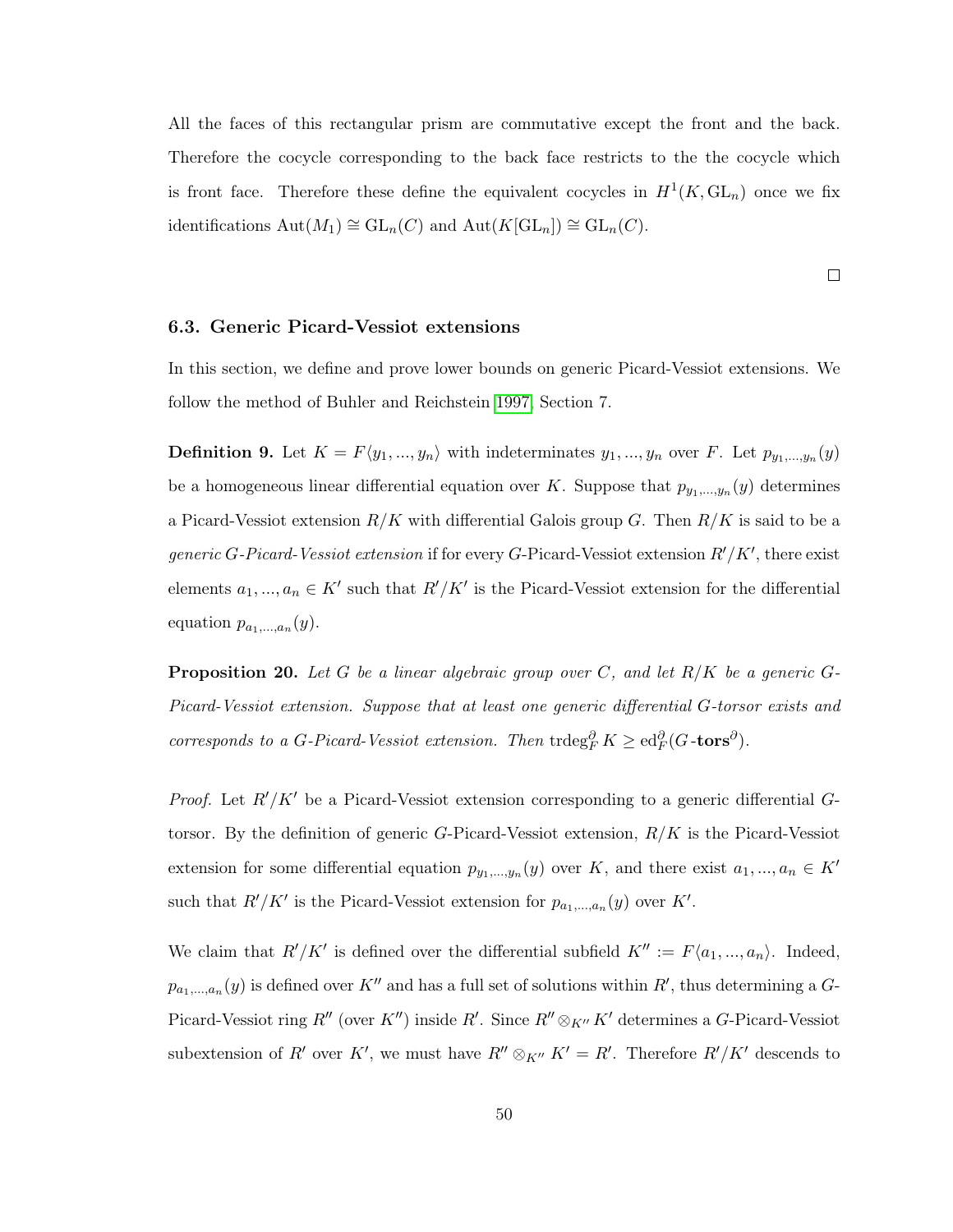$R''/K''$ .

Now  $K'' = F\langle a_1, ..., a_n \rangle$  implies that  $\text{trdeg}_F^{\partial} K = n \geq \text{trdeg}_F^{\partial} K''$ . Moreover  $R'/K'$  corre-sponds to a generic differential G-torsor so by Corollary [5,](#page-49-0)  $R''/K''$  also corresponds to a generic differential G-torsor. Thus  $trdeg_F^{\partial} K'' \geq ed_F^{\partial} (R'') = ed^{\partial} (G - \mathbf{tors}^{\partial})$ . Combining the inequalities gives  $\operatorname{trdeg}_F^{\partial} K \ge \operatorname{ed}^{\partial} (G \text{-tors}^{\partial}).$ 

$$
\qquad \qquad \Box
$$

**Corollary.** Let G be either  $GL_n$  or  $\mathbb{G}_m^n$ . Let  $R/K$  be a generic G-Picard Vessiot extension. Then trdeg $_{F}^{\partial} K \geq n$ .

*Proof.* We have directly constructed versal differential torsors for these groups  $G$ , the proof of which already showed their generic fibers corresponded to G-Picard-Vessiot extensions. Thus Proposition [20](#page-53-1) applies.  $\Box$ 

In the case of  $G = \mathbb{G}_m^n$ , the extension  $F\langle x_1, ..., x_n \rangle / F\langle x_1, ..., x_n \rangle^G$  is a generic Picard-Vessiot extension, and so the lower bound given in Proposition [20](#page-53-1) is sharp. For an arbitrary group G, however, we do not know if there exists a generic G-Picard-Vessiot extension  $R/K$  for which equality holds in  $\operatorname{trdeg}_F^{\partial} K \ge \operatorname{ed}_F^{\partial} (G\text{-tors}^{\partial}).$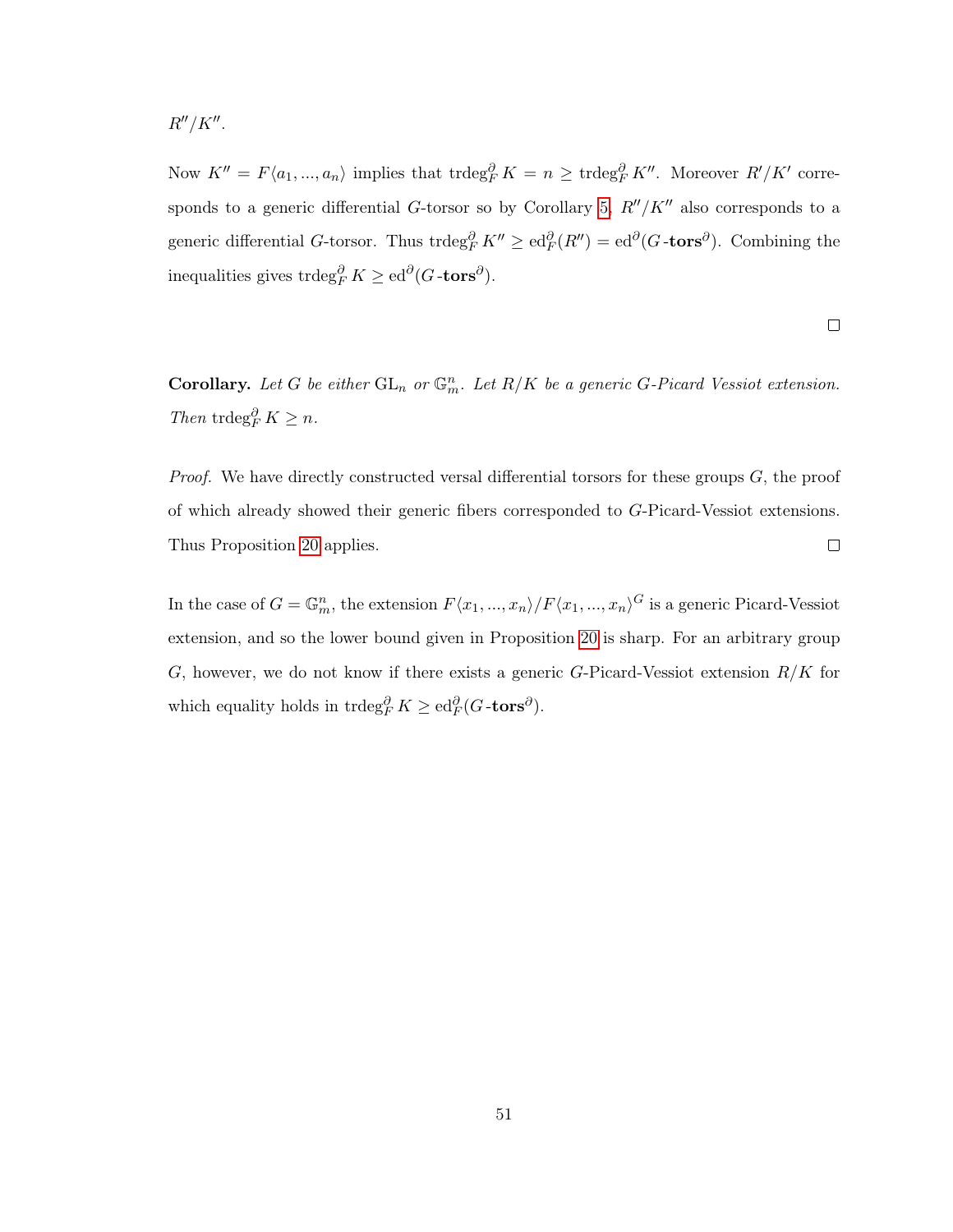### BIBLIOGRAPHY

- <span id="page-55-7"></span>Bachmayr, Annette, David Harbater, Julia Hartmann, and Michael Wibmer. 2018. "Differential embedding problems over complex function fields." Documenta Mathematica 23:241–291.
- <span id="page-55-3"></span>Berhuy, Grégory, and Giordano Favi. 2003. "Essential dimension: a functorial point of view (after A. Merkurjev)." Doc. Math 8 (106): 279–330.
- <span id="page-55-0"></span>Buhler, Joe, and Zinovy Reichstein. 1997. "On the essential dimension of a finite group." Compositio Mathematica 106 (2): 159–179.
- . 1999. "On Tschirnhaus transformations." In Topics in Number theory, 127–142. Springer.
- <span id="page-55-4"></span>Dyckerhoff, Tobias. 2008. "The inverse problem of differential Galois theory over the field  $\mathbb{R}(z)$ ." arXiv preprint arXiv:0802.2897.
- Gille, Philippe, and Tamás Szamuely. 2017. Central simple algebras and Galois cohomology. Vol. 165. Cambridge University Press.
- <span id="page-55-2"></span>Goldman, Lawrence. 1957. "Specialization and Picard-Vessiot theory." Transactions of the American Mathematical Society 85 (2): 327–356.
- Jensen, Christian U, Arne Ledet, Noriko Yui, et al. 2002. Generic polynomials: constructive aspects of the inverse Galois problem. Vol. 45. Cambridge University Press.
- Juan, Lourdes, and Arne Ledet. 2007. "Equivariant vector fields on non-trivial  $SO_n$ -torsors and differential Galois theory." Journal of Algebra 316 (2): 735–745.
- <span id="page-55-1"></span>. 2016. "Generic Picard–Vessiot Extensions for Nonconnected Groups." Communications in Algebra 44 (7): 2989–3004.
- Juan, Lourdes, and Andy Magid. 2008. "Differential central simple algebras and Picard– Vessiot representations." Proceedings of the American Mathematical Society 136 (6): 1911–1918.
- <span id="page-55-8"></span>Juan, Lourdes, and Andy R Magid. 2007. "Generic rings for Picard–Vessiot extensions and generic differential equations." Journal of Pure and Applied Algebra 209 (3): 793–800.
- <span id="page-55-5"></span>Knus, Max-Albert. 2012. Quadratic and Hermitian forms over rings. Vol. 294. Springer Science & Business Media.
- <span id="page-55-6"></span>Kolchin, Ellis R. 1968. "Algebraic groups and algebraic dependence." American Journal of Mathematics 90 (4): 1151–1164.